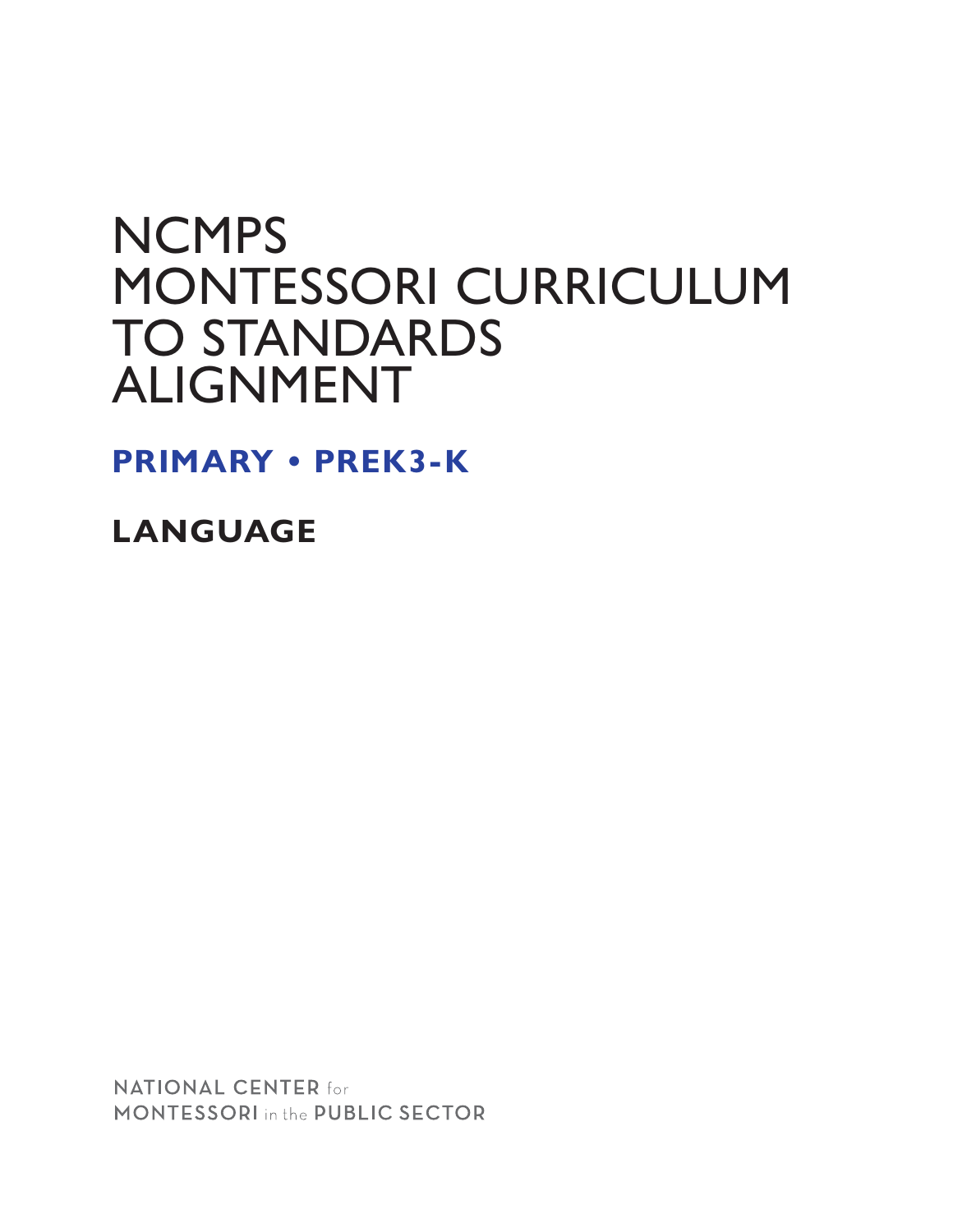# **NCMPS Montessori Curriculum to Standards Alignment Primary • PreK3-K Language**

National Center for Montessori in the Public Sector

Copyright © 2022 by National Center for Montessori in the Public Sector

All rights reserved.

Published in the United States by National Center for Montessori in the Public Sector Press

Visit our web site at public-montessori.org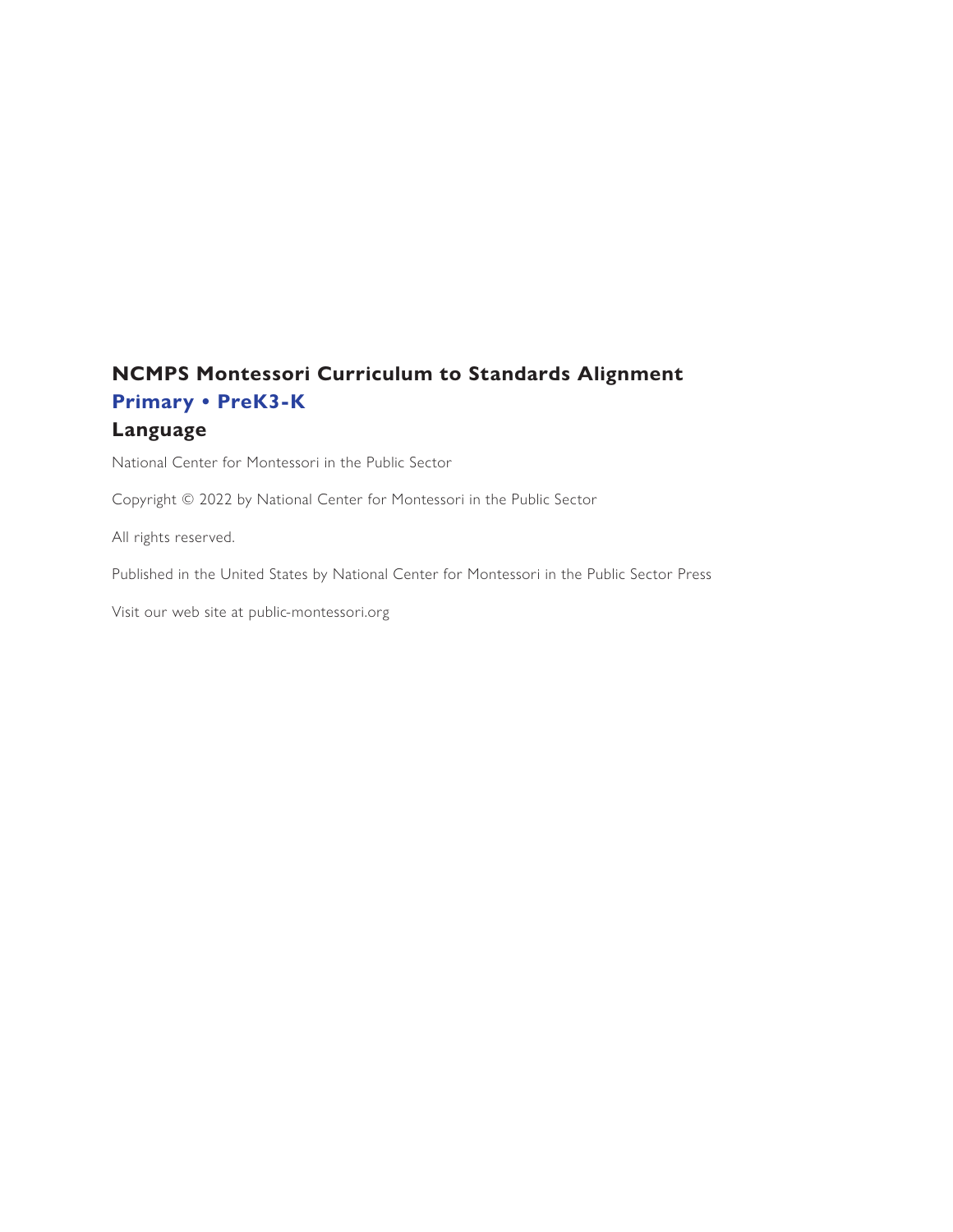# **CONTENTS**

| <b>CHAPTER 1</b> |
|------------------|
|                  |
|                  |
| <b>CHAPTER 2</b> |
|                  |
|                  |
|                  |
| <b>CHAPTER 3</b> |
|                  |
|                  |
|                  |
|                  |
|                  |
|                  |
|                  |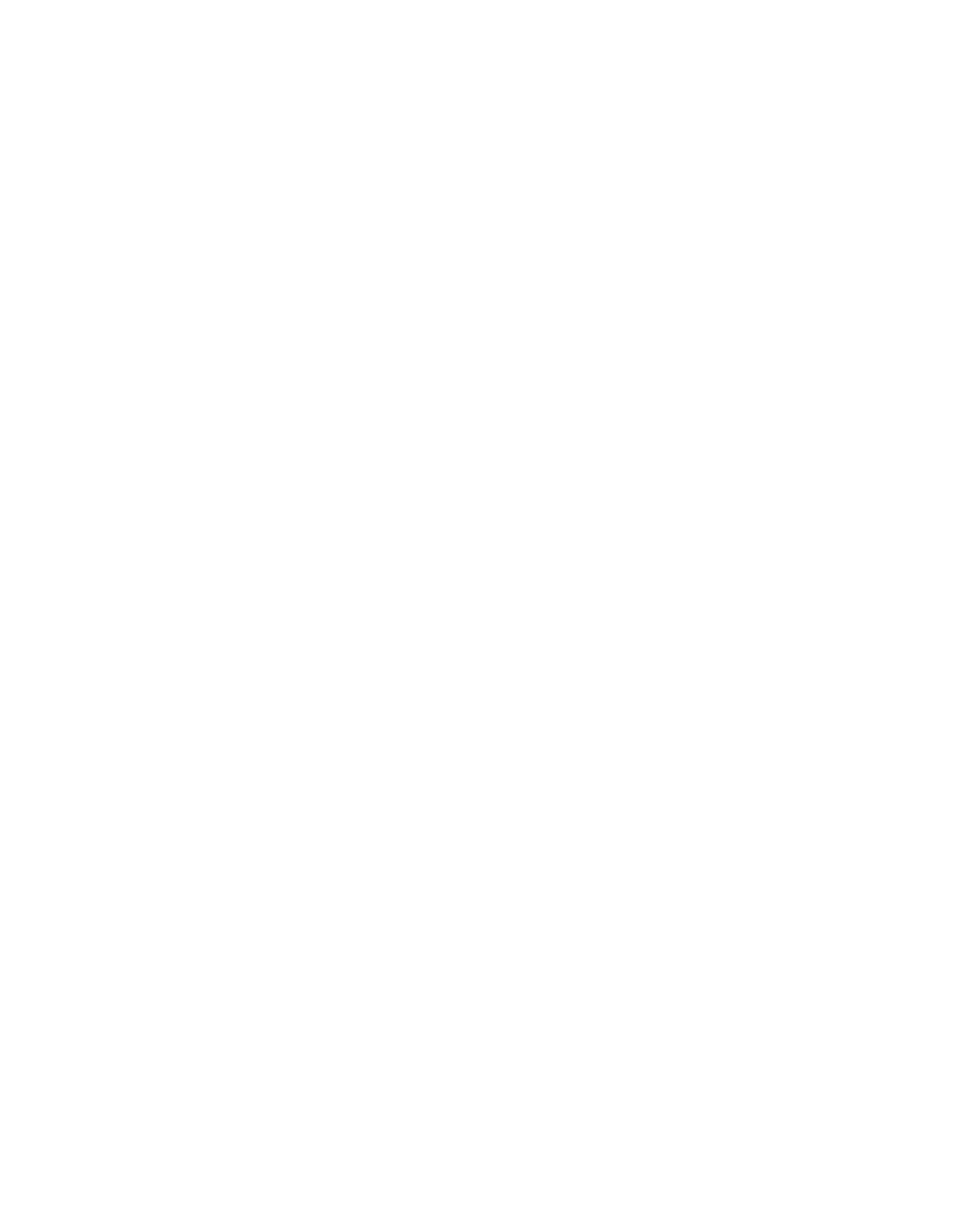# <span id="page-4-0"></span>**INTRODUCTION**

# Montessori and standards-based education

At first glance, Montessori and standards-based education seem like an unlikely fit. Montessori is a constructivist model of education based on student choice, interest-driven learning, and individually paced progression. Standards-based education, on the other hand, teaches and assesses children based on a predetermined list of knowledge and skills ("standards") to be mastered at each age.

Public Montessori schools, as public schools, are held accountable for students meeting standards set by states. The Montessori curriculum, with a few adjustments, covers commonly used standards. Yet, school leaders and teachers struggle to make a seamless connection between the Montessori curriculum and the required standards, often veering too far in one direction at the expense of the other.

Currently available Montessori curriculum alignments match Montessori lessons to state standards, and have satisfied accountability requirements and achieved district and charter approval for public Montessori programs. But they have been of limited use as practical guides.

The NCMPS Montessori Curriculum to Standards Alignment (MCSA) goes beyond matching to help leaders and teachers implement the Montessori curriculum in its integrity while covering standards, staying accountable to their authorizers, and preparing children for the standards-based assessments they will be required to take.

The NCMPS Montessori Curriculum to Standards Alignment (MCSA) bridges the gap between policy and practice.

# **Alignment**

There are several challenges faced in aligning Montessori and standards-based education. First, Montessori works best, and delivers its wide-scope developmental outcomes, when it is fully implemented with integrity and fidelity to the model. Teaching to the standards rather than leading with Montessori robs Montessori of the coherence and interconnectedness of the approach. This is made more complicated by the diversity in Montessori teacher preparation programs. While the overall structure of the Montessori curriculum is broadly the same across programs, there are differences in organization and structure between programs. Any practically useful alignment needs to be broad enough to encompass these differences.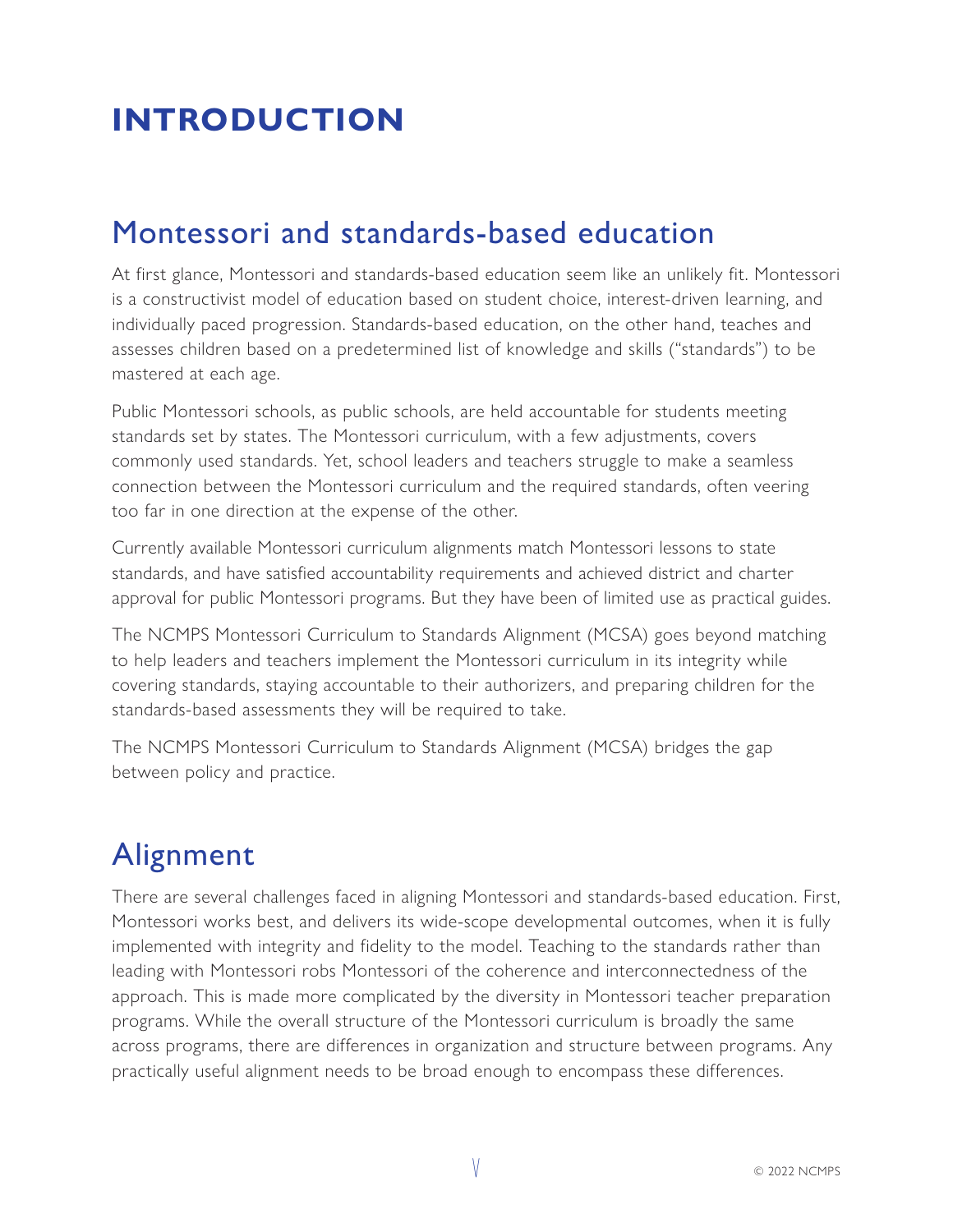#### vi **Introduction**

Second, the alignment must be useful to leaders and classroom teachers. It's not enough to provide a list of standards "covered" by a given lesson. Teachers need guidance on how to cover those standards within the Montessori framework—what facts, concepts, vocabulary, and skills to highlight, and where to add something that's missing.

Finally, the alignment has to be useful to authorizers and district leaders, who are ultimately accountable for the school's meeting its responsibility as a publicly funded institution. These policy and decision-makers need to be able to easily see that all the required standards are met in a coherent curriculum, and to go quickly to the aligned Montessori lessons to see how the standards are covered.

# How it works

The MCSA divides the Montessori curriculum into broad areas, or Albums, that will be familiar to Montessori teachers from the most prevalent trainings. Albums are divided into Chapters, and Chapters are divided into Sections which cover sequences of related lessons. The Primary (PK#3-K) Language Alignment structure is shown below:

### Album: Language

Chapter 1: Spoken Language Foundations Chapter 2: Writing Foundations Composition Chapter 3: Reading Foundations Function of Words Word Study Comprehension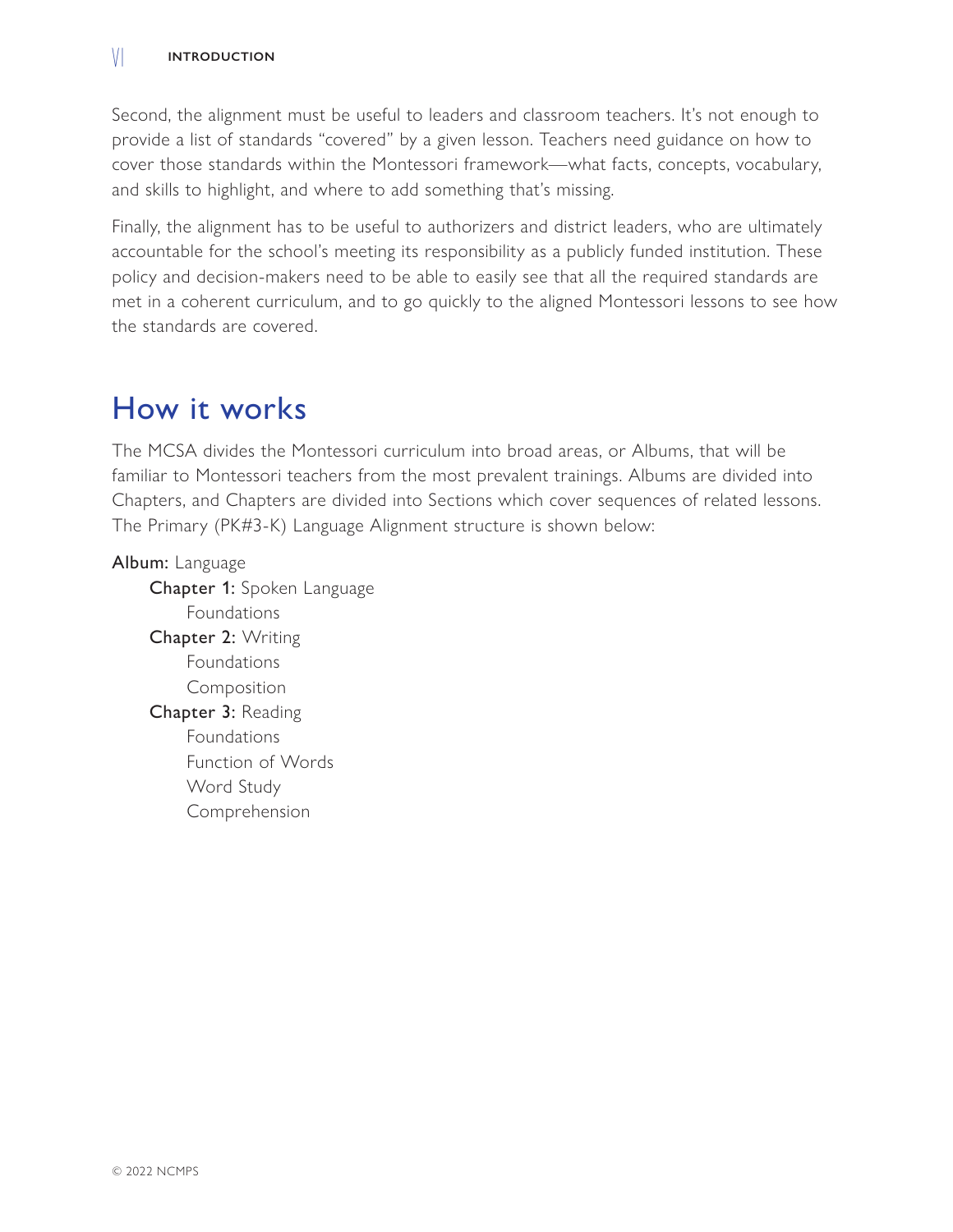Each Section has the following parts:

Skills Inventory: A high level summary of the skills a child would be expected to develop after working with the Montessori lessons and materials described in the section.

Montessori Lessons and Purposes: An overview of the lessons included in the section, aligned with their Montessori purposes informed by the standards they cover. Where teacher-created lessons are needed to cover a standard, they are indicated here.

Assessment Vocabulary: Relevant vocabulary, as well as cognitive verbs (such as demonstrate, identify, represent, etc.), that students will need to understand to answer standardized test questions..

Assessment Considerations: Topic-specific considerations for teachers to keep in mind when planning and delivering lessons, including a summary of what children will be expected to know and do.

Standards: Detailed listings of the standards aligned with the lessons in the Section.

# Indexes

The MCSA includes two Indexes to help teachers, leaders, and authorizers find important information quickly.

The Standards to Montessori Index lists all the standards sequentially and shows the Chapters and Sections that include the lessons meeting that standard. Teachers can easily find the Montessori curriculum area covering a standard students may be struggling with. Leaders and authorizers can see at a glance that standards are covered, and easily find the relevant Montessori curriculum area for more detail.

The Montessori to Standards Index shows the Montessori curriculum in its integrity, and indicates broadly which standards are addressed in each Montessori Chapter and Section.

# Standards covered

This volume, the Early Childhood English Language Arts Montessori Curriculum to Standards Alignment, covers the Head Start Early Learning Outcomes Framework (HELOF), and the Common Core State Standards for English Language Arts and Literacy (CCSS.ELALITERACY) for Kindergarten.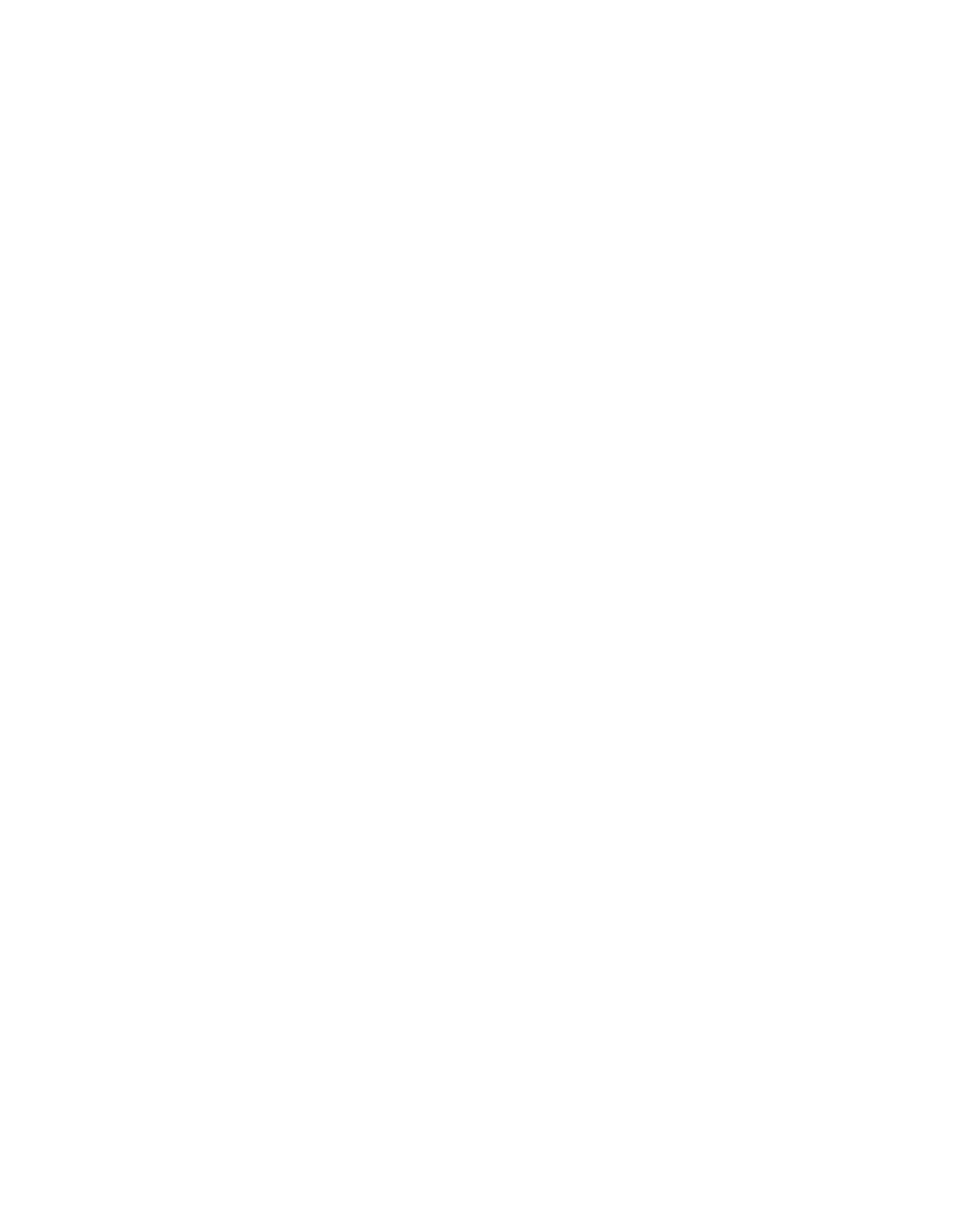# <span id="page-8-0"></span>**CHAPTER 1** SPOKEN LANGUAGE

# **FOUNDATIONS**

# **SKILLS INVENTORY**

- Listens to and uses spoken language effectively and with increasing confidence in a variety of situations for both social interaction and self-expression and to demonstrate understanding
- Asks and answers questions to request clarification, seek help or gain information

| <b>MONTESSORI LESSONS</b>                                                                                                                                                                                             | <b>PURPOSES</b>                                                                                                                                                                                                                                                                                                                                                                                                                                                                                                                                                                                                                                                                                                                     |
|-----------------------------------------------------------------------------------------------------------------------------------------------------------------------------------------------------------------------|-------------------------------------------------------------------------------------------------------------------------------------------------------------------------------------------------------------------------------------------------------------------------------------------------------------------------------------------------------------------------------------------------------------------------------------------------------------------------------------------------------------------------------------------------------------------------------------------------------------------------------------------------------------------------------------------------------------------------------------|
| <b>Three Period Lesson</b><br><b>Enrichment of Vocabulary</b><br>• Object in the Environment<br>• Sensorial Vocabulary<br>• Classified Cards<br>• Extensions of the Second Period<br>• Extensions of the Third Period | • To recall multistep directions<br>• To build self-confidence in language (which supports the<br>development of the child's personality)<br>• To enlarge/enrich the child's vocabulary<br>• To aid in the child's classification of the environment<br>• Refinement of auditory memory (to remember what you hear<br>from just hearing it once)                                                                                                                                                                                                                                                                                                                                                                                    |
| Modeled Language Experience<br>• Sequence Story<br>• Rhyming Words<br>• Rhymes<br>• Riddles<br>• Fingerplays                                                                                                          | • To recognize and produce rhyming words<br>• To build confidence in language<br>• To help the child express ideas clearly and in logical sequence<br>• Preparation for creative writing                                                                                                                                                                                                                                                                                                                                                                                                                                                                                                                                            |
| <b>Guided Language Experience</b><br>• Conversations<br>• Storytelling<br>• Poetry<br>· Songs<br>• Books<br>• Question Game<br>• Spoken Classifications: Naming<br>environment and naming objects                     | • To express thoughts, feelings, and ideas clearly<br>• To communicate clearly with tone and volume<br>• To describe familiar people, places, things, and events<br>• To participate in collaborative conversations<br>• To follow norms for discussions<br>• To demonstrate command of the conventions of standard English<br>grammar and usage<br>• To ask and answer questions about a text or information<br>presented orally<br>• To produce and expand complete sentences<br>• To seek clarification about a text<br>• To build confidence in language<br>• To help the child express ideas clearly and in logical sequence<br>• Preparation for creative writing<br>• To continue a conversation through multiple exchanges. |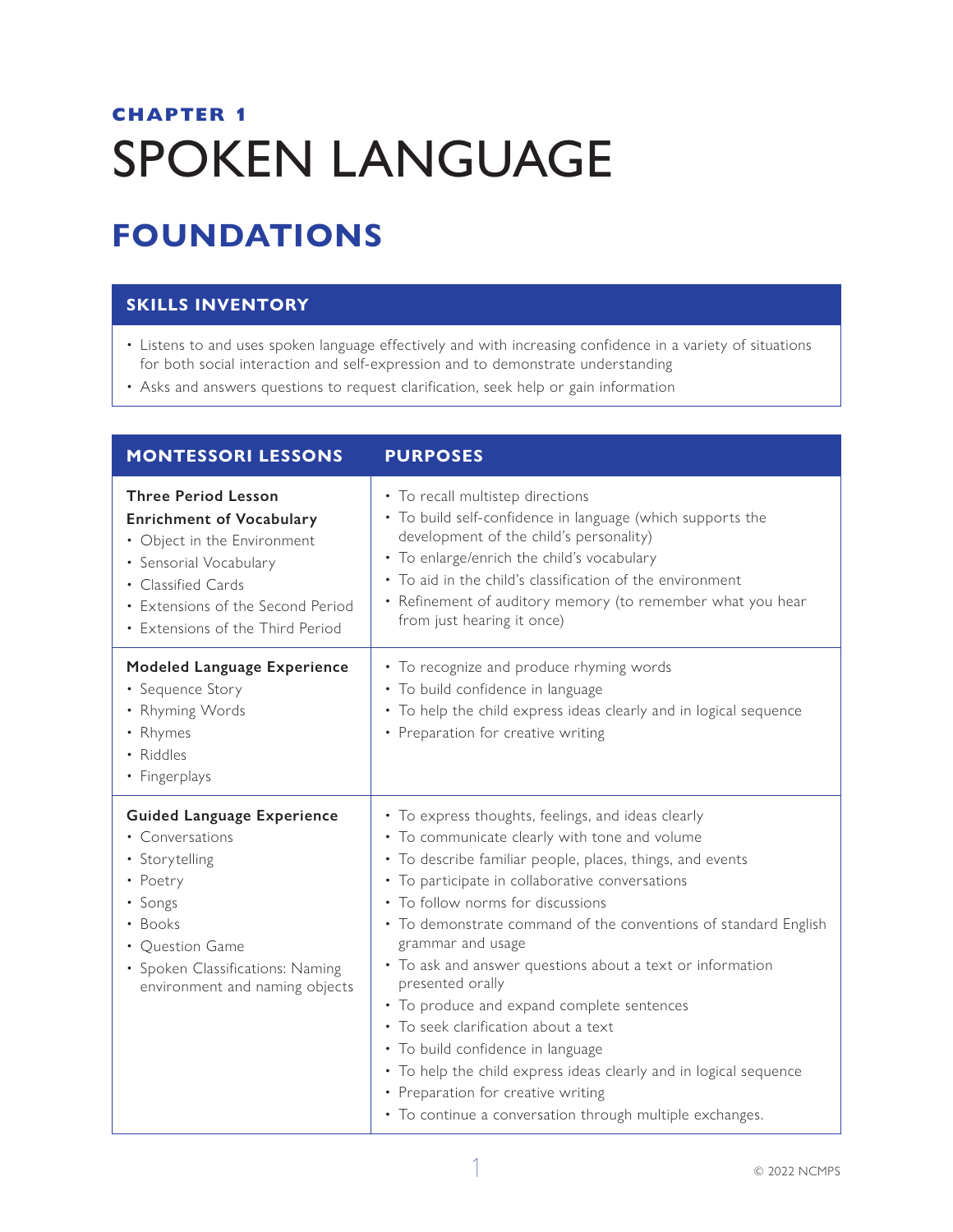| <b>ASSESSMENT VOCABULARY</b> |                  |                        |
|------------------------------|------------------|------------------------|
| answer                       | grammar          | <b>Cognitive Verbs</b> |
| ask                          | information      | answer                 |
| audible                      | listen           | ask                    |
| clarification                | media/medium     | clarify                |
| collaboration                | participate      | confirm                |
| complete sentence            | peer             | conform                |
| confirm                      | question         | describe               |
| convention                   | standard English | expand                 |
| conversation                 | take turns       | express                |
| description                  | text             | listen                 |
| detail                       | topic            | participate            |
| discussion                   | usage            | present                |
| diverse                      | visual display   | produce                |
| event                        |                  | recognize              |
| feeling                      |                  | request                |
|                              |                  |                        |

#### **ASSESSMENT CONSIDERATIONS**

Students will be asked to:

- participate in collaborative conversations with peers and adults in small and larger groups (SL.K.1)
- follow agreed-upon rules for discussions (SL.K.1.A)
- continue a conversation through multiple exchanges (SL.K.1.B)
- demonstrate understanding by asking and answering questions about key details of a text or other media (SL.K.2)
- requesting clarification if something is not understood (SL.K.2)
- ask and answer questions to seek help, get information, or clarify something that is not understood (SL.K.3)
- describe familiar people, places, things, and events and provide additional detail (SL.K.4)
- create visual displays (drawings) of descriptions to provide additional details (SL.K.5)
- speak audibly (SL.K.6)
- express thoughts, feelings, and ideas clearly (SL.K.6)
- demonstrate command of the conventions of standard English grammar and usage when speaking (L.K.1)
- produce and expand complete sentences (L.K.1.F)
- recognize and produce rhyming words (RF.K.2.A)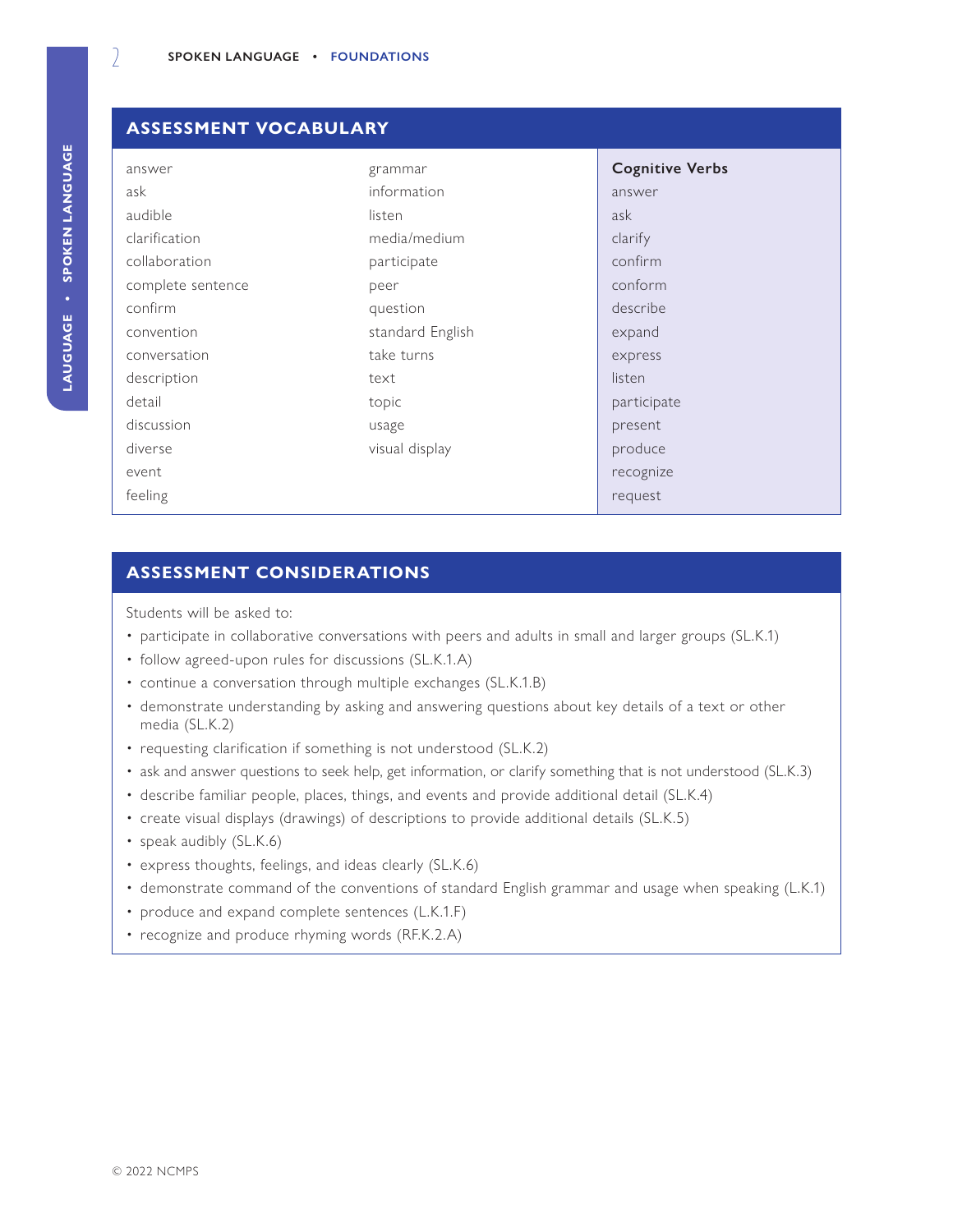LAUGUAGE . SPOKEN LANGUAGE **LAUGUAGE • Spoken Language**

| HEAD START EARLY LEARNING OUTCOMES (HELOF) GOALS                                                                                         |                                                                                                                                                     |                                                                                                                                                                                                                                                                                                                                                                                                                                                                                                                                                                                                                                                                                                                                                      |
|------------------------------------------------------------------------------------------------------------------------------------------|-----------------------------------------------------------------------------------------------------------------------------------------------------|------------------------------------------------------------------------------------------------------------------------------------------------------------------------------------------------------------------------------------------------------------------------------------------------------------------------------------------------------------------------------------------------------------------------------------------------------------------------------------------------------------------------------------------------------------------------------------------------------------------------------------------------------------------------------------------------------------------------------------------------------|
| <b>Developmental Progression</b>                                                                                                         |                                                                                                                                                     | <b>Indicators</b>                                                                                                                                                                                                                                                                                                                                                                                                                                                                                                                                                                                                                                                                                                                                    |
| 36 to 48 months                                                                                                                          | 48 to 60 months                                                                                                                                     | By 60 months                                                                                                                                                                                                                                                                                                                                                                                                                                                                                                                                                                                                                                                                                                                                         |
| <b>LANGUAGE AND COMMUNICATION</b>                                                                                                        |                                                                                                                                                     |                                                                                                                                                                                                                                                                                                                                                                                                                                                                                                                                                                                                                                                                                                                                                      |
| ATTENDING AND UNDERSTANDING                                                                                                              |                                                                                                                                                     |                                                                                                                                                                                                                                                                                                                                                                                                                                                                                                                                                                                                                                                                                                                                                      |
|                                                                                                                                          | P-LC 1. Child attends to communication and language from others                                                                                     |                                                                                                                                                                                                                                                                                                                                                                                                                                                                                                                                                                                                                                                                                                                                                      |
| Shows acknowledgment of<br>comments or questions and is<br>able to attend to conversations,<br>either spoken or signed.                  | Shows acknowledgment<br>of complex comments or<br>questions. Is able to attend to<br>longer, multi-turn conversations,<br>either spoken or signed.  | • Uses verbal and non-verbal<br>signals appropriately to<br>acknowledge the comments<br>or questions of others.<br>• Shows ongoing connection<br>to a conversation, group<br>discussion, or presentation.                                                                                                                                                                                                                                                                                                                                                                                                                                                                                                                                            |
| from others                                                                                                                              | P-LC 2. Child understands and responds to increasingly complex communication and language                                                           |                                                                                                                                                                                                                                                                                                                                                                                                                                                                                                                                                                                                                                                                                                                                                      |
| Understands and responds<br>(verbally and non-verbally) to<br>increasingly longer sentences,<br>simple questions, and simple<br>stories. | Shows an understanding of<br>complex statements, questions,<br>and stories containing multiple<br>phrases and ideas, and responds<br>appropriately. | • Shows an ability to recall (in<br>order) multiple step directions<br>• Demonstrates understanding<br>of a variety of question types,<br>such as "Yes/No?" or "Who/<br>What/When/Where?" or<br>"How/ Why?"<br>• Shows understanding of a<br>variety of sentence types, such<br>as multi-clause, cause-effect,<br>sequential order, or if-then.<br>• Shows an understanding<br>of talk related to the past<br>or future.<br>• Shows understanding, such<br>as nodding or gestures, in<br>response to the content of<br>books read aloud, stories<br>that are told, or lengthy<br>explanations given on a topic.<br>Children who are DLLs may<br>demonstrate more complex<br>communication and language<br>in their home language than<br>in English. |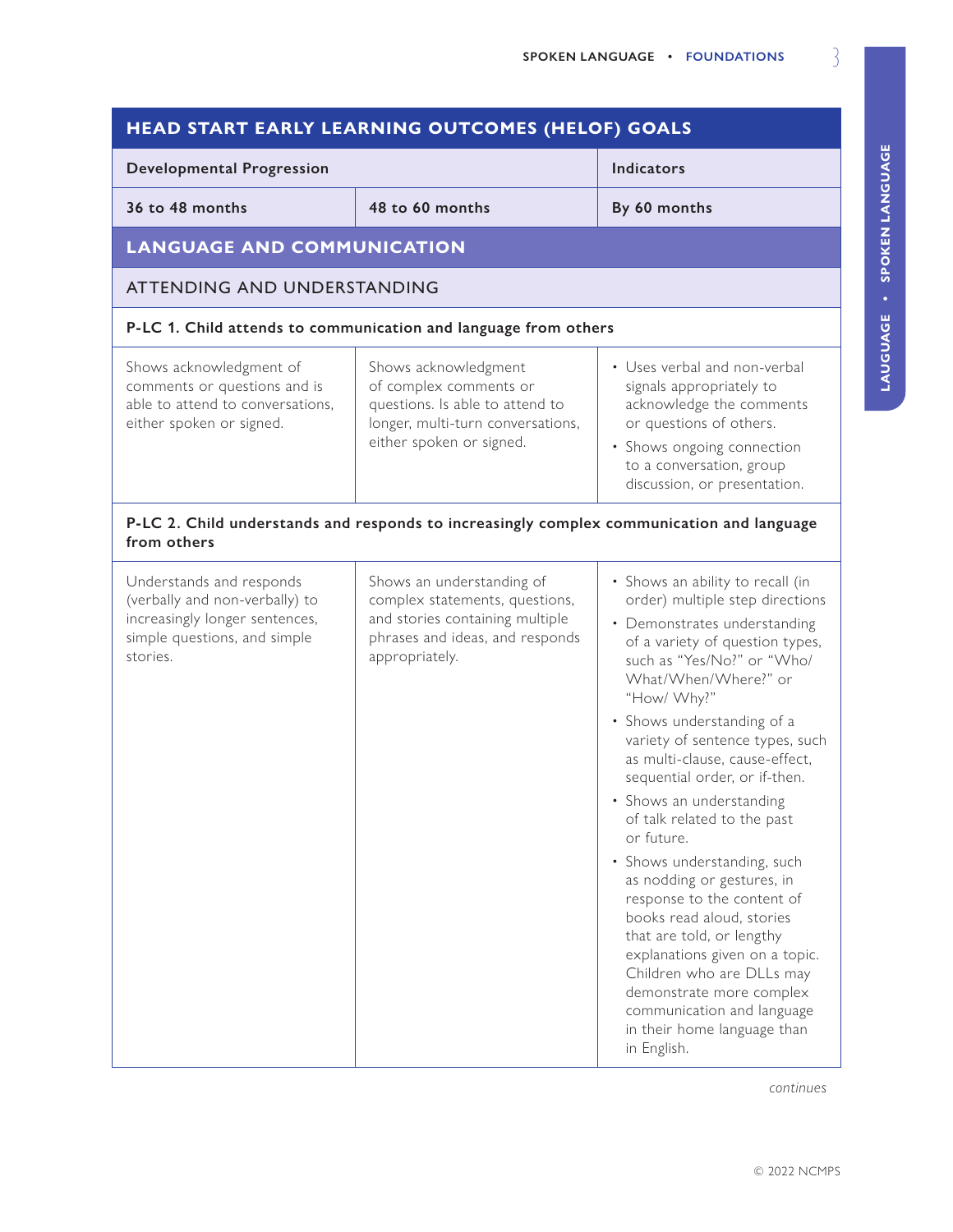# **HEAD START EARLY LEARNING OUTCOMES (HELOF) GOALS**

#### COMMUNICATING AND SPEAKING

#### **P-LC 3. Child varies the amount of information provided to meet the demands of the situation**

| Uses language, spoken or sign,<br>for different purposes and is<br>sometimes able to provide<br>sufficient detail to get needs met<br>from a variety of adults.                                                                   | Uses language, spoken or sign,<br>for a variety of purposes and<br>can typically provide sufficient<br>detail in order to get needs met<br>from a variety of adults.                                                                                | • Usually provides sufficient<br>detail in order to get needs<br>met, such as explaining a<br>point of difficulty in a task or<br>sharing a request from home<br>with the teacher.<br>• Uses language, spoken or sign,<br>to clarify a word or statement<br>when misunderstood.<br>• Children who are DLLs<br>may switch between their<br>languages. |  |
|-----------------------------------------------------------------------------------------------------------------------------------------------------------------------------------------------------------------------------------|-----------------------------------------------------------------------------------------------------------------------------------------------------------------------------------------------------------------------------------------------------|------------------------------------------------------------------------------------------------------------------------------------------------------------------------------------------------------------------------------------------------------------------------------------------------------------------------------------------------------|--|
| P-LC 4. Child understands, follows, and uses appropriate social and conversational rules                                                                                                                                          |                                                                                                                                                                                                                                                     |                                                                                                                                                                                                                                                                                                                                                      |  |
| Engages in conversations with<br>adults, other children, or within<br>the group setting lasting 2-3<br>conversational turns, and, with<br>support, will sometimes use<br>appropriate tone and volume for<br>different situations. | Maintains multi-turn<br>conversations with adults<br>or other children by being<br>responsive to the conversational<br>partner in a variety of ways,<br>such as by asking a question.<br>With increasing independence,<br>varies tone and volume of | • Maintains multi-turn<br>conversations with adults,<br>other children, and within<br>larger groups by responding<br>in increasingly sophisticated<br>ways, such as asking related<br>questions or expressing<br>agreement.                                                                                                                          |  |

expression to match the social

• With increasing independence, matches the tone and volume of expression to the content and social situation, such as by using a whisper to tell a secret.

#### **P-LC 5. Child expresses self in increasingly long, detailed, and sophisticated ways.**

situation.

Communicates clearly enough to be understood by familiar adults, but may make some pronunciation and grammatical errors. Typically uses 3–5 word phrases/sentences when communicating. With some prompting, can offer multiple (2–3) pieces of information on a single topic.

Communicates clearly enough to be understood by familiar and unfamiliar adults, but may make some pronunciation errors and some isolated grammatical errors. Uses longer sentences, as well as sentences that are slightly more complex, such as "I need a pencil because this one broke." Can offer multiple pieces of information on a topic with increasing independence and answer simple questions.

• Communicates clearly enough to be understood by adults across a range of situations.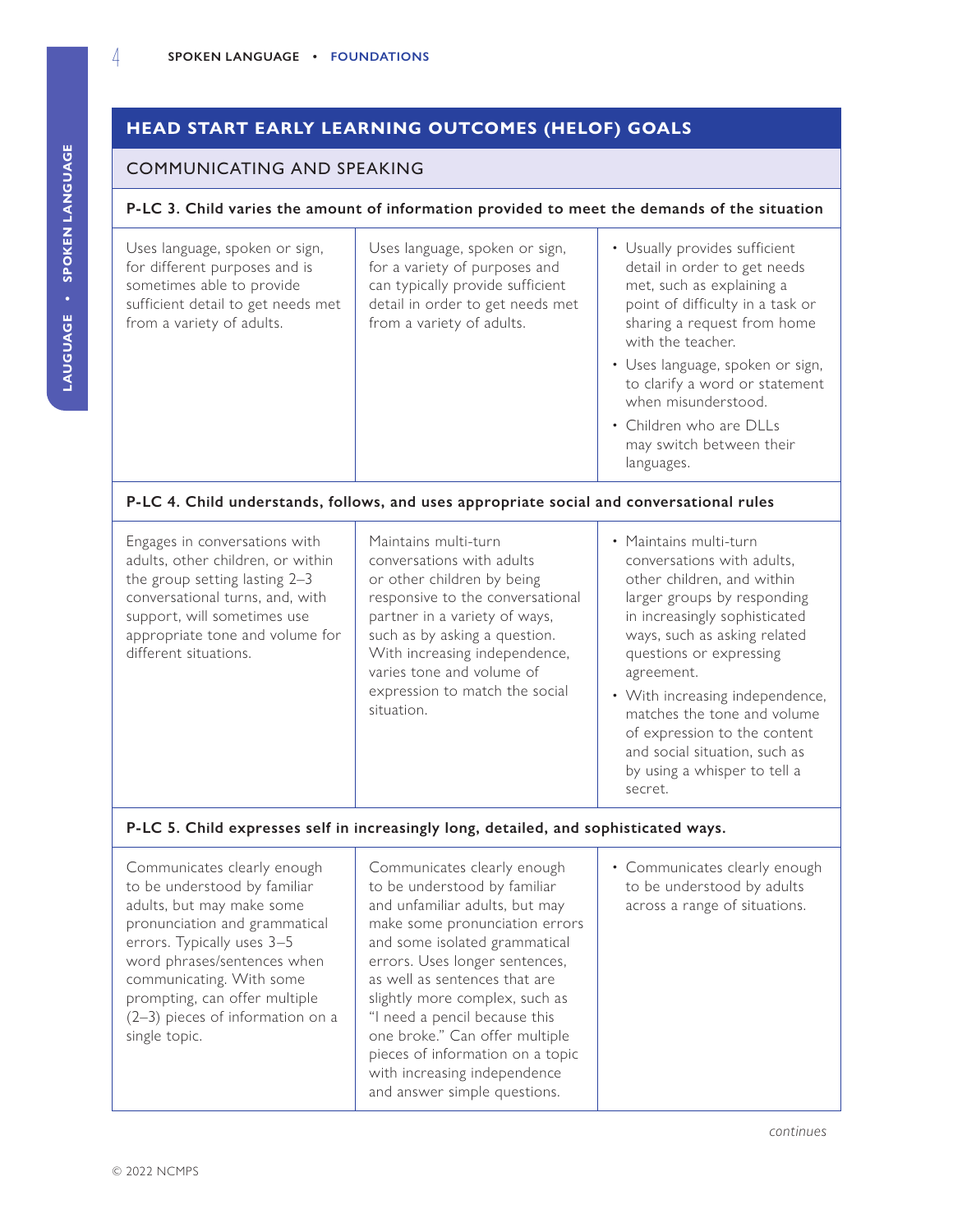# **HEAD START EARLY LEARNING OUTCOMES (HELOF) GOALS**

#### **LITERACY**

#### COMPREHENSION AND TEXT STRUCTURE

#### **P-LIT 4. Child demonstrates an understanding of narrative structure through storytelling/ re-telling.**

| With support, may be able to<br>tell one or two key events from<br>a story or may act out a story<br>with pictures or props. | Retells 2-3 key events from a<br>well- known story, typically in<br>the right temporal order and<br>using some simple sequencing<br>terms, such as first  and then. | • Re-tells or acts out a story<br>that was read, putting events<br>in the appropriate sequence,<br>and demonstrating more<br>sophisticated understanding<br>of how events relate, such as<br>cause and effect relationships.<br>• Tells fictional or personal |
|------------------------------------------------------------------------------------------------------------------------------|---------------------------------------------------------------------------------------------------------------------------------------------------------------------|---------------------------------------------------------------------------------------------------------------------------------------------------------------------------------------------------------------------------------------------------------------|
|                                                                                                                              |                                                                                                                                                                     | stories using a sequence of at<br>least 2-3 connected events.                                                                                                                                                                                                 |
|                                                                                                                              |                                                                                                                                                                     | • Identifies characters and main<br>events in books and stories.                                                                                                                                                                                              |

# **CCSS STANDARDS (CCSS.ELA-LITERACY)**

#### **SPEAKING AND LISTENING (SL)**

#### COMPREHENSION AND COLLABORATION

| SL.K.1          | Participate in collaborative conversations with diverse partners about kindergarten topics<br>and texts with peers and adults in small and larger groups.                                                                |
|-----------------|--------------------------------------------------------------------------------------------------------------------------------------------------------------------------------------------------------------------------|
| SLK.1.A         | Follow agreed-upon rules for discussions (e.g., listening to others and taking turns speaking<br>about the topics and texts under discussion).                                                                           |
| <b>SL.K.1.B</b> | Continue a conversation through multiple exchanges.                                                                                                                                                                      |
| SL.K.2          | Confirm understanding of a text read aloud or information presented orally or through<br>other media by asking and answering questions about key details and requesting clarification<br>if something is not understood. |
| SL.K.3          | Ask and answer questions in order to seek help, get information, or clarify something that<br>is not understood.                                                                                                         |

*continues*

LAUGUAGE . SPOKEN LANGUAGE **LAUGUAGE • Spoken Language**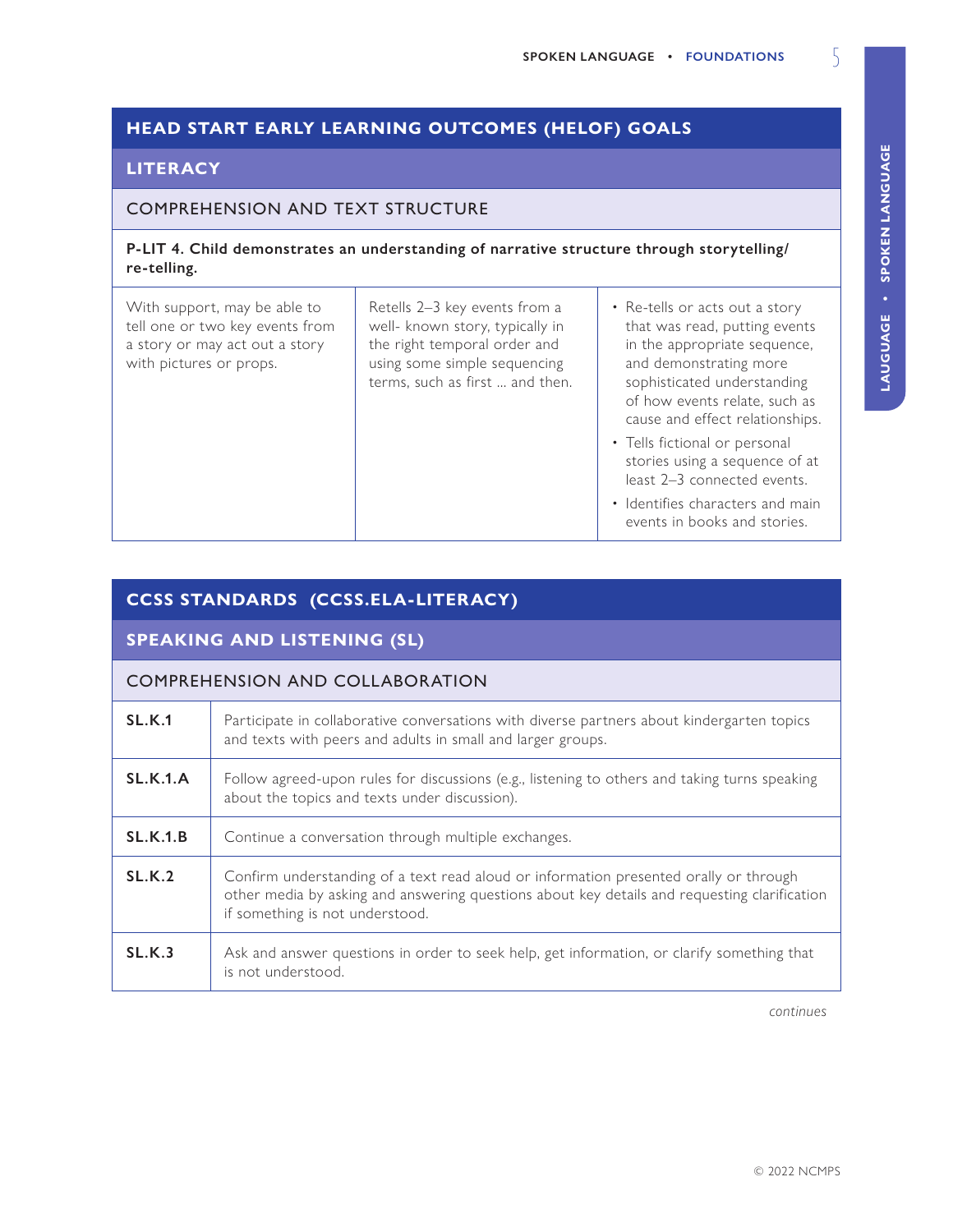# **CCSS STANDARDS (CCSS.ELA-LITERACY)**

#### PRESENTATION OF KNOWLEDGE AND IDEAS

| SL.K.4 | Describe familiar people, places, things, and events and, with prompting and support,<br>provide additional detail. |
|--------|---------------------------------------------------------------------------------------------------------------------|
| SL.K.5 | Add drawings or other visual displays to descriptions as desired to provide additional detail.                      |
| SL.K.6 | Speak audibly and express thoughts, feelings, and ideas clearly.                                                    |

#### **LANGUAGE (L)**

#### CONVENTIONS OF STANDARD ENGLISH

| L.K.1   | Demonstrate command of the conventions of standard English grammar and usage when<br>writing or speaking. |
|---------|-----------------------------------------------------------------------------------------------------------|
| L.K.1.F | Produce and expand complete sentences in shared language activities.                                      |

# **READING FOUNDATIONS (RF)**

### PHONOLOGICAL AWARENESS

| <b>RF.K.2.A</b><br>Recognize and produce rhyming words. |  |
|---------------------------------------------------------|--|
|---------------------------------------------------------|--|

### **NOTES**

- Spoken Language includes songs, poems, stories, verbal identification of objects, areas of the classroom, materials. Spoken language is everywhere in the classroom all the time. It is how the children enlarge their vocabulary mostly by listening to the adults and other children in the environment.
- Multi-lingual children may switch between their languages.
- Multi-lingual children may demonstrate more complex communication and language in their home language than in English.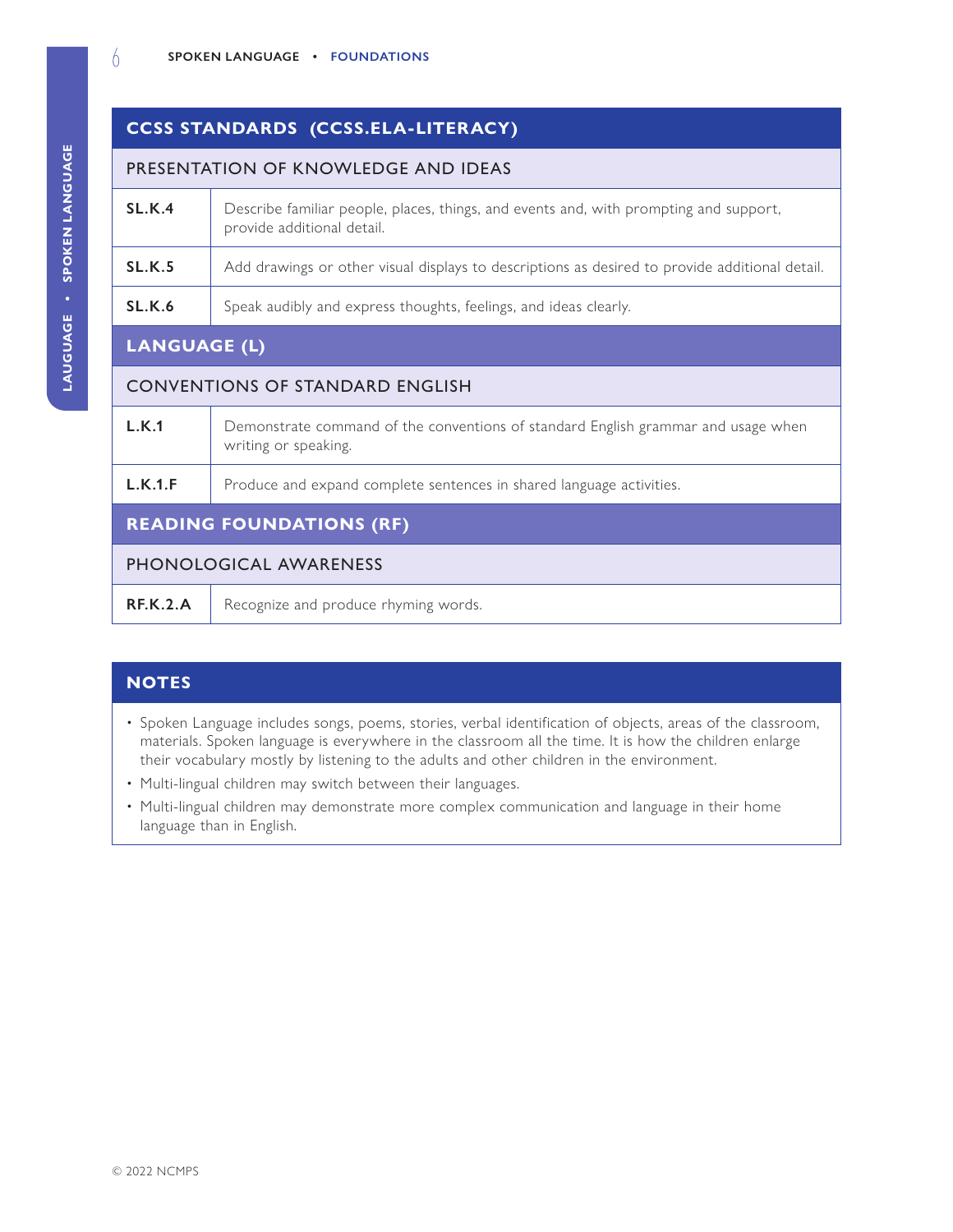# <span id="page-14-0"></span>**CHAPTER 2** WRITING

# **FOUNDATIONS**

# **SKILLS INVENTORY**

- Demonstrates understanding of correspondence between spoken words, letter symbols, syllables and sounds (phonemes)
- Arranges the letters of the alphabet to make words, phrases and sentences leading to paragraphs
- Demonstrates correct pencil grip, adaptation of space, lightness of touch and muscular control of the hand when writing on paper

| <b>MONTESSORI LESSONS</b>                                                                                                            | <b>PURPOSES</b>                                                                                                                                                                                                                                                                                                                                                                   |
|--------------------------------------------------------------------------------------------------------------------------------------|-----------------------------------------------------------------------------------------------------------------------------------------------------------------------------------------------------------------------------------------------------------------------------------------------------------------------------------------------------------------------------------|
| <b>WRITTEN LANGUAGE</b>                                                                                                              |                                                                                                                                                                                                                                                                                                                                                                                   |
| The Sound Game (I Spy)<br>• Initial<br>• Medial<br>$\cdot$ Final                                                                     | • To produce initial, medial and final sounds<br>• To help the child become aware of the phonemes (sounds) used<br>in speech.<br>• To prepare the child to explore words for their component sounds.<br>• To assist articulation and pronunciation of words (mostly<br>through adult modeling).<br>• To demonstrate understanding of spoken words, and sounds<br>(phonemes).      |
| <b>Sandpaper Letters</b><br>• Individual Sandpaper Letters<br>• Double Sandpaper Letters<br>• Sandpaper Letters Connection<br>Lesson | • To recognize sound to letter relationships<br>• To recognize the sounds of a letter or combination of letters<br>(phonemes)<br>• To give the child the symbols for the sounds of his own language<br>by means of three senses: touch, vision, and hearing.<br>• To demonstrate basic knowledge of one-to-one letter-sound<br>correspondences.<br>• Preparation for handwriting. |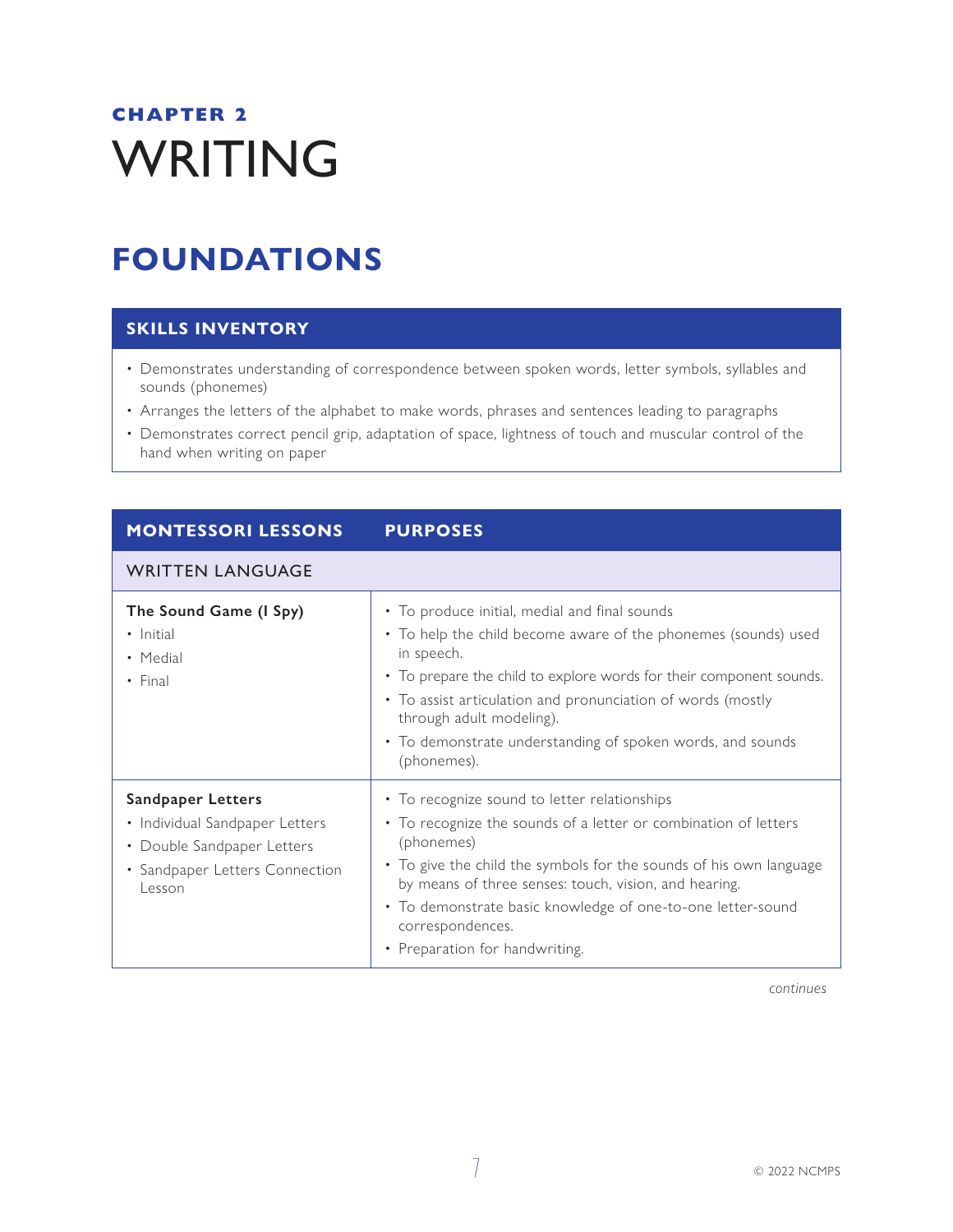# **MONTESSORI LESSONS PURPOSES**

#### WRITTEN LANGUAGE (CONTINUED)

| <b>Moveable Alphabet</b><br>• Consonant-vowel - consonant<br>• Blends<br><b>Small Moveable Alphabet</b><br>• Phonograms<br><b>HANDWRITING</b> | • To recognize and name all uppercase and lowercase letters<br>• To recognize that spoken words are represented in writing by<br>sequences of letters.<br>• To spell simple words phonetically<br>• To help the child explore and analyze known language in order<br>to represent words with graphic symbols.<br>• To give the child experience with the English language and using<br>capital letters and punctuation<br>• Preparation for writing and reading<br>• Demonstrate command of capitalization, punctuation, and<br>spelling when writing. |
|-----------------------------------------------------------------------------------------------------------------------------------------------|--------------------------------------------------------------------------------------------------------------------------------------------------------------------------------------------------------------------------------------------------------------------------------------------------------------------------------------------------------------------------------------------------------------------------------------------------------------------------------------------------------------------------------------------------------|
|                                                                                                                                               |                                                                                                                                                                                                                                                                                                                                                                                                                                                                                                                                                        |
| <b>Metal Insets</b><br>• Curvy line<br>• Filling in the gaps<br>• Shading<br>• Two insets together<br>• Three or more insets                  | • Mastery of the hand in using and controlling a writing instrument:<br>both in keeping within limits and lightness of touch.<br>• To cultivate a sense of geometric design.<br>• To enhance the artistic sense.                                                                                                                                                                                                                                                                                                                                       |
| <b>Handwriting Extensions</b><br>• Sand Tray<br>• Green boards<br>• Paper                                                                     | • To gain proficiency in printing uppercase and lowercase letters<br>• To help further the child's understanding of written language and<br>build their confidence in their ability to communicate through<br>writing.<br>• Write letters for consonant and short-vowel sounds (phonemes).                                                                                                                                                                                                                                                             |
| <b>SYLLABICATION</b>                                                                                                                          |                                                                                                                                                                                                                                                                                                                                                                                                                                                                                                                                                        |
| • Counting Syllables<br>• Pronouncing Syllables<br>• Segmenting syllables<br>• Blending syllables                                             | • To count, pronounce, blend, and segment syllables in spoken words<br>• To blend and segment onsets and rimes of single-syllable<br>spoken words<br>• To make new words by adding or substituting individual letters<br>• Demonstrate understanding of spoken words, syllables, and<br>sounds (phonemes).                                                                                                                                                                                                                                             |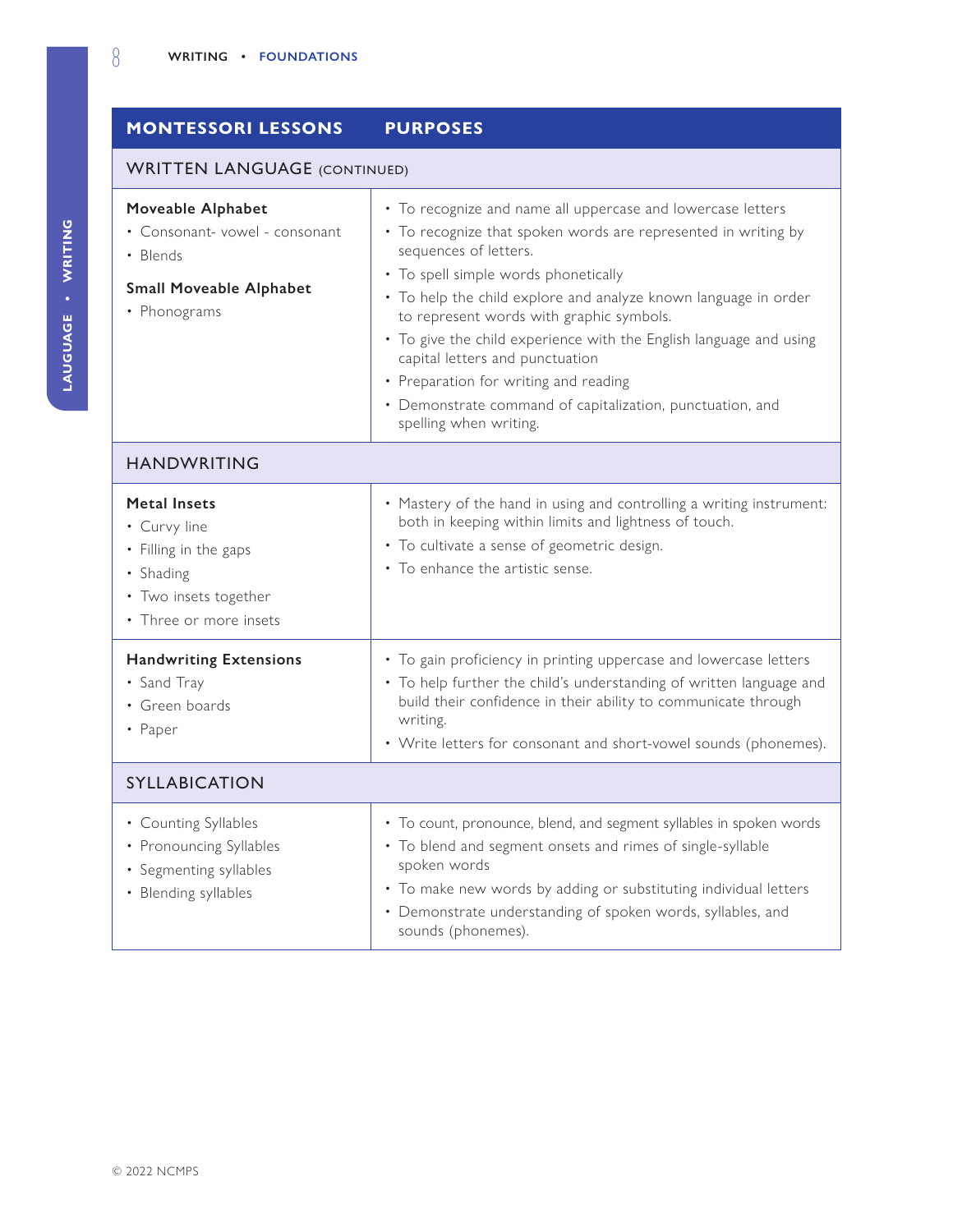| <b>ASSESSMENT VOCABULARY</b> |                           |                        |
|------------------------------|---------------------------|------------------------|
| alphabet                     | pronounce                 | <b>Cognitive Verbs</b> |
| beginning sound              | punctuation               | demonstrate            |
| blend (sounds together)      | segment                   | name                   |
| capitalization               | sequence/sequential order | produce                |
| consonant                    | short vowel sound         | recognize              |
| convention                   | sound                     | represent              |
| correspondence               | spell/spelling            | substitute             |
| end punctuation              | standard English          |                        |
| ending sound                 | story                     |                        |
| letter (of the alphabet)     | syllable                  |                        |
| lowercase                    | uppercase                 |                        |
| middle vowel sound           | vowel                     |                        |
| print                        | word                      |                        |

## **ASSESSMENT CONSIDERATIONS**

Students will be asked to:

#### **Written Language**

- write a letter or letters for most consonant and short-vowel sounds (phonemes) (L.K.2.C)
- spell simple words phonetically (L.K.2.D)
- demonstrate knowledge of sound-letter relationships (L.K.2.D)
- demonstrate command of spelling when writing (L.K.2)
- recognize that spoken words are represented by specific sequences of letters (RF.K.1.B)
- recognize and name all upper- and lowercase letters of the alphabet (RF.K.1.D)
- isolate and pronounce initial, medial and final sounds in CVC words (RF.K.2.D)
- demonstrate knowledge of one-to-one letter-sound correspondence (RF.K.3.A)

#### **Handwriting**

• print many upper- and lowercase letters (L.K.1.A)

#### **Syllabication**

- demonstrate understanding of spoken words, syllables, and sounds (phonemes) (RF.K.2)
- count, pronounce, blend, and segment syllables in spoken words (RF.K.2.B)
- blend and segment onsets and rimes of single-syllable spoken words (RF.K.2.C)
- add or substitute individual sounds (phonemes) in simple, one-syllable words to make new words (RF.K.2.E)

LAUGUAGE - WRITING **LAUGUAGE • Writing**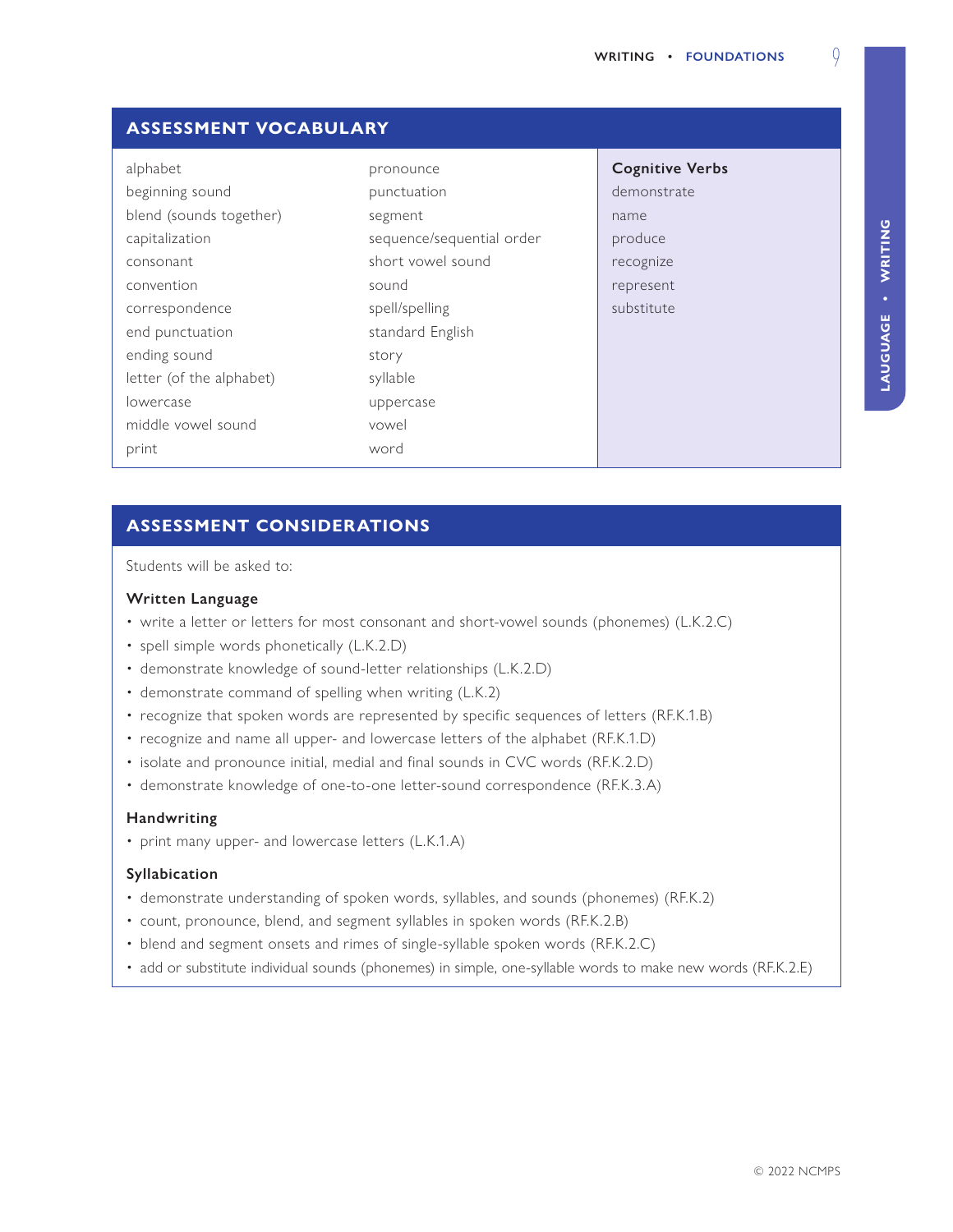#### **HEAD START EARLY LEARNING OUTCOMES (HELOF) GOALS Developmental Progression Indicators 36 to 48 months 48 to 60 months By 60 months LITERACY** PHONOLOGICAL AWARENESS **P-LIT 1. Child demonstrates awareness that spoken language is composed of smaller segments of sound.** Shows rote imitation and enjoyment of rhyme and alliteration. With support, distinguishes when two words rhyme and when two words begin with the same sound. Demonstrates rhyme recognition, such as identifying which words rhyme from a group of three: hat, cat, log. Recognizes phonemic changes in words, such as noticing the problem with "Old McDonald had a charm." Is able to count syllables and understand sounds in spoken words. • Provides one or more words that rhyme with a single given target, such as "What rhymes with log?" • Produces the beginning sound in a spoken word, such as "Dog begins with /d/." • Provides a word that fits with a group of words sharing an initial sound, with adult support, such as "Sock, Sara, and song all start with the /s/ sound. What else starts with the /s/ sound?" • Count, pronounce, blend, and segment syllables in spoken words. • Isolate and pronounce the initial, medial vowel, and final sounds (phonemes) in threephoneme (consonant-vowelconsonant, or CVC) words.1 (This does not include CVCs ending with /l/, /r/, or /x/.

### PRINT AND ALPHABET KNOWLEDGE

#### **P-LIT 3. Child identifies letters of the alphabet and produces correct sounds associated with letters.**

Shows an awareness of alphabet letters, such as singing the ABC song, recognizing letters from one's name, or naming some letters that are encountered often.

Recognizes and names at least half of the letters in the alphabet, including letters in own name (first name and last name), as well as letters encountered often in the environment. Produces the sound of many recognized letters.

- Names 18 upper- and 15 lower-case letters.
- Knows the sounds associated with several letters.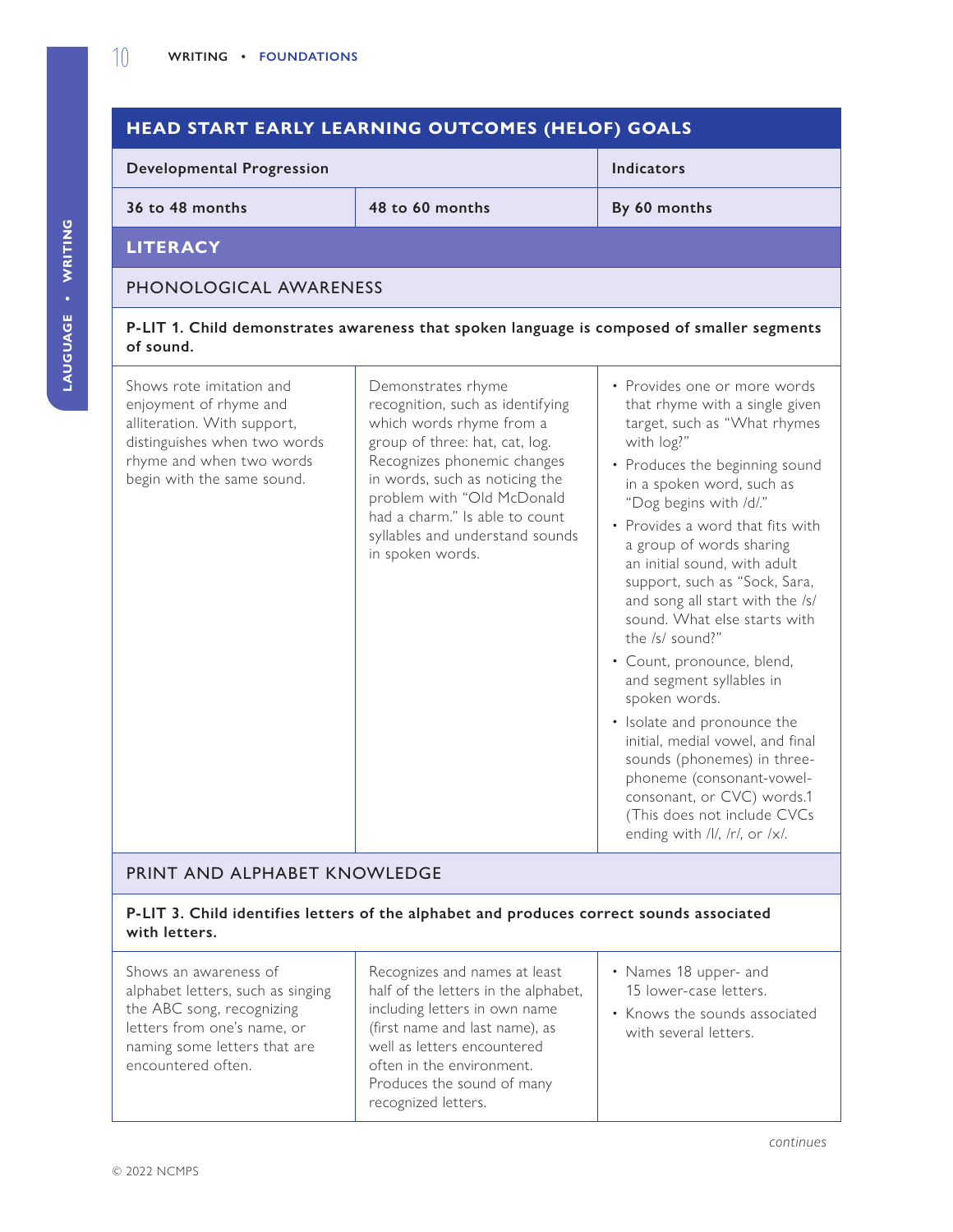# **HEAD START EARLY LEARNING OUTCOMES (HELOF) GOALS**

#### WRITING

#### **P-LIT 6. Child writes for a variety of purposes using increasingly sophisticated marks.**

| Engages in writing activities<br>that consist largely of drawing<br>and scribbling. Begins to convey<br>meaning. With modeling and<br>support, writes some letter-like<br>forms and letters. | Progressively uses drawing,<br>scribbling, letter-like forms, and<br>letters to intentionally convey<br>meaning. With support, may use<br>invented spelling consisting of<br>salient or beginning sounds, such<br>as L for elevator or B for bug. | • Creates a variety of written<br>products that may or may not<br>phonetically relate to intended<br>messages.<br>• Shows an interest in copying<br>simple words posted in the<br>classroom. |
|----------------------------------------------------------------------------------------------------------------------------------------------------------------------------------------------|---------------------------------------------------------------------------------------------------------------------------------------------------------------------------------------------------------------------------------------------------|----------------------------------------------------------------------------------------------------------------------------------------------------------------------------------------------|
|                                                                                                                                                                                              |                                                                                                                                                                                                                                                   | • Attempts to independently<br>write some words using<br>invented spelling, such as K<br>for kite.<br>• Writes first name correctly or<br>close to correctly.                                |
|                                                                                                                                                                                              |                                                                                                                                                                                                                                                   | • Writes (draws, illustrates)<br>for a variety of purposes<br>and demonstrates evidence<br>of many aspects of print<br>conventions, such as creating a<br>book that moves left to right.     |

|  | <b>CCSS STANDARDS (CCSS.ELA-LITERACY)</b> |
|--|-------------------------------------------|
|--|-------------------------------------------|

**LANGUAGE (L)**

| <b>CONVENTIONS OF STANDARD ENGLISH</b> |                                                                                                                       |  |
|----------------------------------------|-----------------------------------------------------------------------------------------------------------------------|--|
| L.K.1.A                                | Print many upper- and lowercase letters.                                                                              |  |
| L.K.2                                  | Demonstrate command of the conventions of standard English capitalization, punctuation,<br>and spelling when writing. |  |
| L.K.2.C                                | Write a letter or letters for most consonant and short-vowel sounds (phonemes).                                       |  |
| L.K.2.D                                | Spell simple words phonetically, drawing on knowledge of sound-letter relationships.                                  |  |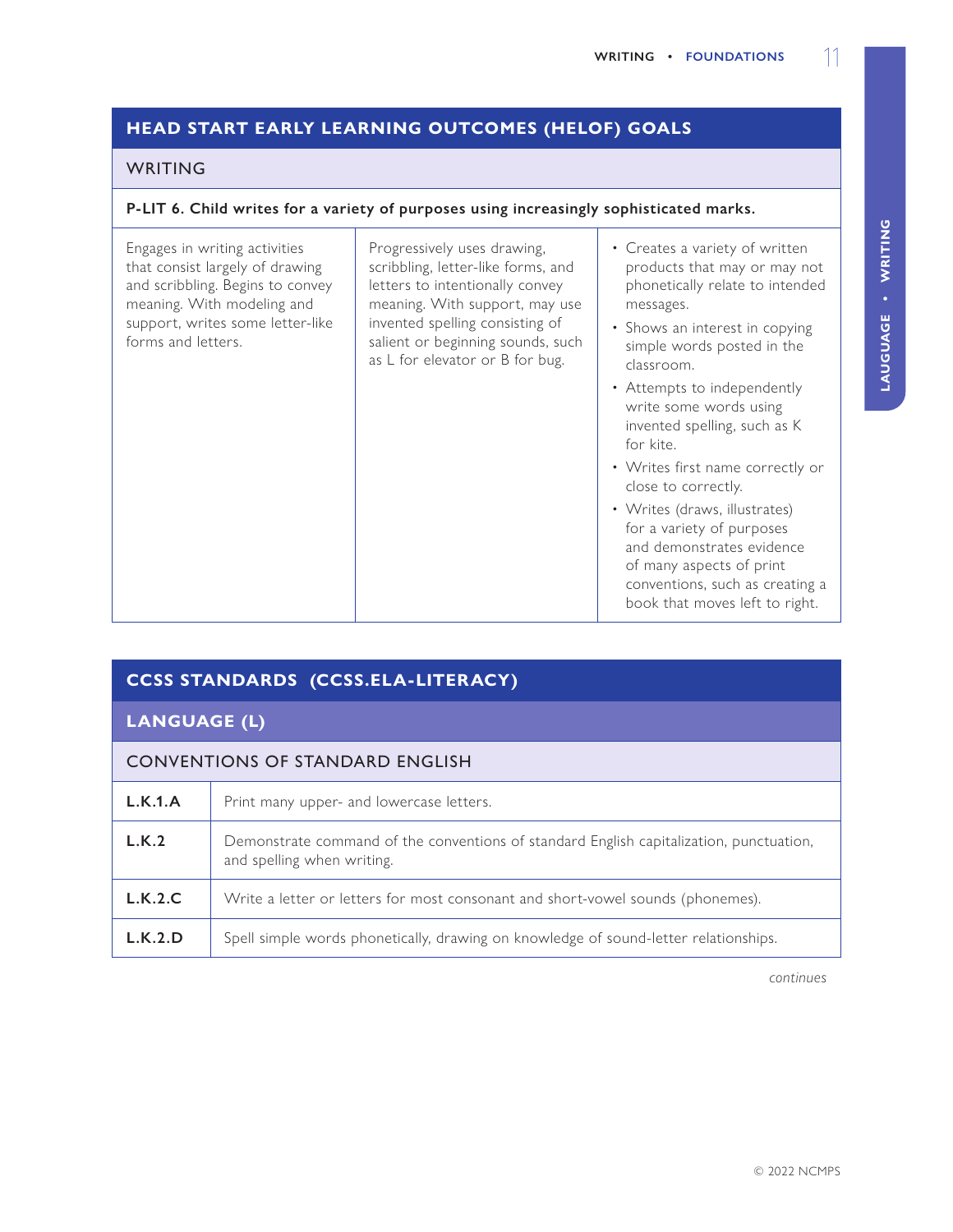# **CCSS STANDARDS (CCSS.ELA-LITERACY)**

# **READING FOUNDATIONS (RF)**

#### PRINT CONCEPTS

| <b>RF.K.1.B</b>              | Recognize that spoken words are represented in written language by specific sequences<br>of letters.                                                                                                          |  |
|------------------------------|---------------------------------------------------------------------------------------------------------------------------------------------------------------------------------------------------------------|--|
| <b>RF.K.1.D</b>              | Recognize and name all upper- and lowercase letters of the alphabet.                                                                                                                                          |  |
| RE.K.2                       | Demonstrate understanding of spoken words, syllables, and sounds (phonemes).                                                                                                                                  |  |
| RE.K.2.B                     | Count, pronounce, blend, and segment syllables in spoken words.                                                                                                                                               |  |
| REK.2.C                      | Blend and segment onsets and rimes of single-syllable spoken words.                                                                                                                                           |  |
| REK.2.D                      | Isolate and pronounce the initial, medial vowel, and final sounds (phonemes) in three-<br>phoneme (consonant-vowel-consonant, or CVC) words.1 (This does not include CVCs<br>ending with /l/, /r/, or $/x$ .) |  |
| <b>RF.K.2.E</b>              | Add or substitute individual sounds (phonemes) in simple, one-syllable words to make<br>new words.                                                                                                            |  |
| PHONICS AND WORD RECOGNITION |                                                                                                                                                                                                               |  |
| RE.K.3.A                     | Demonstrate basic knowledge of one-to-one letter-sound correspondences by producing<br>the primary sound or many of the most frequent sounds for each consonant.                                              |  |
|                              |                                                                                                                                                                                                               |  |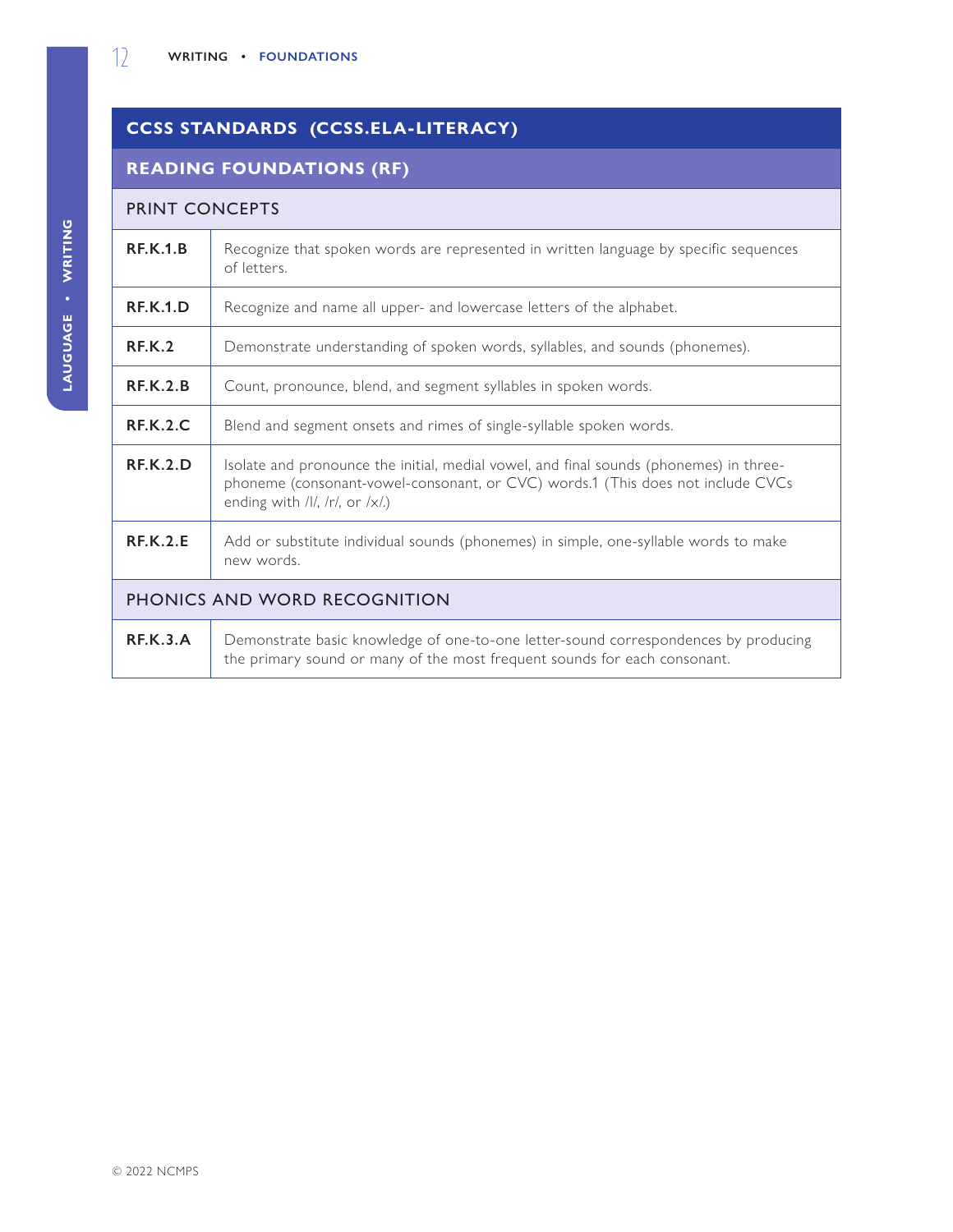# <span id="page-20-0"></span>**COMPOSITION**

### **SKILLS INVENTORY**

- Composes (through a combination of writing, drawing and dictating) informative, explanatory, narrative, non-fiction and research/report writing that has a beginning, middle, and end
- Responds to questions and suggestions from peers and adults to strengthen writing by adding details
- Demonstrates understanding of the conventions of writing by using proper capitalization and punctuation

# **MONTESSORI LESSONS PURPOSES**

### **COMPOSITION**

#### TEACHER CREATED LESSONS FOR

| • Choosing a topic<br>• Sequencing writing                                                                               | • To choose a topic and supply relevant information<br>• To tell events in order                                                                                                                                                                                                                                                                                   |  |
|--------------------------------------------------------------------------------------------------------------------------|--------------------------------------------------------------------------------------------------------------------------------------------------------------------------------------------------------------------------------------------------------------------------------------------------------------------------------------------------------------------|--|
| • Group writing                                                                                                          | • To compose shared research and writing projects                                                                                                                                                                                                                                                                                                                  |  |
| • Informative writing<br>• Explanatory writing<br>• Narrative writing<br>• Research, reports and non-<br>fiction writing | • To compose opinion pieces, informative and explanatory writing<br>using drawing, dictating, and/or writing<br>• To narrate an event or sequence of events using drawing,<br>dictating, and/or writing<br>• To answer questions by recalling information from experiences,<br>books and other sources<br>• To participate in shared research and writing projects |  |
| <b>EDITING</b>                                                                                                           |                                                                                                                                                                                                                                                                                                                                                                    |  |
| <b>TEACHER CREATED LESSONS FOR</b>                                                                                       |                                                                                                                                                                                                                                                                                                                                                                    |  |
| • strengthening writing                                                                                                  | • To add details to writing                                                                                                                                                                                                                                                                                                                                        |  |

• To respond to questions and suggestions from peers about their writing

*continues*

LAUGUAGE . WRITING **LAUGUAGE • Writing**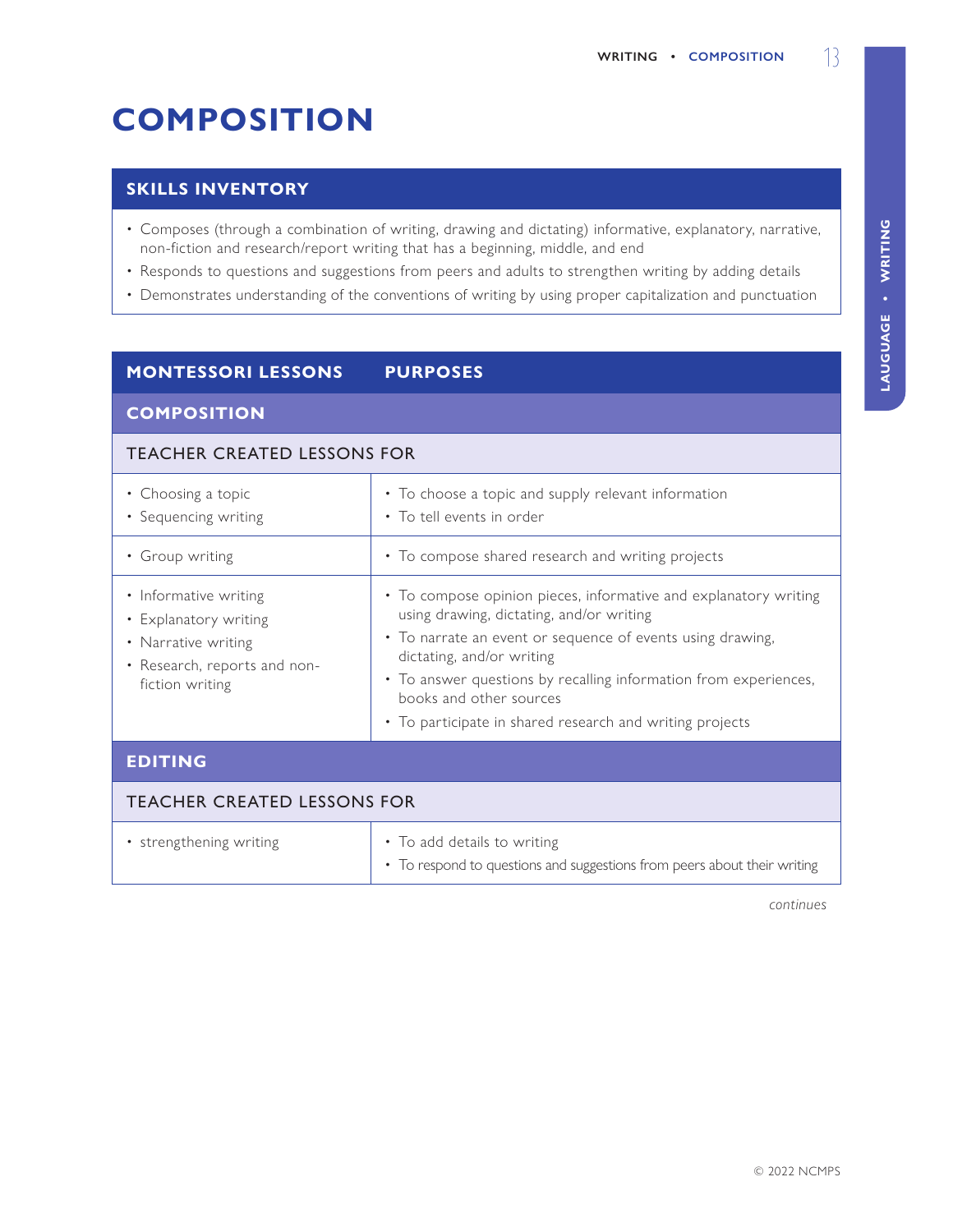# **MONTESSORI LESSONS PURPOSES CONVENTIONS** TEACHER CREATED LESSONS FOR • capitalization • punctuation • To use proper capitalization, punctuation, and spelling • To recognize and name punctuation • To write first name correctly with capitals **PUBLISHING** TEACHER CREATED LESSONS FOR • publication • To produce and publish writing using a variety of digital tools

# **ASSESSMENT VOCABULARY**

| answer                  | peer             | <b>Cognitive Verbs</b> |
|-------------------------|------------------|------------------------|
| author                  | pronoun          | answer                 |
| book                    | publish          | compose                |
| capitalization          | punctuation      | explore                |
| collaboration           | question         | express                |
| convention              | reader           | gather                 |
| detail                  | research project | name                   |
| digital tool            | sentence         | narrate                |
| end punctuation         | source           | participate            |
| event                   | spell/spelling   | produce                |
| experience              | standard English | publish                |
| information             | story            | recall                 |
| informative/explanatory | strengthen       | recognize              |
| opinion                 | suggestion       | respond                |
| order of events         | topic            | state                  |
| participate             | word             | strengthen             |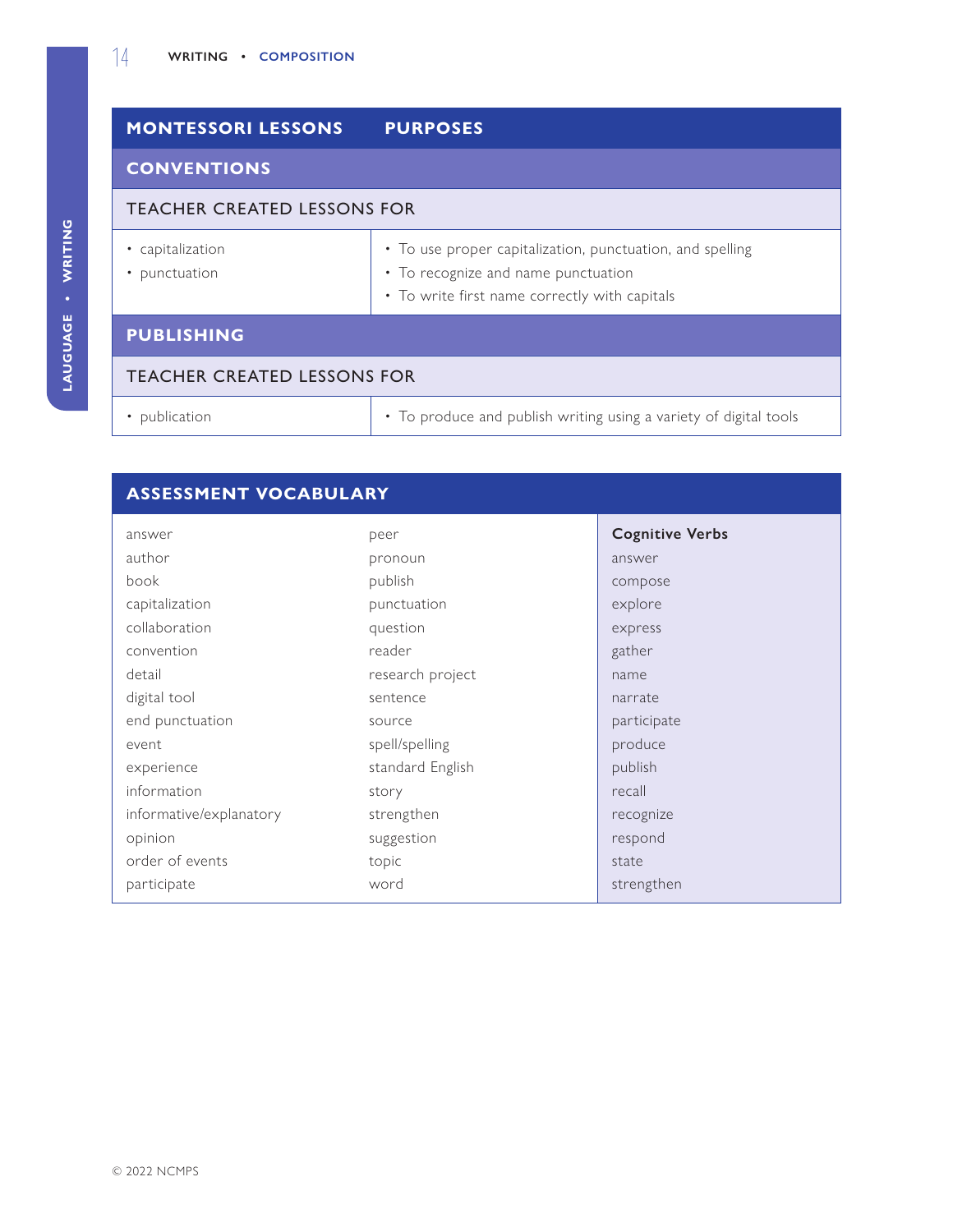# **ASSESSMENT CONSIDERATIONS**

Students will be asked to:

#### **Composition**

- use drawing, dictating, and writing to compose opinion pieces (W.K.1)
- use drawing, dictating, and writing to compose informative pieces (W.K.2)
- use drawing, dictating, and writing to compose explanatory pieces (W.K.2)
- identify the topic or the name of the book they are writing about (W.K.1)
- state an opinion or preference about the topic or book (W.K.1)
- name and supply information about the topic they are writing about (W.K.2)
- use drawing, dictating, and writing to narrate a single event or several loosely linked events (W.K.3)
- tell about events in the order in which they occurred, and provide a reaction to what happened (W.K.3)
- participate in shared research and writing projects (W.K.7)
- recall information from experiences to answer a question (W.K.8)
- gather information from provided sources to answer a question (W.K.8)

#### **Editing**

- add details to strengthen writing (W.K.5)
- respond to questions and suggestions from peers about their writing (W.K.5)

#### **Conventions**

- demonstrate command of capitalization when writing (L.K.2)
- capitalize the first word in a sentence and the pronoun (L.K.2.A)
- demonstrate command of punctuation when writing (L.K.2)

#### **Publishing**

- explore a variety of digital tools to produce and publish writing (W.K.6)
- recognize and name end punctuation (L.K.2.B)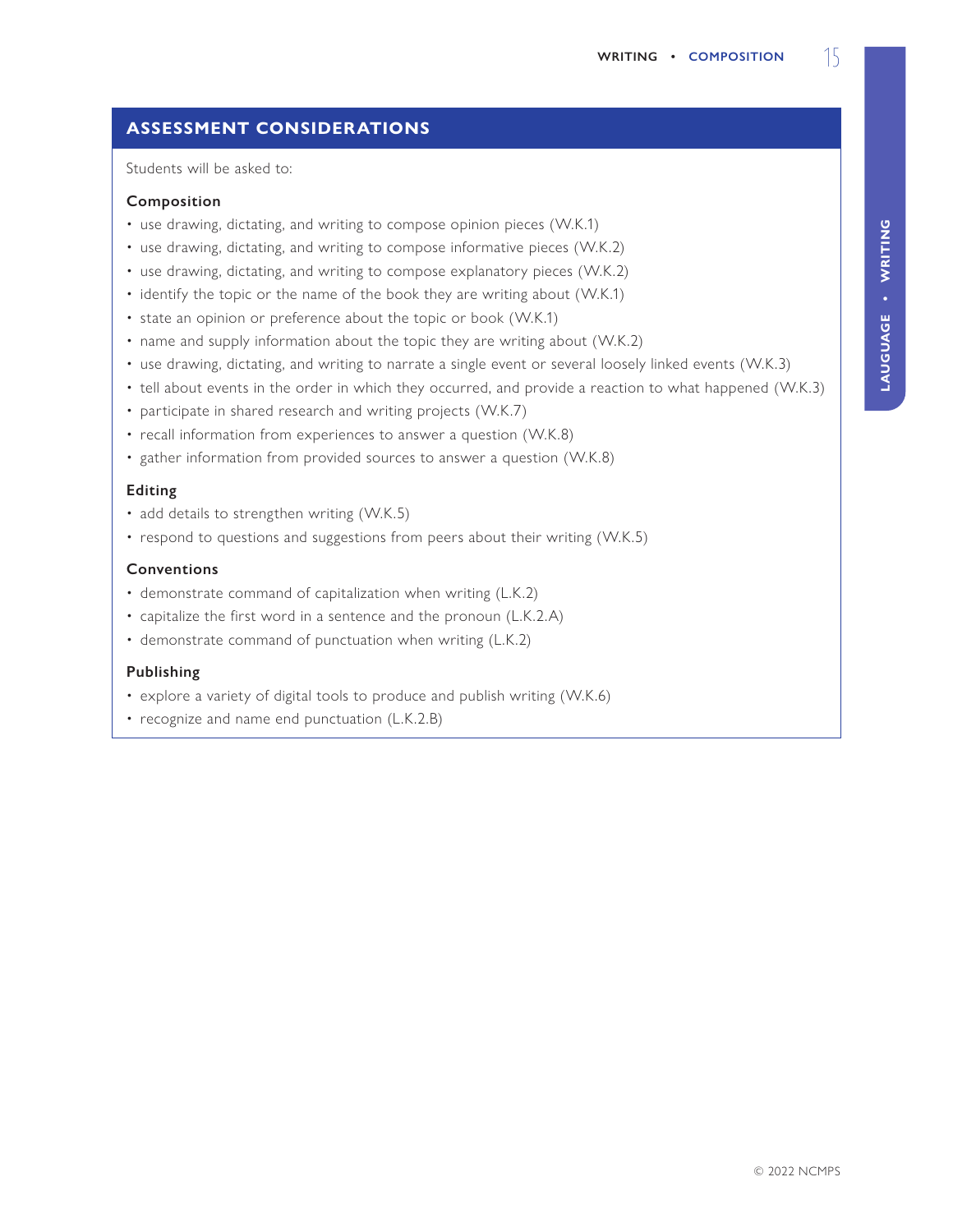# **HEAD START EARLY LEARNING OUTCOMES (HELOF) GOALS**

| <b>Developmental Progression</b> |                 | <b>Indicators</b> |
|----------------------------------|-----------------|-------------------|
| 36 to 48 months                  | 48 to 60 months | By 60 months      |
| I ITED A <i>r</i> v              |                 |                   |

**LITERACY**

#### COMPREHENSION AND TEXT STRUCTURE

#### **P-LIT 4. Child demonstrates an understanding of narrative structure through storytelling/ re-telling.**

With support, may be able to tell one or two key events from a story or may act out a story with pictures or props.

Retells 2–3 key events from a well- known story, typically in the right temporal order and using some simple sequencing terms, such as first ... and then.

- Re-tells or acts out a story that was read, putting events in the appropriate sequence, and demonstrating more sophisticated understanding of how events relate, such as cause and effect relationships.
- Tells fictional or personal stories using a sequence of at least 2–3 connected events.
- Identifies characters and main events in books and stories.

#### **LITERACY**

#### WRITING

#### **P-LIT 6. Child writes for a variety of purposes using increasingly sophisticated marks.**

Engages in writing activities that consist largely of drawing and scribbling. Begins to convey meaning. With modeling and support, writes some letter-like forms and letters.

Progressively uses drawing, scribbling, letter-like forms, and letters to intentionally convey meaning. With support, may use invented spelling consisting of salient or beginning sounds, such as L for elevator or B for bug.

- Creates a variety of written products that may or may not phonetically relate to intended messages.
- Shows an interest in copying simple words posted in the classroom.

• Attempts to independently write some words using invented spelling, such as K for kite.

- Writes first name correctly or close to correctly.
- Writes (draws, illustrates) for a variety of purposes and demonstrates evidence of many aspects of print conventions, such as creating a book that moves left to right.

LAUGUAGE . WRITING **LAUGUAGE • Writing**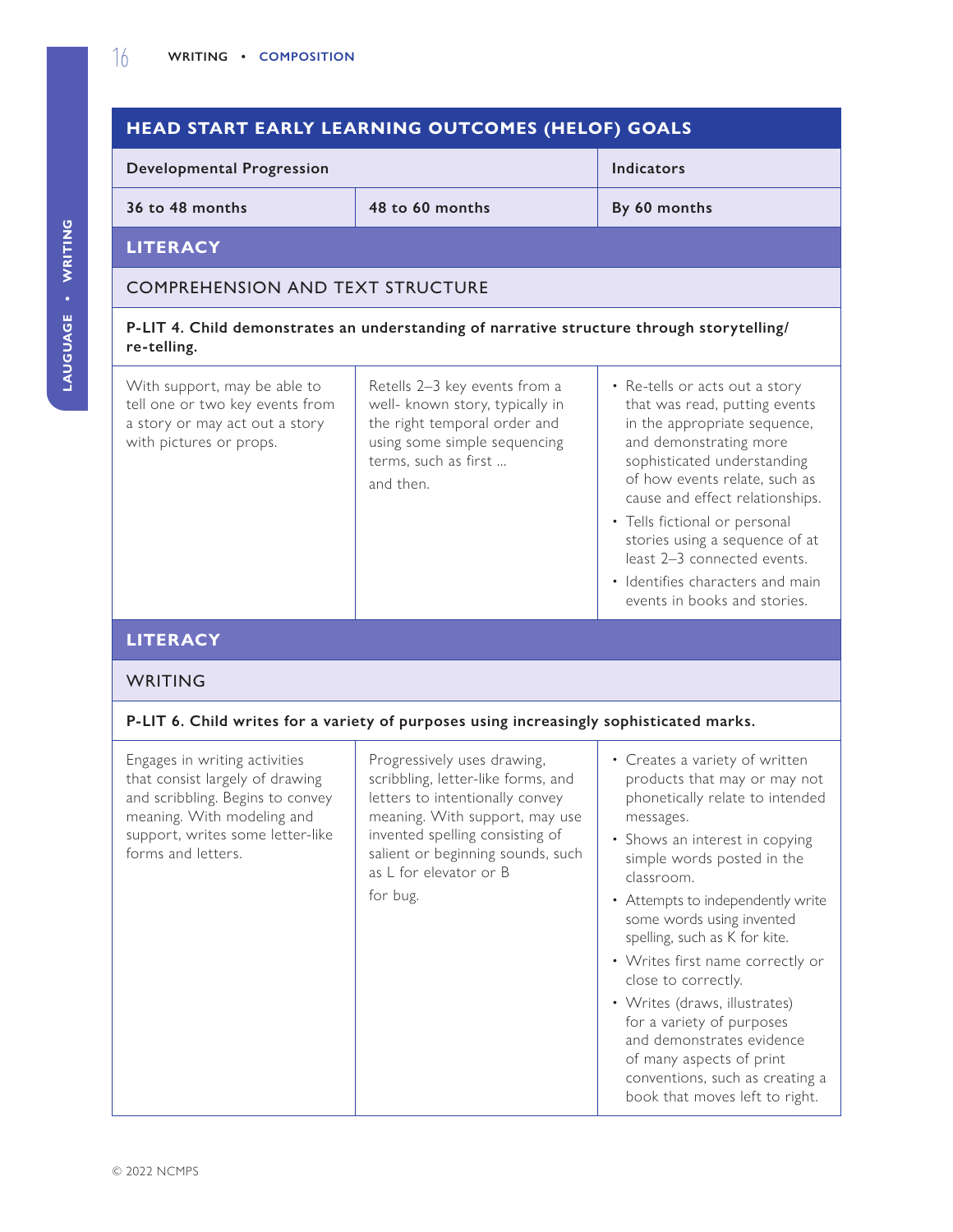# **CCSS STANDARDS (CCSS.ELA-LITERACY)**

# **WRITING (W)**

#### TEXT TYPES AND PURPOSES

| <b>W.K.1</b>                                   | Use a combination of drawing, dictating, and writing to compose opinion pieces in which<br>they tell a reader the topic or the name of the book they are writing about and state an<br>opinion or preference about the topic or book (e.g., My favorite book is). |  |
|------------------------------------------------|-------------------------------------------------------------------------------------------------------------------------------------------------------------------------------------------------------------------------------------------------------------------|--|
| <b>W.K.2</b>                                   | Use a combination of drawing, dictating, and writing to compose informative/explanatory<br>texts in which they name what they are writing about and supply some information about<br>the topic.                                                                   |  |
| <b>W.K.3</b>                                   | Use a combination of drawing, dictating, and writing to narrate a single event or several<br>loosely linked events, tell about the events in the order in which they occurred, and provide<br>a reaction to what happened.                                        |  |
| PRODUCTION AND DISTRIBUTION OF WRITING         |                                                                                                                                                                                                                                                                   |  |
| W.K.5                                          | With guidance and support from adults, respond to questions and suggestions from peers<br>and add details to strengthen writing as needed.                                                                                                                        |  |
| <b>W.K.6</b>                                   | With guidance and support from adults, explore a variety of digital tools to produce and<br>publish writing, including in collaboration with peers.                                                                                                               |  |
| <b>RESEARCH TO BUILD AND PRESENT KNOWLEDGE</b> |                                                                                                                                                                                                                                                                   |  |
| W.K.7                                          | Participate in shared research and writing projects (e.g., explore a number of books by a<br>favorite author and express opinions about them).                                                                                                                    |  |
| <b>W.K.8</b>                                   | With guidance and support from adults, recall information from experiences or gather<br>information from provided sources to answer a question.                                                                                                                   |  |
| <b>LANGUAGE (L)</b>                            |                                                                                                                                                                                                                                                                   |  |

#### **LANGUAGE (L)**

#### CONVENTIONS OF STANDARD ENGLISH

| L.K.2   | Demonstrate command of the conventions of standard English capitalization, punctuation,<br>and spelling when writing. |
|---------|-----------------------------------------------------------------------------------------------------------------------|
| L.K.2.A | Capitalize the first word in a sentence and the pronoun I.                                                            |
| L.K.2.B | Recognize and name end punctuation.                                                                                   |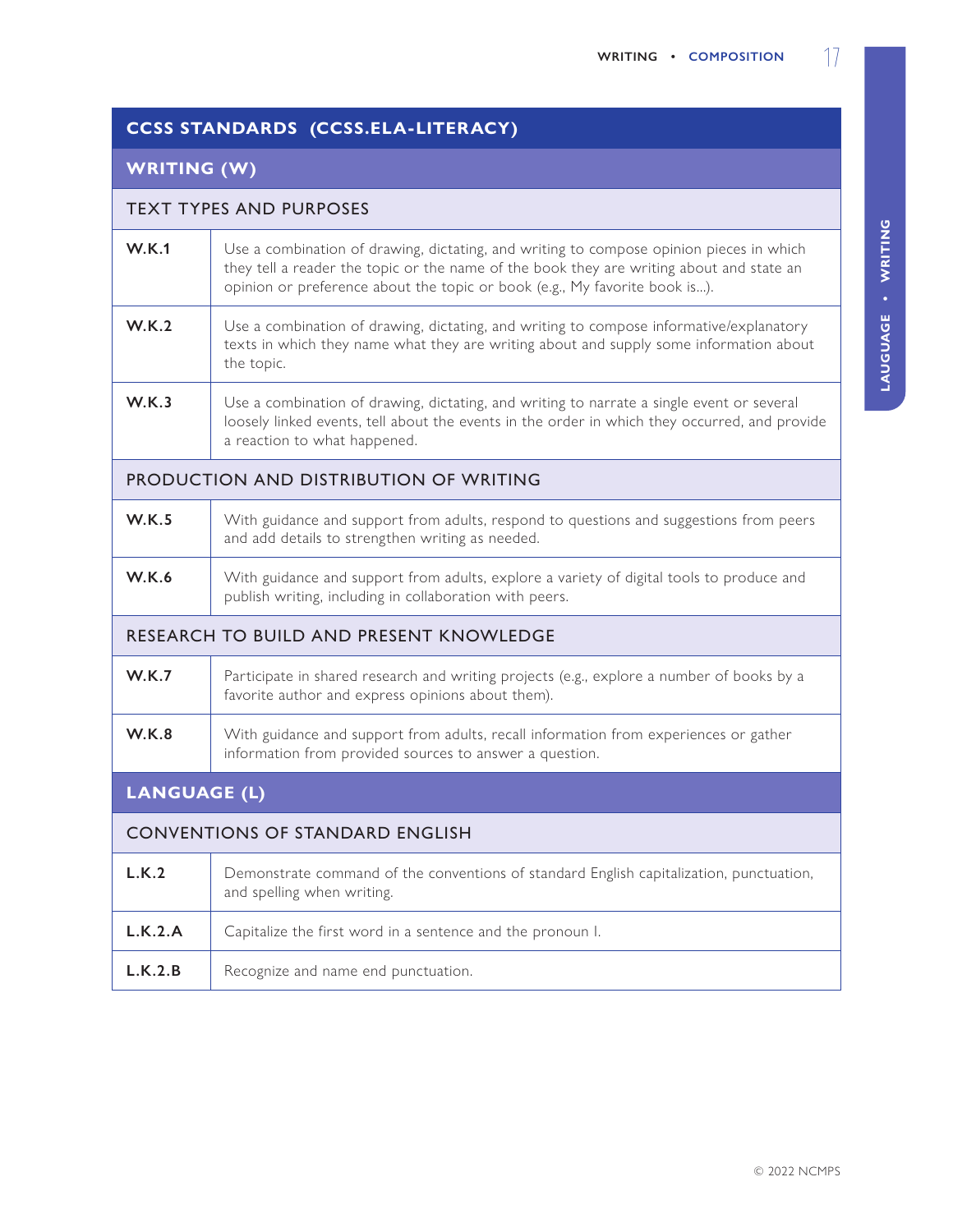# **NOTES**

Writing includes learning letter shapes and ways to practice forming letters with the hand, as well as composition and creating stories and writing them using the movable alphabet (which takes out dependence on the hand to write).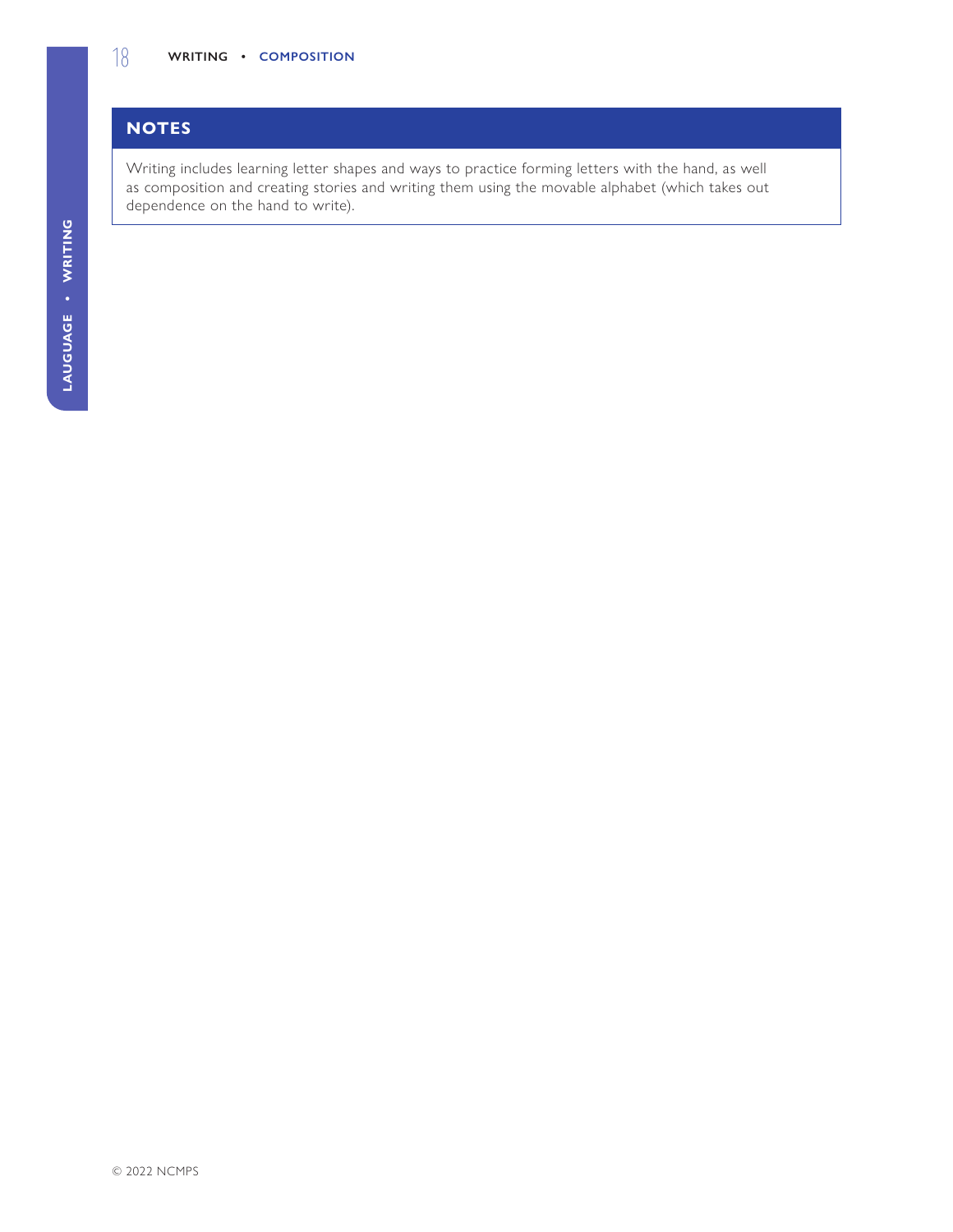# <span id="page-26-0"></span>**CHAPTER 3** READING

# **FOUNDATIONS**

## **SKILLS INVENTORY**

- Decodes written words using letter-sound correspondence (single letters, digraphs)
- Reads phonetic, non-phonetic and puzzle words with increasing fluency
- Demonstrates understanding of basic print features (follow words from left to right, top to bottom, page order, spacing)
- Demonstrates understanding by transitioning from invented spelling to correct spelling

# **MONTESSORI LESSONS PURPOSES**

#### PHONICS, PHONOGRAMS AND PUZZLE WORDS

| <b>Phonetic Object Box</b><br><b>Phonetic Picture Cards</b><br>• Consonant-vowel-consonants<br>• Blends                                                   | • To help the child realize that he can analyze and synthesize the<br>graphic symbols of a written word to discover its meaning<br>• An introduction to reading as silent communication                                                                                                     |
|-----------------------------------------------------------------------------------------------------------------------------------------------------------|---------------------------------------------------------------------------------------------------------------------------------------------------------------------------------------------------------------------------------------------------------------------------------------------|
| <b>Phonetic Booklets</b>                                                                                                                                  | • To decode phonetic words<br>• To assist further exploration of the child's own language.<br>• To give more keys to reading and spelling<br>• To apply word analysis skills in decoding words                                                                                              |
| Phonogram Object Box<br><b>Phonogram Picture Cards</b>                                                                                                    | • To assist further exploration of the child's own language<br>• To give more keys to reading and spelling                                                                                                                                                                                  |
| <b>Phonogram Booklets</b><br>• Key Phonograms<br>$\cdot$ Lists<br>• Booklets<br>• Alternate Spelling Packets<br>• Writing One Key Phonogram<br>• Spelling | • To recognize the long and short sounds of vowels<br>• To decode phonogram words<br>• To distinguish between similarly spelled words by using<br>knowledge of letter sounds<br>• To assist further exploration of the child's own language.<br>• To give more keys to reading and spelling |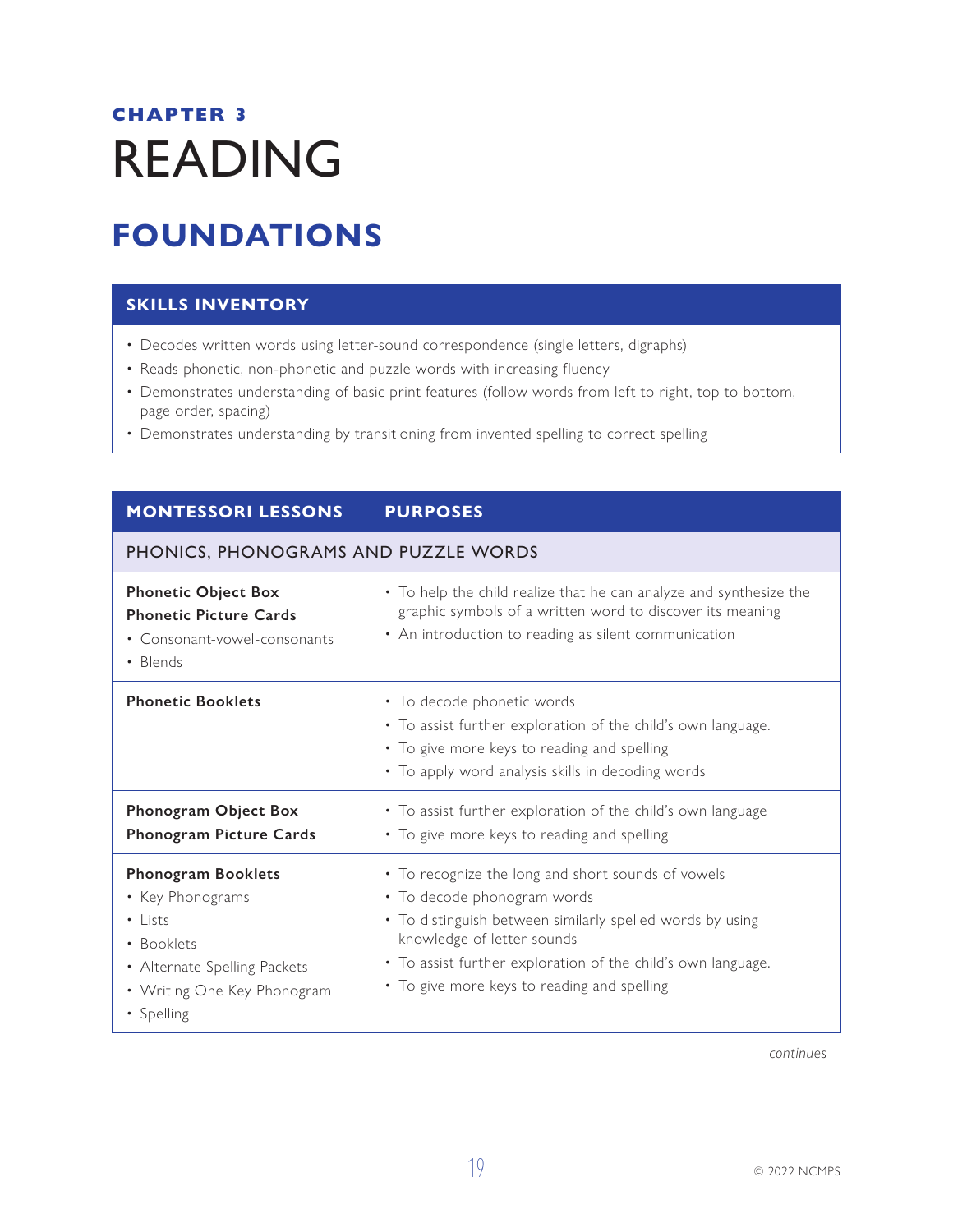#### **MONTESSORI LESSONS PURPOSES** PHONICS, PHONOGRAMS AND PUZZLE WORDS (CONTINUED) **Moveable Alphabet with One Key Phonogram** • To assist further exploration of the child's own language. • To give more keys to reading and spelling **Puzzle Words** • Introduction • Spelling • To help the child read high-frequency words by sight • To help the child read and write irregularly spelled words VOCABULARY **Reading Classification** • Objects in the Environment • Sensorial Vocabulary • Three Part Cards • Definition Booklets • Definitions in Three Stages • To learn the meaning of unknown or multiple-meaning words • To introduce the child to the written form of the vocabulary he already knows • To identify new meanings for familiar words and apply them accurately • To use and respond to words and phrases acquired through auditory and print experiences • Preparation for further study

# **PRINT CONCEPTS**

| <b>TEACHER CREATED LESSONS FOR</b>                                                                                          |                                                                                                                                                                                                   |  |
|-----------------------------------------------------------------------------------------------------------------------------|---------------------------------------------------------------------------------------------------------------------------------------------------------------------------------------------------|--|
| • Organization of print<br>• Orientation of reading (left/right, top/bottom)<br>• Spaces between words<br>• Parts of a book | • To recognize how text is organized<br>• To recognize the basic features of text<br>• To read from left to right, top to bottom and<br>page by page<br>• To recognize that spaces separate words |  |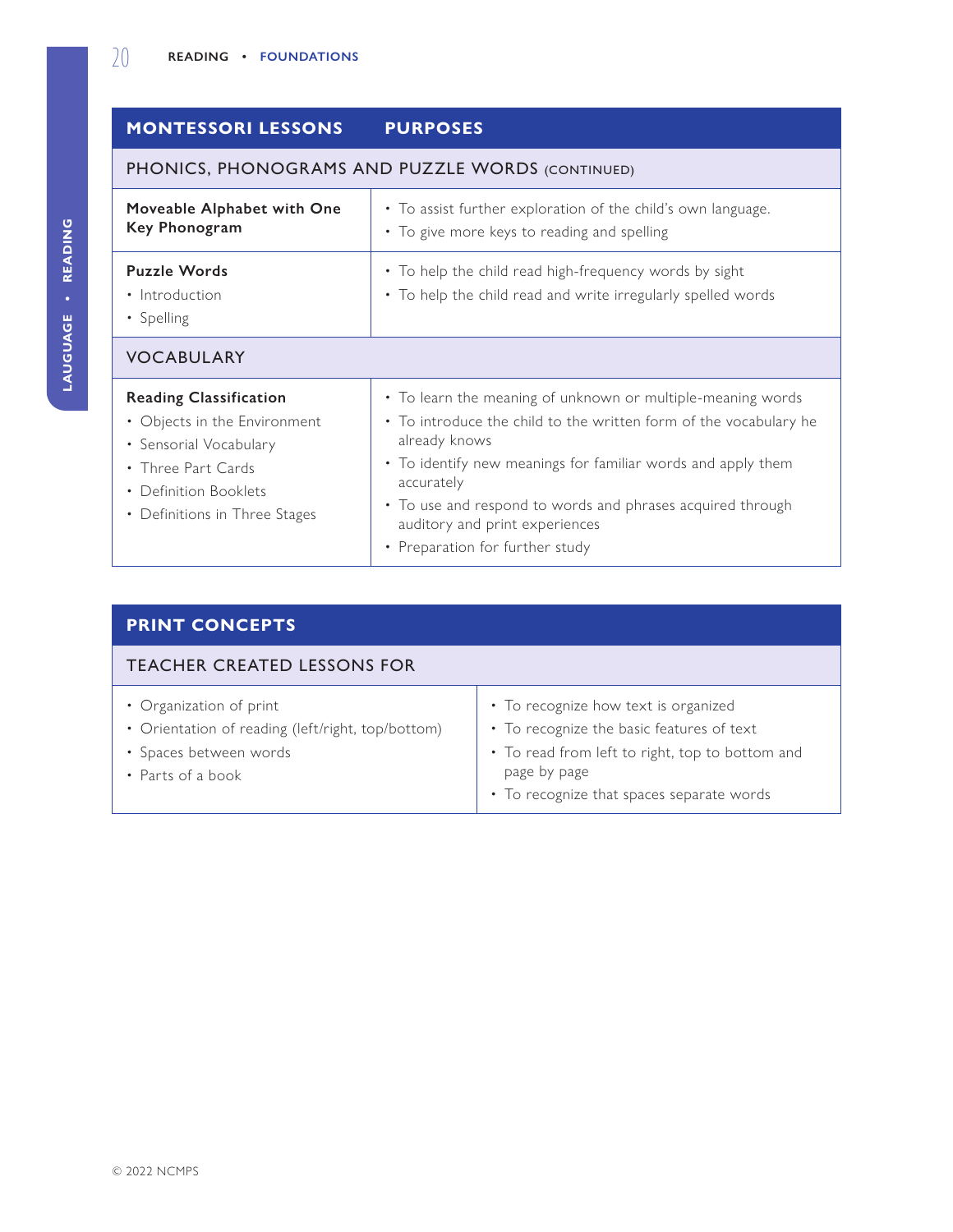| <b>ASSESSMENT VOCABULARY</b> |                   |                        |  |  |
|------------------------------|-------------------|------------------------|--|--|
| conversation                 | print             | <b>Cognitive Verbs</b> |  |  |
| graphic                      | short vowel sound | acquire                |  |  |
| left to right                | space             | apply                  |  |  |
| letter (of the alphabet)     | spell/spelling    | associate              |  |  |
| long vowel sound             | sound             | distinguish            |  |  |
| meaning                      | text              | identify               |  |  |
| page                         | top to bottom     | respond                |  |  |
| phrase                       | vowel             | understand             |  |  |
|                              |                   |                        |  |  |

## **ASSESSMENT CONSIDERATIONS**

Students will be asked to:

#### **Phonics, Phonograms and Puzzle Words**

- apply grade-level phonics and word analysis skills in decoding words (RF.K.3)
- associate the long and short sounds with the common spellings (graphemes) for the five major vowels (RF.K.3.B)
- read common high-frequency words by sight (RF.K.3.C)
- distinguish between similarly spelled words by identifying the sounds of the letters that differ (RF.K.3.D)

#### **Vocabulary**

- clarify the meaning of unknown and multiple-meaning words and phrases (L.K.4)
- identify new meanings for familiar words and apply them accurately (L.K.4.A)
- use words and phrases acquired through conversations, reading and being read to, and responding to texts (L.K.6)

#### **Print Concepts**

- demonstrate understanding of the organization and basic features of text (RF.K.1)
- follow words from left to right, top to bottom, and page by page (RF.K.1.A)
- understand that words are separated by spaces (RF.K.1.C)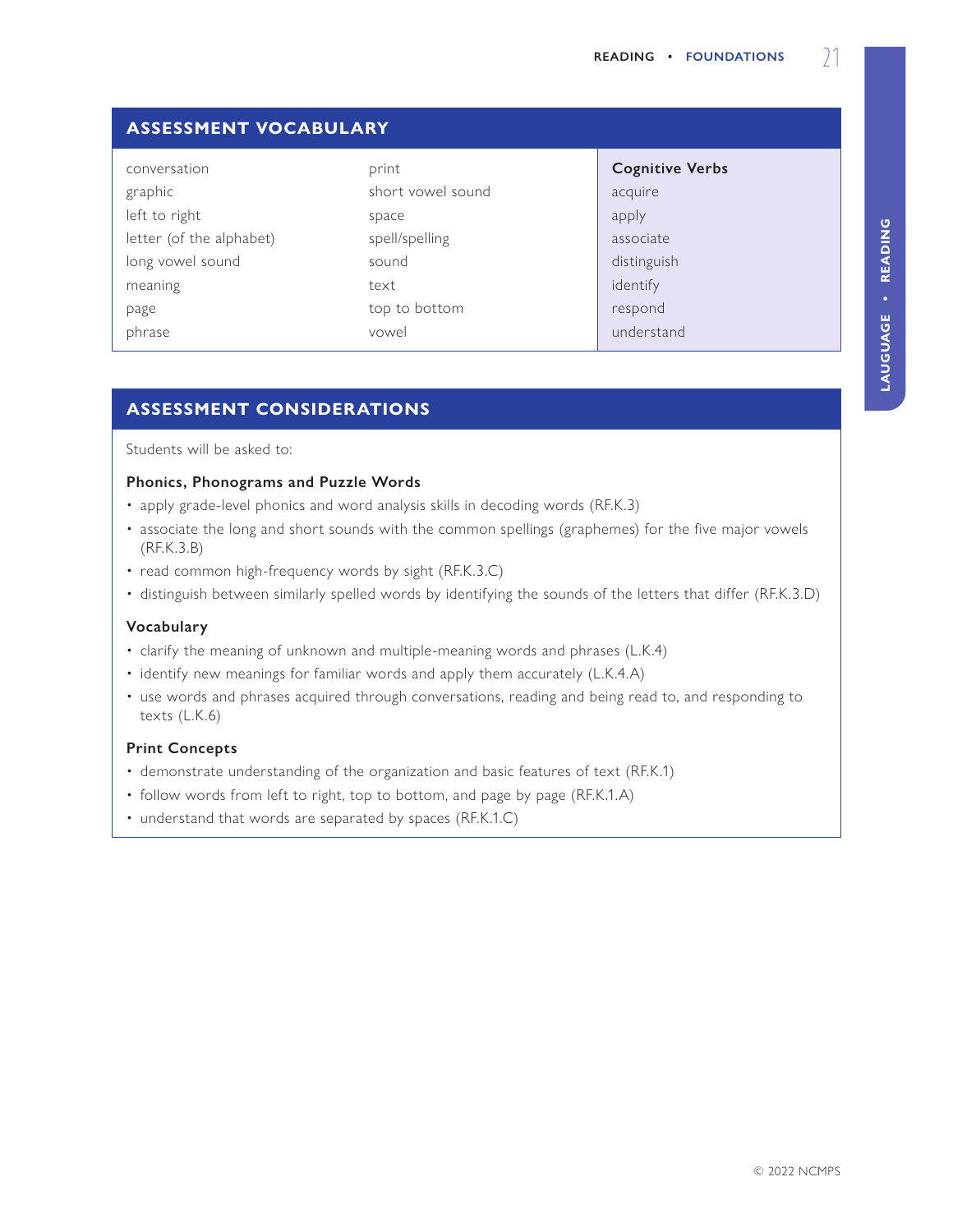#### **HEAD START EARLY LEARNING OUTCOMES (HELOF) GOALS Developmental Progression Indicators 36 to 48 months 48 to 60 months By 60 months LANGUAGE AND COMMUNICATION** VOCABULARY **P-LC 6. Child understands and uses a wide variety of words for a variety of purposes.** Shows a rapid increase in acquisition of new vocabulary words that describe actions, emotions, things, or ideas that are meaningful within the everyday environment. Uses new vocabulary words to describe relations among things or ideas. Shows repetition of new words offered by adults. Shows a steady increase in vocabulary through the acquisition of words with increasing specificity and variety. Shows repetition of new words offered by adults and may ask about the meaning of unfamiliar words. • Demonstrates the use of multiple (2–3) new words or signs a day during play and other activities. • Shows recognition of and/or familiarity with key domainspecific words heard during reading or discussions. • With multiple exposures, uses new domain-specific vocabulary during activities, such as using the word "cocoon" when learning about the lifecycle of caterpillars, or "cylinder" when learning about 3-D shapes. • With support, forms guesses about the meaning of new words from context clues. **LITERACY**

### PRINT AND ALPHABET KNOWLEDGE

**P-LIT 2. Child demonstrates an understanding of how print is used (functions of print) and the rules that govern how print works (conventions of print).**

| Distinguishes print from pictures<br>and shows an understanding<br>that print is something<br>meaningful, such as asking an<br>adult "What does this say?" or<br>"Read this." | Begins to demonstrate an<br>understanding of the connection<br>between speech and print.<br>Shows a growing awareness that<br>print is a system that has rules<br>and conventions, such as holding<br>a book correctly or following a<br>book left to right. | • Understands that print is<br>organized differently for<br>different purposes, such as a<br>note, list, or storybook.<br>• Understands that written<br>words are made up of a group<br>of individual letters.<br>• Begins to point to single-<br>syllable words while reading<br>simple, memorized texts.<br>• Identifies book parts and<br>features, such as the front,<br>back, title, and author. |
|-------------------------------------------------------------------------------------------------------------------------------------------------------------------------------|--------------------------------------------------------------------------------------------------------------------------------------------------------------------------------------------------------------------------------------------------------------|-------------------------------------------------------------------------------------------------------------------------------------------------------------------------------------------------------------------------------------------------------------------------------------------------------------------------------------------------------------------------------------------------------|
|-------------------------------------------------------------------------------------------------------------------------------------------------------------------------------|--------------------------------------------------------------------------------------------------------------------------------------------------------------------------------------------------------------------------------------------------------------|-------------------------------------------------------------------------------------------------------------------------------------------------------------------------------------------------------------------------------------------------------------------------------------------------------------------------------------------------------------------------------------------------------|

LAUGUAGE - READING **LAUGUAGE • Reading**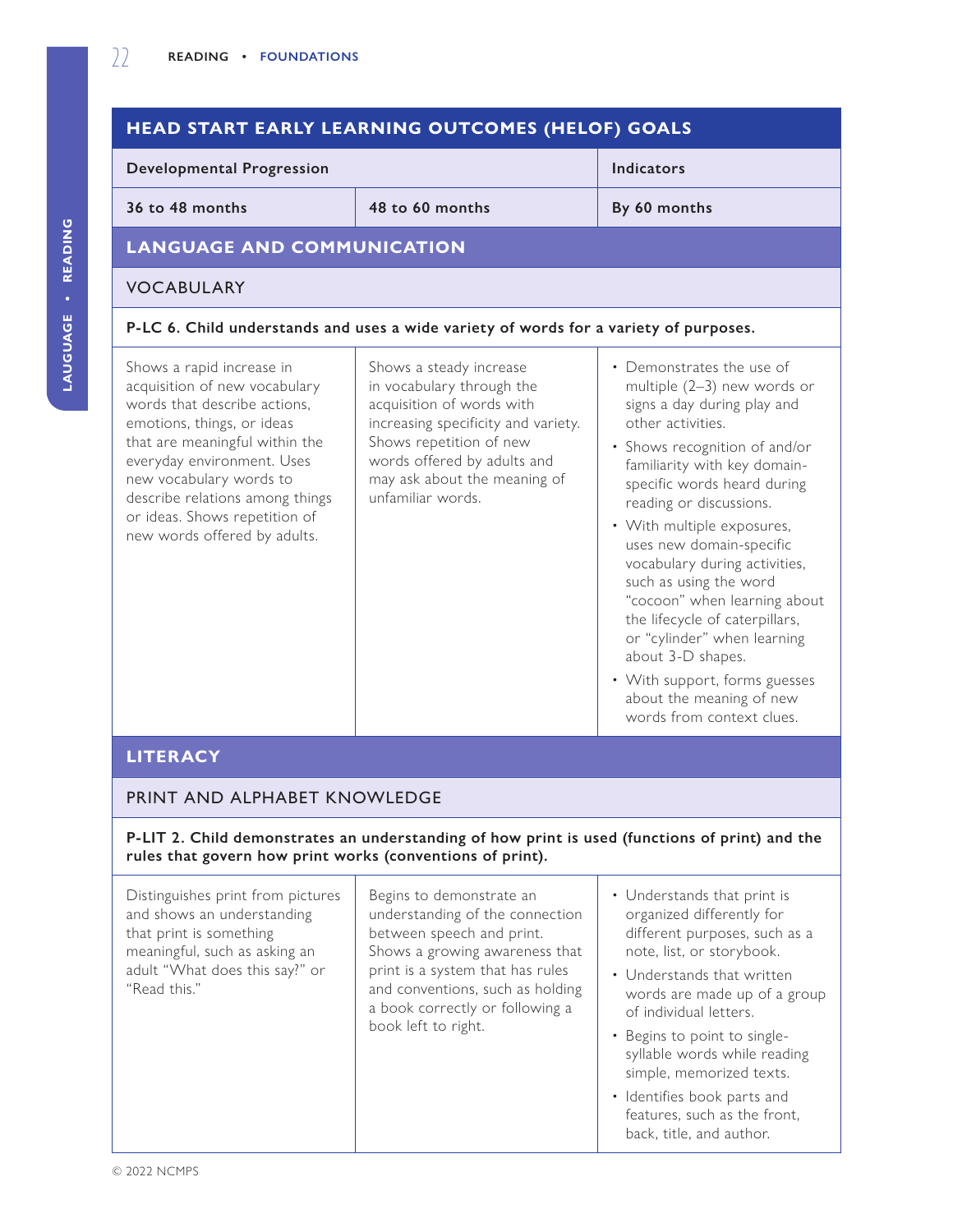# **CCSS STANDARDS (CCSS.ELA-LITERACY)**

## **READING FOUNDATIONS (RF)**

#### PRINT CONCEPTS

| <b>RF.K.1</b>   | Demonstrate understanding of the organization and basic features of print. |
|-----------------|----------------------------------------------------------------------------|
| <b>RF.K.1.A</b> | Follow words from left to right, top to bottom, and page by page.          |
| <b>RF.K.1.C</b> | Understand that words are separated by spaces in print.                    |

### PHONOLOGICAL AWARENESS

| <b>RF.K.3</b>   | Know and apply grade-level phonics and word analysis skills in decoding words.                          |
|-----------------|---------------------------------------------------------------------------------------------------------|
| <b>RF.K.3.B</b> | Associate the long and short sounds with the common spellings (graphemes) for the five<br>major vowels. |
| <b>RF.K.3.C</b> | Read common high-frequency words by sight (e.g., the, of, to, you, she, my, is, are, do, does).         |
| <b>RF.K.3.D</b> | Distinguish between similarly spelled words by identifying the sounds of the letters that differ.       |

# **LANGUAGE (L)**

## VOCABULARY ACQUISITION AND USE

| L.K.4   | Determine or clarify the meaning of unknown and multiple-meaning words and phrases<br>based on kindergarten reading and content.    |
|---------|-------------------------------------------------------------------------------------------------------------------------------------|
| L.K.4.A | Identify new meanings for familiar words and apply them accurately (e.g., knowing duck is a<br>bird and learning the verb to duck). |
| L.K.6   | Use words and phrases acquired through conversations, reading and being read to, and<br>responding to texts.                        |

## **NOTES**

Through this area the child practices reading more and more complex material.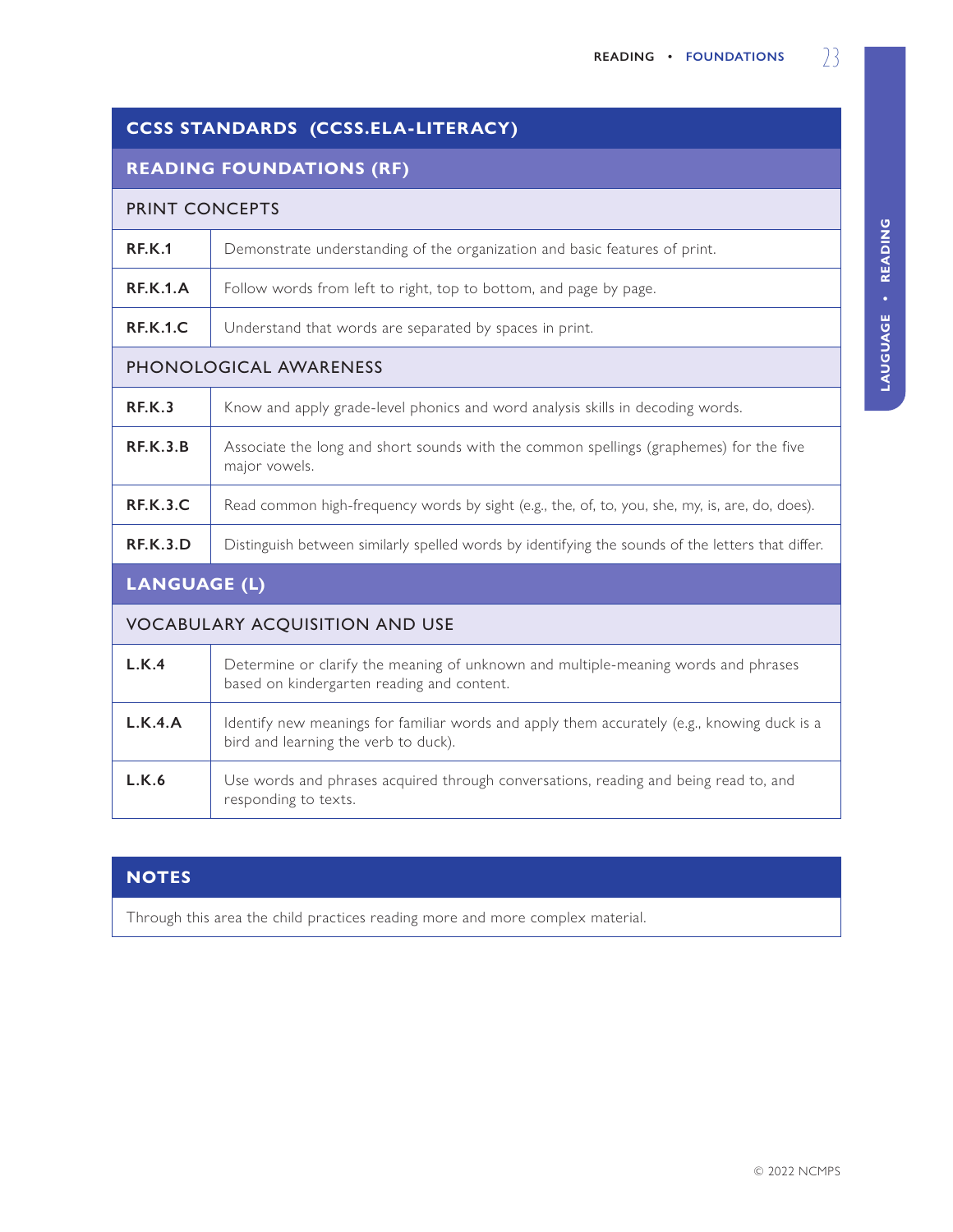# <span id="page-31-0"></span>**COMPREHENSION**

# **SKILLS INVENTORY**

- Reads texts (at child's level) with purpose and understanding
- Demonstrates understanding of text by asking and answering questions about key details and main ideas, retelling the story in their own words, identifying characters, setting and major events and can make connections
- Identifies the role of author and illustrator and text features

| <b>MONTESSORI LESSONS</b>                                                                                           | <b>PURPOSES</b>                                                                                                                                                                                                                                                                                                                                                                                                                                     |  |
|---------------------------------------------------------------------------------------------------------------------|-----------------------------------------------------------------------------------------------------------------------------------------------------------------------------------------------------------------------------------------------------------------------------------------------------------------------------------------------------------------------------------------------------------------------------------------------------|--|
| <b>FLUENCY</b>                                                                                                      |                                                                                                                                                                                                                                                                                                                                                                                                                                                     |  |
| <b>Interpretive Reading</b>                                                                                         | • To develop reading comprehension<br>• To encourage sensitive and precise interpretation of writing<br>• To engage the children's imaginations, emotions, and bodies in<br>reading and interpreting literature                                                                                                                                                                                                                                     |  |
| <b>Emergent Reader Texts</b>                                                                                        | • To develop reading comprehension                                                                                                                                                                                                                                                                                                                                                                                                                  |  |
| <b>Group Reading</b>                                                                                                | • To demonstrate engagement, purpose and understanding in<br>group reading activities<br>• To develop reading comprehension                                                                                                                                                                                                                                                                                                                         |  |
| <b>KEY IDEAS AND DETAILS</b>                                                                                        |                                                                                                                                                                                                                                                                                                                                                                                                                                                     |  |
| <b>TEACHER CREATED LESSONS FOR</b>                                                                                  |                                                                                                                                                                                                                                                                                                                                                                                                                                                     |  |
| • Key details and main topic<br>• Retelling stories<br>• Characters<br>• Setting<br>• Major events<br>• Connections | • To ask and answer questions about key details<br>• To retell familiar stories and key details in text<br>• To identify characters in text<br>• To identify setting in text<br>• To identify events in text<br>• To identify main topic in text<br>• To identify key details in text<br>• To understand the connection between characters, events or<br>ideas in text<br>• To engage in group reading activities with purpose and<br>understanding |  |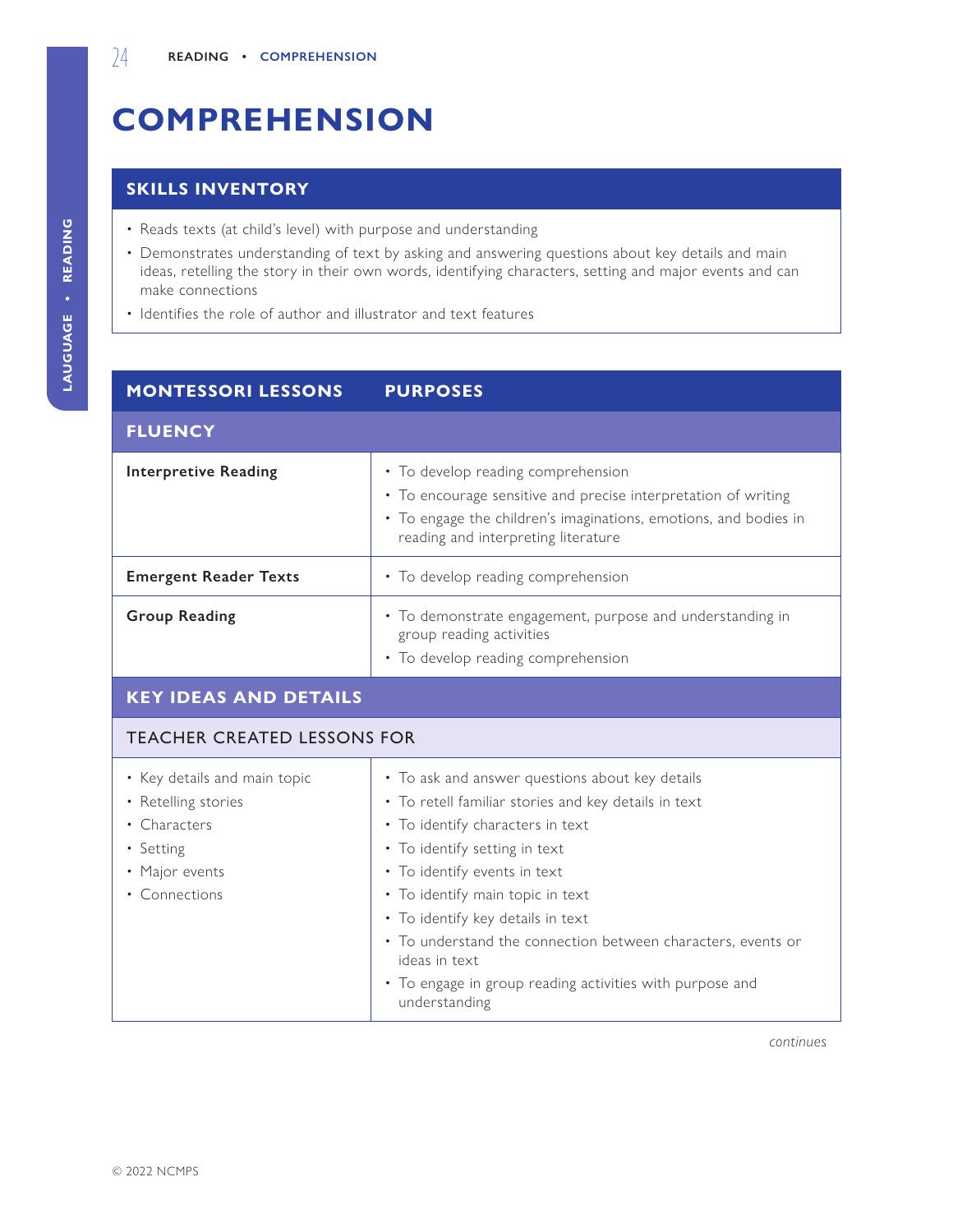# **MONTESSORI LESSONS PURPOSES**

#### **CRAFT AND STRUCTURE**

#### TEACHER CREATED LESSONS FOR

- Types of texts
- Role of author
- Role of illustrator
- Parts of a Book
- Ask and answer questions about unknown words in a text
- To recognize common types of texts
- To identify and define the role of the author
- To identify and define the role of the illustrator
- To identify the front cover, back cover, and title page of a book
- To describe the relationship between illustrations and text

#### **INTEGRATION OF KNOWLEDGE AND IDEAS**

#### TEACHER CREATED LESSONS FOR

| • Relationship between<br>illustrations and the story<br>• Compare and contrast two | • To identify the relationships between illustrations and stories<br>• To compare and contrast two stories or two informational texts<br>on the same topic |
|-------------------------------------------------------------------------------------|------------------------------------------------------------------------------------------------------------------------------------------------------------|
| stories or texts                                                                    | • To compare and contrast adventures and experiences of<br>characters in familiar stories.                                                                 |
|                                                                                     | • To identify the reasons an author gives to support points in a text.                                                                                     |
|                                                                                     | • To identify basic similarities in and differences between two<br>texts on the same topic                                                                 |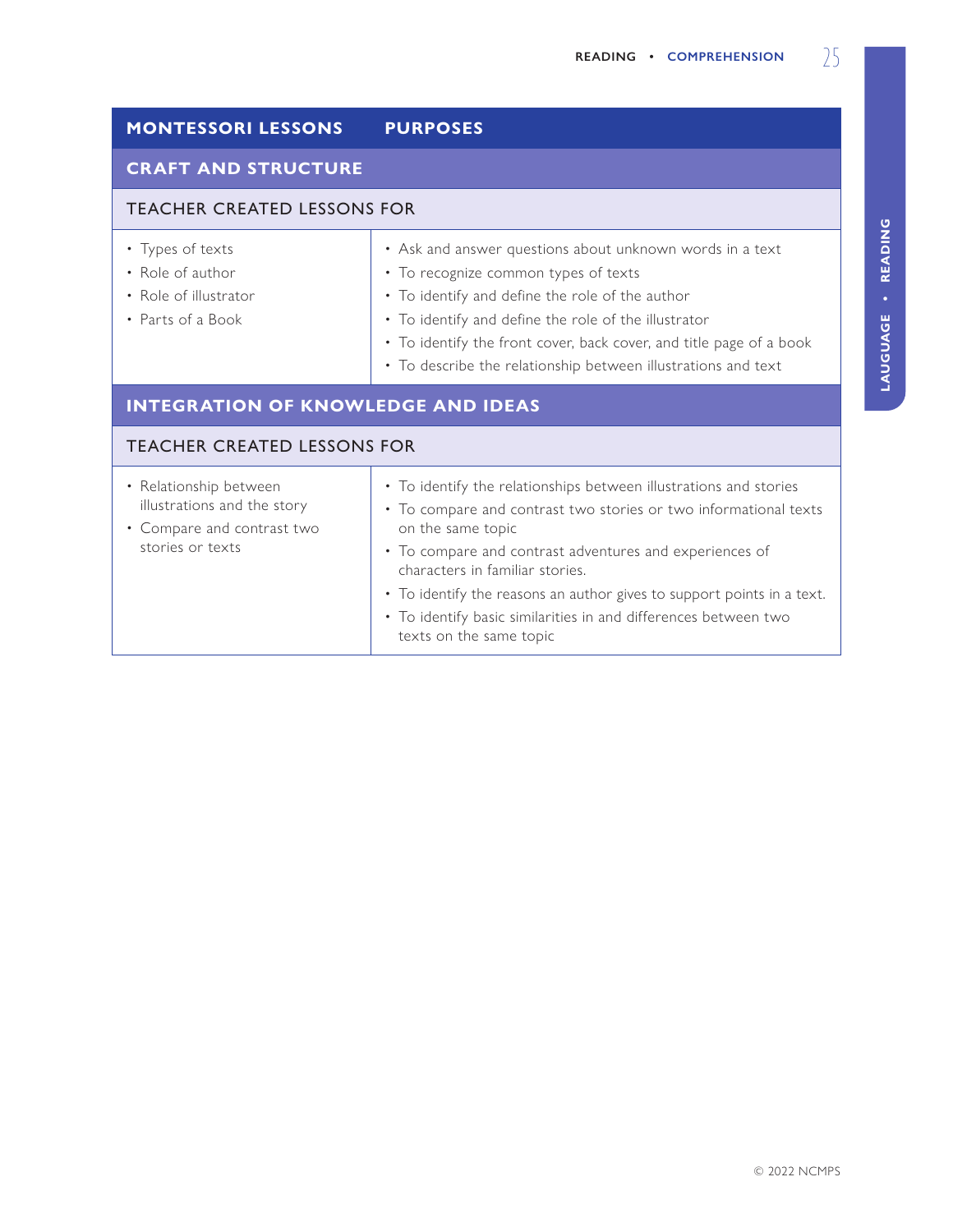|  | answer       |
|--|--------------|
|  | ask          |
|  | author       |
|  | detail       |
|  | event        |
|  | illustratior |
|  | illustrator  |
|  | question     |
|  | relationsh   |
|  |              |

| <b>ASSESSMENT VOCABULARY</b>                                                  |                                                                       |                                                                      |  |  |
|-------------------------------------------------------------------------------|-----------------------------------------------------------------------|----------------------------------------------------------------------|--|--|
| answer<br>ask<br>author<br>detail<br>event                                    | retell<br>role<br>text<br>word                                        | <b>Cognitive Verbs</b><br>answer<br>ask<br>define<br>depict          |  |  |
| illustration<br>illustrator<br>question<br>relationship                       |                                                                       | describe<br>identify<br>name<br>retell                               |  |  |
| SPECIFIC TO LITERATURE                                                        |                                                                       |                                                                      |  |  |
| adventure<br>character<br>compare/contrast<br>experience                      | poem<br>setting<br>story<br>storybook                                 | <b>Cognitive Verbs</b><br>compare<br>contrast<br>recognize           |  |  |
| SPECIFIC TO INFORMATIONAL TEXT                                                |                                                                       |                                                                      |  |  |
| back cover<br>book<br>connection<br>description<br>front cover<br>information | procedure<br>purpose<br>reason<br>similarity<br>support<br>title page | <b>Cognitive Verbs</b><br>engage<br>present<br>support<br>understand |  |  |

topic

point (in an argument)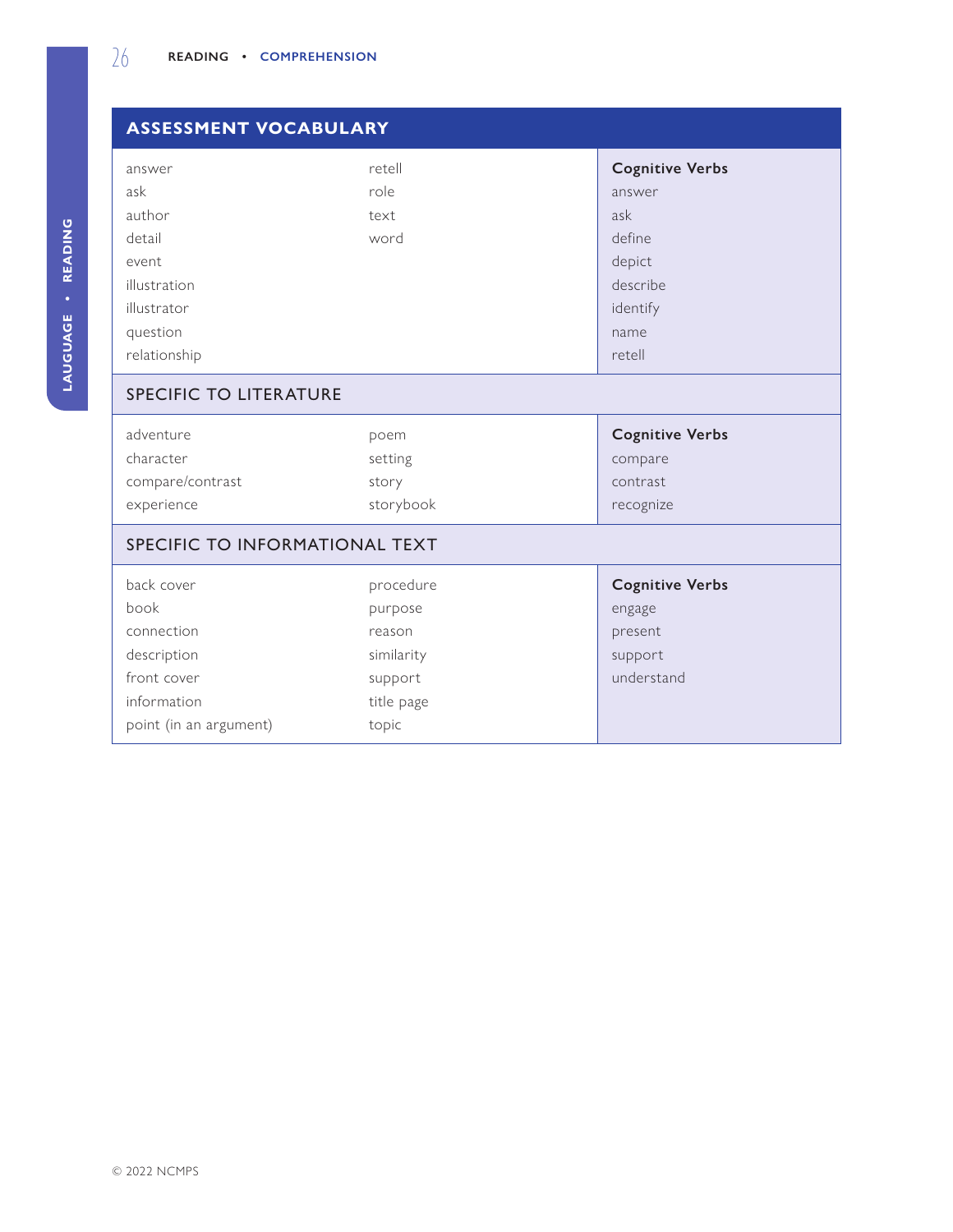# **ASSESSMENT CONSIDERATIONS**

Students will be asked to:

#### **Fluency**

- read emergent-reader texts with purpose and understanding (RF.K.4)
- engage in group reading activities with purpose and understanding (RL.K.10; RI.K.10)

#### **Key Ideas and Details**

• ask and answer questions about key details in a text. (RL.K.1; RI.K.1)

#### **Literature**

- retell familiar stories, including key details (RL.K.2)
- identify characters, settings, and major events in a story (RL.K.3)

#### **Informational text**

- identify the main topic and retell key details of a text (RI.K.2)
- describe the connection between two individuals, events, ideas, or pieces of information in a text (RI.K.3)

#### **Craft and Structure**

• ask and answer questions about unknown words in a text (RL.K.4; RI K.4)

#### **Literature**

- recognize common types of texts (RL.K.5)
- name the author and illustrator of a story and define the role of each in telling the story (RL.K.6)

#### **Informational text**

- identify the front cover, back cover, and title page of a book (RI.K.5)
- name the author and illustrator of a text and define the role of each in presenting the ideas or information in a text (RI.K.6)

#### **Integration of Knowledge and Ideas**

• describe the relationship between illustrations and the story in which they appear (RL.K.7; RI.K.7)

#### **Literature**

• compare and contrast the adventures and experiences of characters in familiar stories (RL.K.9)

#### **Informational text**

- identify the reasons an author gives to support points in a text (RI.K.8)
- identify basic similarities in and differences between two texts on the same topic (RI.K.9)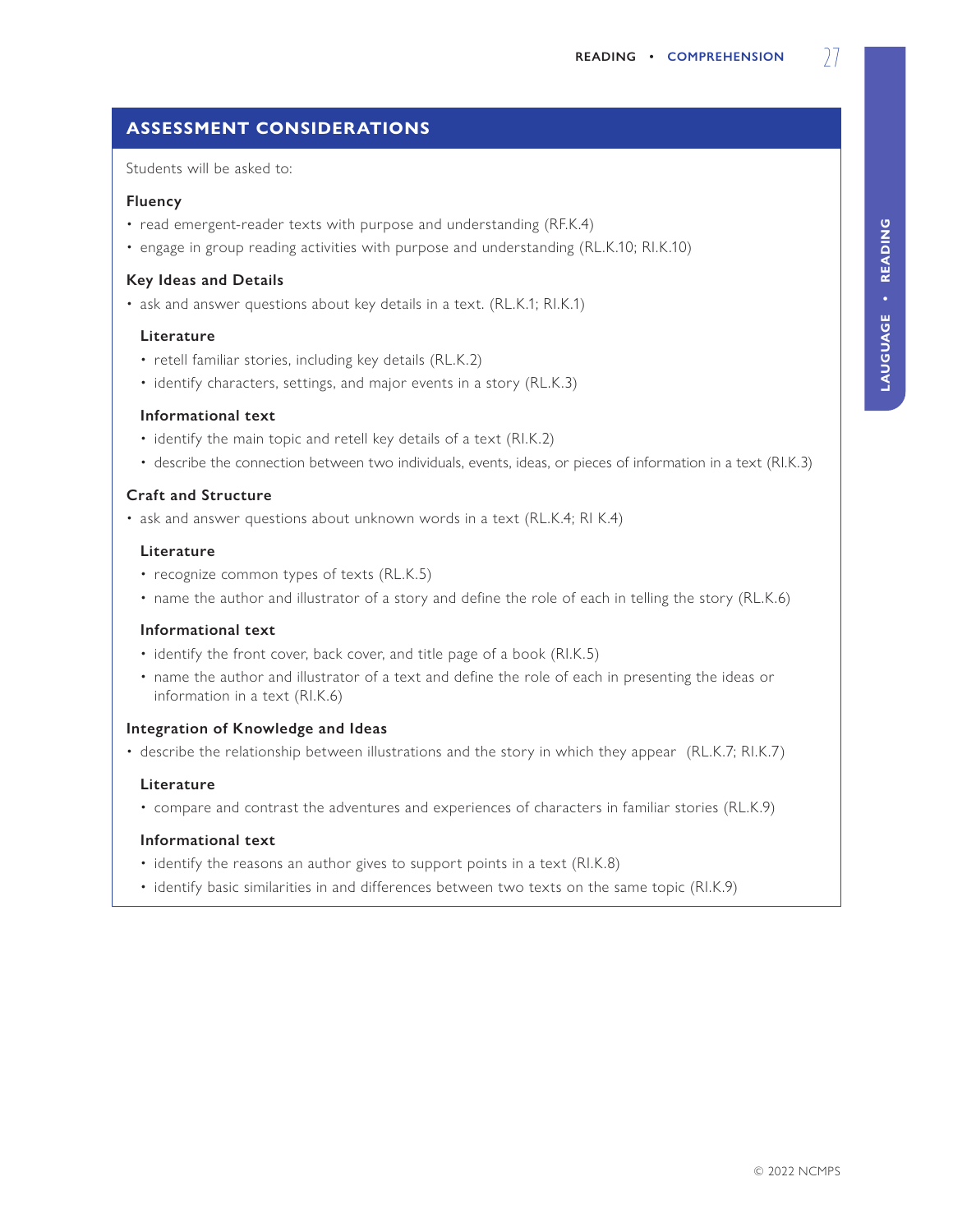| HEAD START EARLY LEARNING OUTCOMES (HELOF) GOALS                                                                                                                                                                                                              |                                                                                                                                                                                                                                                                                                |                                                                                                                                                                                                                                                                                                                                                                                                                                                                                                                                                                                                                                       |  |
|---------------------------------------------------------------------------------------------------------------------------------------------------------------------------------------------------------------------------------------------------------------|------------------------------------------------------------------------------------------------------------------------------------------------------------------------------------------------------------------------------------------------------------------------------------------------|---------------------------------------------------------------------------------------------------------------------------------------------------------------------------------------------------------------------------------------------------------------------------------------------------------------------------------------------------------------------------------------------------------------------------------------------------------------------------------------------------------------------------------------------------------------------------------------------------------------------------------------|--|
| <b>Developmental Progression</b>                                                                                                                                                                                                                              |                                                                                                                                                                                                                                                                                                | <b>Indicators</b>                                                                                                                                                                                                                                                                                                                                                                                                                                                                                                                                                                                                                     |  |
| 36 to 48 months                                                                                                                                                                                                                                               | 48 to 60 months                                                                                                                                                                                                                                                                                |                                                                                                                                                                                                                                                                                                                                                                                                                                                                                                                                                                                                                                       |  |
| <b>LITERACY</b>                                                                                                                                                                                                                                               |                                                                                                                                                                                                                                                                                                |                                                                                                                                                                                                                                                                                                                                                                                                                                                                                                                                                                                                                                       |  |
| <b>COMPREHENSION AND TEXT STRUCTURE</b>                                                                                                                                                                                                                       |                                                                                                                                                                                                                                                                                                |                                                                                                                                                                                                                                                                                                                                                                                                                                                                                                                                                                                                                                       |  |
|                                                                                                                                                                                                                                                               | P-LIT 5. Child asks and answers questions about a book that was read aloud                                                                                                                                                                                                                     |                                                                                                                                                                                                                                                                                                                                                                                                                                                                                                                                                                                                                                       |  |
| Can answer basic questions<br>about likes or dislikes in a book<br>or story. Asks and answers<br>questions about main characters<br>or events in a familiar story.<br>With modeling and support,<br>makes predictions about events<br>that might happen next. | With support, provides basic<br>answers to specific questions<br>about details<br>of a story, such as who,<br>what, when, or where. With<br>support, can answer inferential<br>questions about stories, such<br>as predictions or how/why<br>something is happening in a<br>particular moment. | • Answers questions<br>about details of a story<br>with increasingly specific<br>information, such as when<br>asked "Who was Mary?"<br>responds "She was the girl<br>who was riding the horse and<br>then got hurt."<br>• Answers increasingly complex<br>inferential questions that<br>require making predictions<br>based on multiple pieces of<br>information from the story;<br>inferring characters' feelings<br>or intentions; or providing<br>evaluations of judgments that<br>are grounded in the text.<br>• Provides a summary of a<br>story, highlighting a number of<br>the key ideas in the story and<br>how they relate. |  |

| <b>CCSS STANDARDS (CCSS.ELA-LITERACY)</b> |                                                                            |  |
|-------------------------------------------|----------------------------------------------------------------------------|--|
| <b>READING FOUNDATIONS (RF)</b>           |                                                                            |  |
| <b>PRINT CONCEPTS</b>                     |                                                                            |  |
| <b>RF.K.1</b>                             | Demonstrate understanding of the organization and basic features of print. |  |
| <b>FLUENCY</b>                            |                                                                            |  |
| REK.4                                     | Read emergent-reader texts with purpose and understanding.                 |  |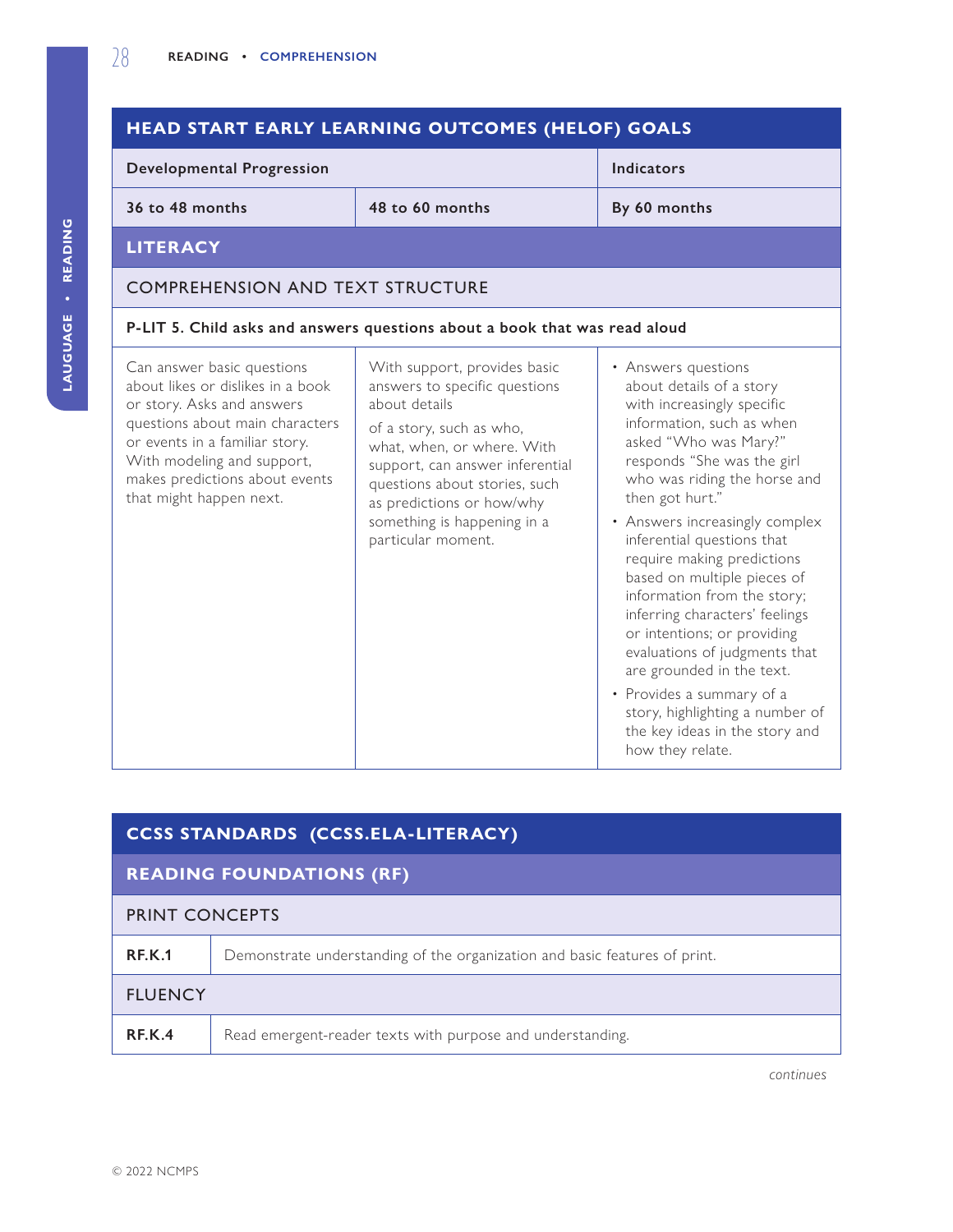|  |  | $\frac{1}{2}$ |
|--|--|---------------|
|  |  |               |
|  |  |               |
|  |  |               |
|  |  |               |
|  |  |               |
|  |  |               |

| CCSS STANDARDS (CCSS.ELA-LITERACY) |
|------------------------------------|

# **READING LITERATURE (RL)**

#### KEY IDEAS AND DETAILS

| <b>RL.K.1</b>                                 | With prompting and support, ask and answer questions about key details in a text.                                                                                         |  |
|-----------------------------------------------|---------------------------------------------------------------------------------------------------------------------------------------------------------------------------|--|
| <b>RL.K.2</b>                                 | With prompting and support, retell familiar stories, including key details.                                                                                               |  |
| RL.K.3                                        | With prompting and support, identify characters, settings, and major events in a story.                                                                                   |  |
|                                               | <b>CRAFT AND STRUCTURE</b>                                                                                                                                                |  |
| <b>RL.K.4</b>                                 | Ask and answer questions about unknown words in a text.                                                                                                                   |  |
| <b>RL.K.5</b>                                 | Recognize common types of texts (e.g., storybooks, poems).                                                                                                                |  |
| <b>RL.K.6</b>                                 | With prompting and support, name the author and illustrator of a story and define the role<br>of each in telling the story.                                               |  |
| <b>INTEGRATION OF KNOWLEDGE AND IDEAS</b>     |                                                                                                                                                                           |  |
| RLK.7                                         | With prompting and support, describe the relationship between illustrations and the story<br>in which they appear (e.g., what moment in a story an illustration depicts). |  |
| <b>RL.K.9</b>                                 | With prompting and support, compare and contrast the adventures and experiences of<br>characters in familiar stories.                                                     |  |
| RANGE OF READING AND LEVEL OF TEXT COMPLEXITY |                                                                                                                                                                           |  |
| <b>RL.K.10</b>                                | Actively engage in group reading activities with purpose and understanding.                                                                                               |  |
| <b>READING INFORMATIONAL TEXT (RI)</b>        |                                                                                                                                                                           |  |
| <b>KEY IDEAS AND DETAILS</b>                  |                                                                                                                                                                           |  |
| <b>RI.K.1</b>                                 | With prompting and support, ask and answer questions about key details in a text.                                                                                         |  |
| <b>RI.K.2</b>                                 | With prompting and support, identify the main topic and retell key details of a text.                                                                                     |  |
| RI.K.3                                        | With prompting and support, describe the connection between two individuals, events,                                                                                      |  |

ideas, or pieces of information in a text.

*continues*

LAUGUAGE . READING **LAUGUAGE • Reading**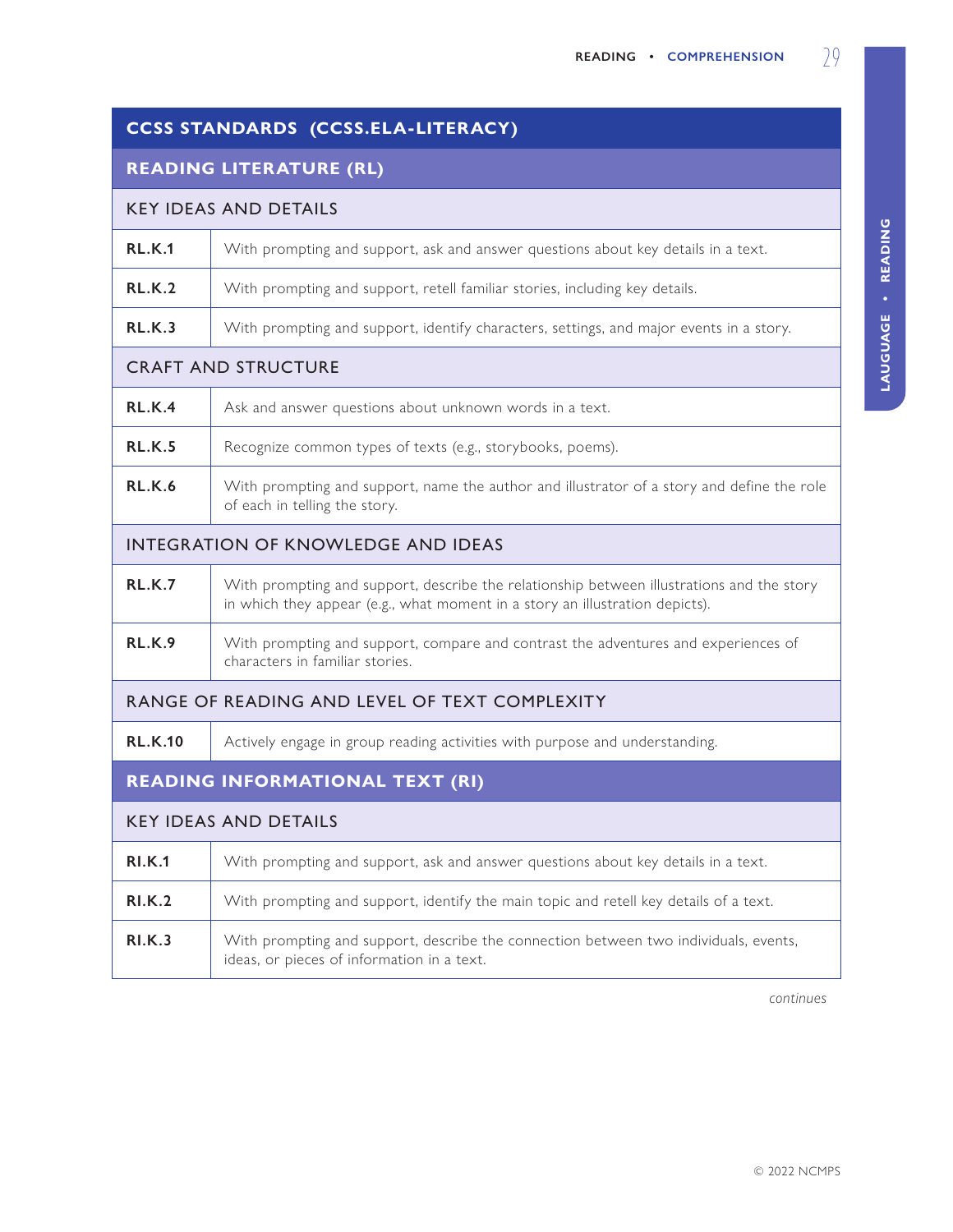# **CCSS STANDARDS (CCSS.ELA-LITERACY)**

#### CRAFT AND STRUCTURE

| RI.K.4                                        | With prompting and support, ask and answer questions about unknown words in a text.                                                                                                              |  |
|-----------------------------------------------|--------------------------------------------------------------------------------------------------------------------------------------------------------------------------------------------------|--|
| <b>RI.K.5</b>                                 | Identify the front cover, back cover, and title page of a book.                                                                                                                                  |  |
| <b>RI.K.6</b>                                 | Name the author and illustrator of a text and define the role of each in presenting the<br>ideas or information in a text.                                                                       |  |
| <b>INTEGRATION OF KNOWLEDGE AND IDEAS</b>     |                                                                                                                                                                                                  |  |
| <b>RI.K.7</b>                                 | With prompting and support, describe the relationship between illustrations and the text in<br>which they appear (e.g., what person, place, thing, or idea in the text an illustration depicts). |  |
| <b>RI.K.8</b>                                 | With prompting and support, identify the reasons an author gives to support points in a text.                                                                                                    |  |
| <b>RI.K.9</b>                                 | With prompting and support, identify basic similarities in and differences between two<br>texts on the same topic (e.g., in illustrations, descriptions, or procedures).                         |  |
| RANGE OF READING AND LEVEL OF TEXT COMPLEXITY |                                                                                                                                                                                                  |  |
| <b>RI.K.10</b>                                | Actively engage in group reading activities with purpose and understanding.                                                                                                                      |  |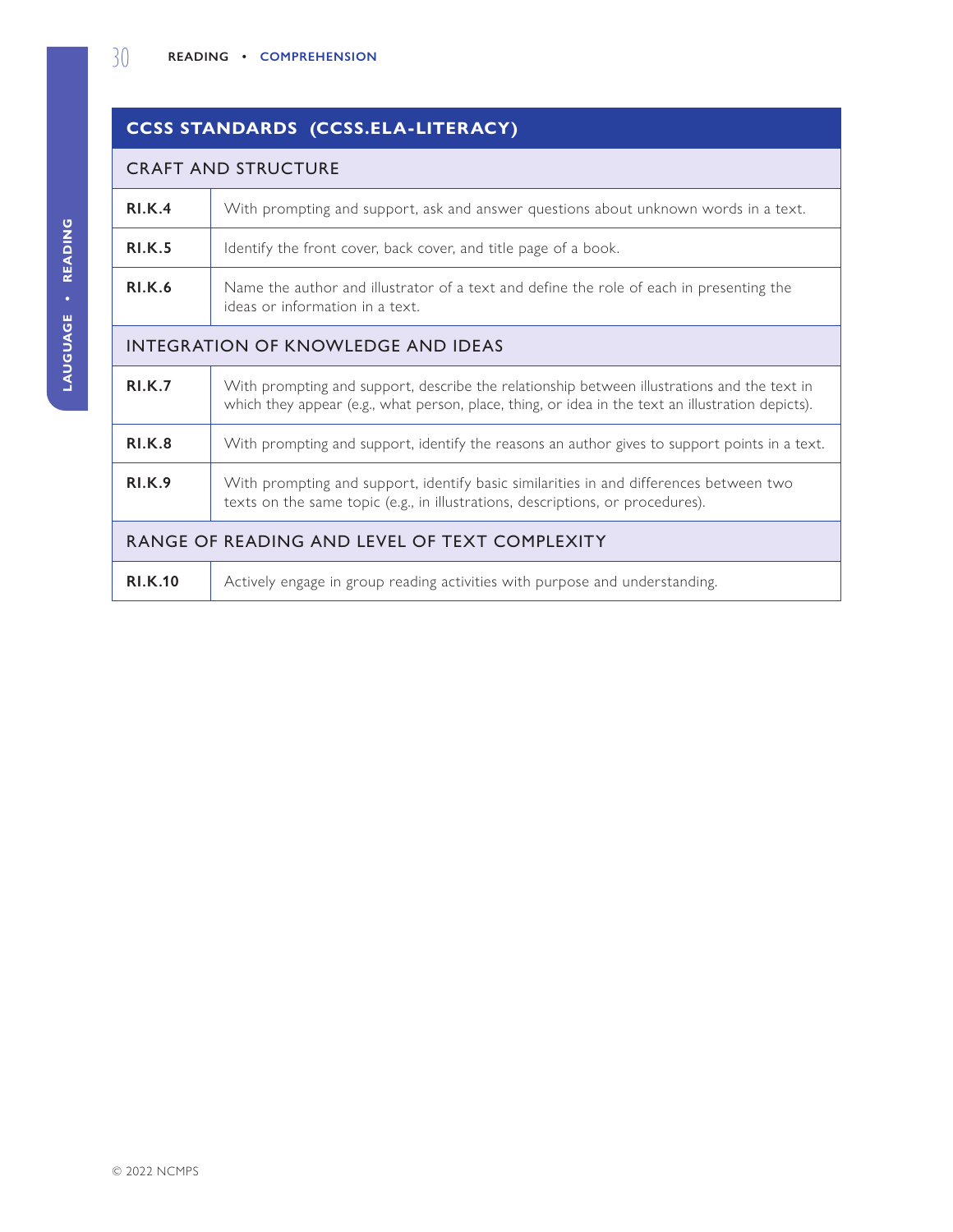# <span id="page-38-0"></span>**FUNCTION OF WORDS**

## **SKILLS INVENTORY**

- Identifies the function of different parts of speech
- Demonstrates an understanding of the grammar patterns used to organize words

# **MONTESSORI LESSONS PURPOSES**

#### FUNCTION OF WORDS

| FUINCTIUN UF WUNDS                                                                                                                                |                                                                                                                                                                                                                                                                                                                                                                                                                                                                                                                       |  |  |
|---------------------------------------------------------------------------------------------------------------------------------------------------|-----------------------------------------------------------------------------------------------------------------------------------------------------------------------------------------------------------------------------------------------------------------------------------------------------------------------------------------------------------------------------------------------------------------------------------------------------------------------------------------------------------------------|--|--|
| <b>Grammar Symbols</b>                                                                                                                            | • To help the child visualize the purpose of each word in a sentence                                                                                                                                                                                                                                                                                                                                                                                                                                                  |  |  |
| Definite and Indefinite Article                                                                                                                   | • To help the child become aware of the definite and indefinite<br>articles and their functions<br>• Create opportunities for the child to read                                                                                                                                                                                                                                                                                                                                                                       |  |  |
| Noun<br>• Oral introduction<br>• Introduction to the Farm<br>• Symbolizing phrases                                                                | • To help the child become aware of the noun and its function<br>• To form regular plural nouns<br>• Create opportunities for the child to read                                                                                                                                                                                                                                                                                                                                                                       |  |  |
| Adjective<br>• Oral introduction<br>• Introduction to the Farm<br>• Symbolizing Phrases<br>• Logical Adjective Game<br>• Detective Adjective Game | • To help the child become aware of the function of an adjective<br>as a word that describes<br>• To help the child become aware of the position of the adjective<br>in a noun phrase<br>• To help the child become aware that there can be more than<br>one adjective for a noun<br>• To help the child become aware that there are different<br>adjectives for different nouns<br>• To help the child become aware that adjectives can single out an<br>object from a group (the detective powers of the adjective) |  |  |
| Conjunction<br>• Oral Introduction<br>• Introduction to the Farm<br>• Symbolizing Phrases                                                         | • To help the child become aware of the function of the<br>conjunction as a word that connects                                                                                                                                                                                                                                                                                                                                                                                                                        |  |  |
| Preposition<br>• Oral Introduction<br>• Introduction to the Farm<br>• Symbolizing Phrases                                                         | • To help the child become aware of the function of the<br>preposition as a word that indicates a relationship<br>• To use the most frequently occurring prepositions (to, from, in,<br>out, on, off, for, of, by, with)                                                                                                                                                                                                                                                                                              |  |  |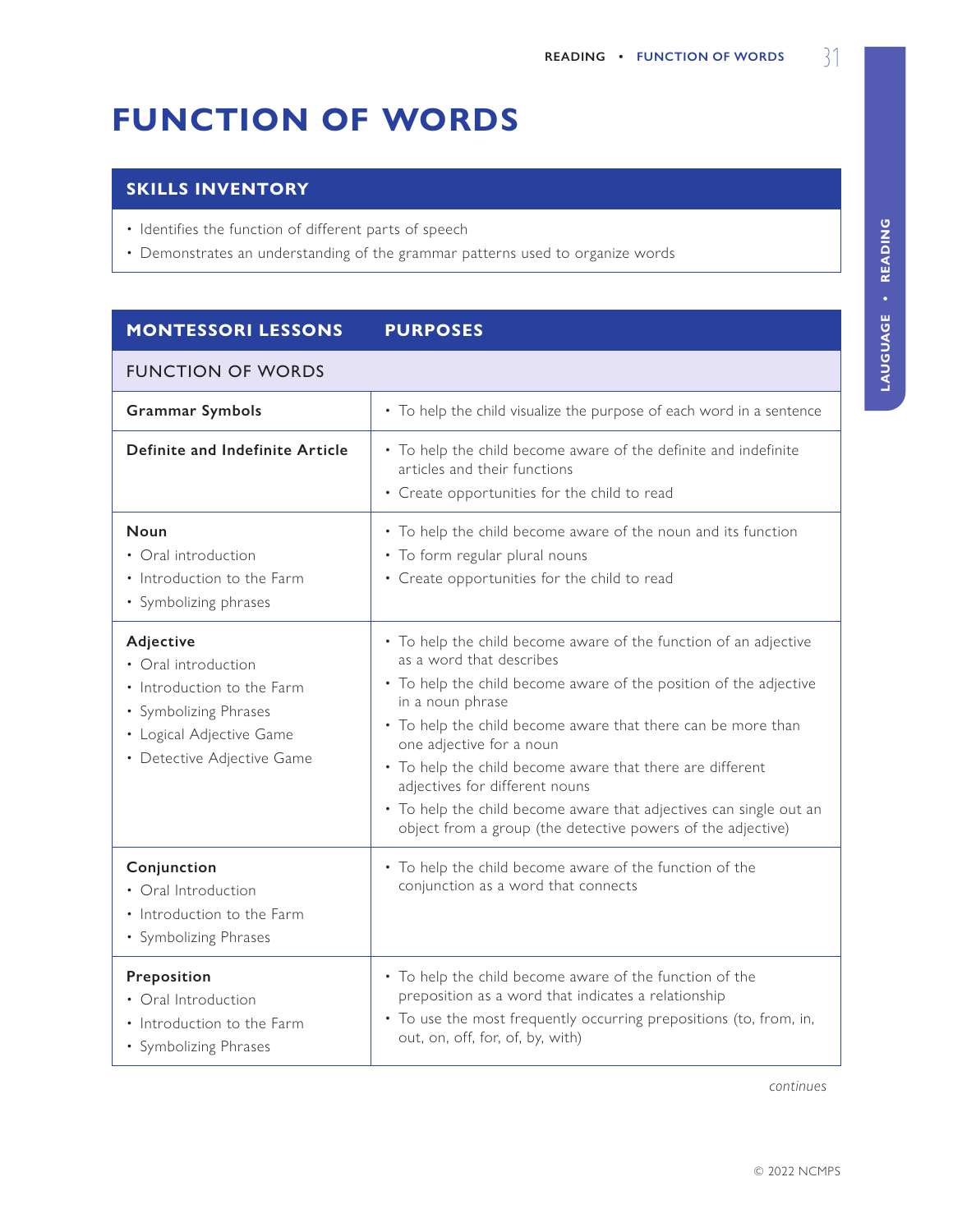| <b>MONTESSORI LESSONS</b>                                                                                                                                                             | <b>PURPOSES</b>                                                                                                                                                                                                                                                                                                                                                                                                                     |  |  |
|---------------------------------------------------------------------------------------------------------------------------------------------------------------------------------------|-------------------------------------------------------------------------------------------------------------------------------------------------------------------------------------------------------------------------------------------------------------------------------------------------------------------------------------------------------------------------------------------------------------------------------------|--|--|
| <b>FUNCTION OF WORDS (CONTINUED)</b>                                                                                                                                                  |                                                                                                                                                                                                                                                                                                                                                                                                                                     |  |  |
| Verb<br>• Oral Introduction<br>• Introduction to the Farm<br>• Symbolizing Phrases<br>• Actions with Objects<br>• Transitive and Intransitive Verbs<br>• Tenses<br>• Internal Actions | • To help the child become aware of the function of the verb as<br>an action word<br>• To give the child the impression of a verb as energy in contrast<br>to a noun as matter<br>• To give the impression that verbs describe actions which have an<br>effect on matter<br>• To stimulate interest and engage the child's whole personality<br>in reading<br>• To help the child appreciate the sentiment or feeling in literature |  |  |
| Adverb<br>• Oral Introduction<br>• Introduction to the Farm<br>• Symbolizing Phrases                                                                                                  | • To help the child become aware of the function of the adverb as<br>a word that modifies or changes an action<br>• Preparation for the dramatic arts<br>• Preparation of the mind for a deeper understanding of what is read                                                                                                                                                                                                       |  |  |
| <b>Logical Adverb Game</b><br>• Oral Introduction<br>• Introduction to the Farm<br>• Symbolizing Phrases                                                                              | • To help the child become aware that there can be more than<br>one adverb for each verb<br>• To help the child become aware that there are different adverbs<br>for different verbs                                                                                                                                                                                                                                                |  |  |
| <b>Continuation of Commands</b>                                                                                                                                                       | • To help the child to interpret what he has read<br>• To develop concentration and memory of what has been read                                                                                                                                                                                                                                                                                                                    |  |  |
| <b>Pattern Cards</b>                                                                                                                                                                  | • To enhance children's writing<br>• For children to become familiar with style in terms of writing                                                                                                                                                                                                                                                                                                                                 |  |  |
| <b>Question Words</b>                                                                                                                                                                 | • To understand and use interrogatives (who, what, where, when,<br>why, how)                                                                                                                                                                                                                                                                                                                                                        |  |  |
| <b>SENTENCE ANALYSIS</b>                                                                                                                                                              |                                                                                                                                                                                                                                                                                                                                                                                                                                     |  |  |
| <b>Simple Sentences</b><br>• Hunting the Subject<br>• Hunting the Object<br>• Independent Work<br>• Extensions<br>• Attributes<br>• Appositions                                       | • To demonstrate command of the conventions of standard English<br>grammar and usage<br>• To enhance children's writing<br>• For children to become familiar with style in terms of writing                                                                                                                                                                                                                                         |  |  |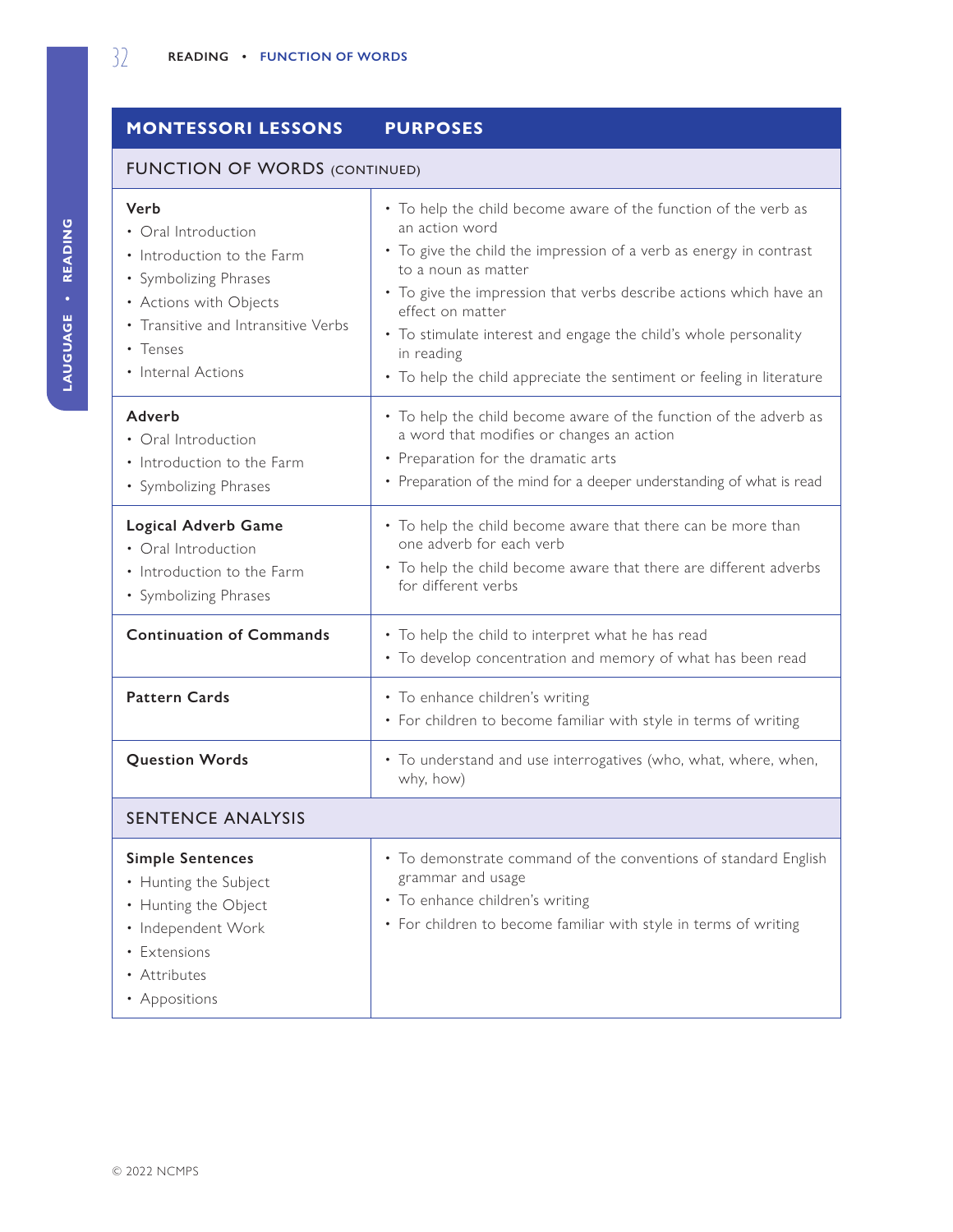| <b>ASSESSMENT VOCABULARY</b> |       |  |  |
|------------------------------|-------|--|--|
| convention                   | usage |  |  |
| grammar                      | verb  |  |  |
| interrogative sentence       | what  |  |  |
| noun                         | when  |  |  |
| plural                       | where |  |  |
| preposition                  | who   |  |  |
| question                     | why   |  |  |
| standard English             | how   |  |  |

## **ASSESSMENT CONSIDERATIONS**

Students will be asked to:

- demonstrate command of the conventions of standard English grammar and usage when writing (L.K.1)
- use frequently occurring nouns (L.K.1.B)
- form regular plural nouns orally by adding /s/ or /es/ (L.K.1.C)
- use frequently occurring verbs (L.K.1.B)
- use the most frequently occurring prepositions (L.K.1.E)
- understand and use question words (interrogatives) (L.K.1.D)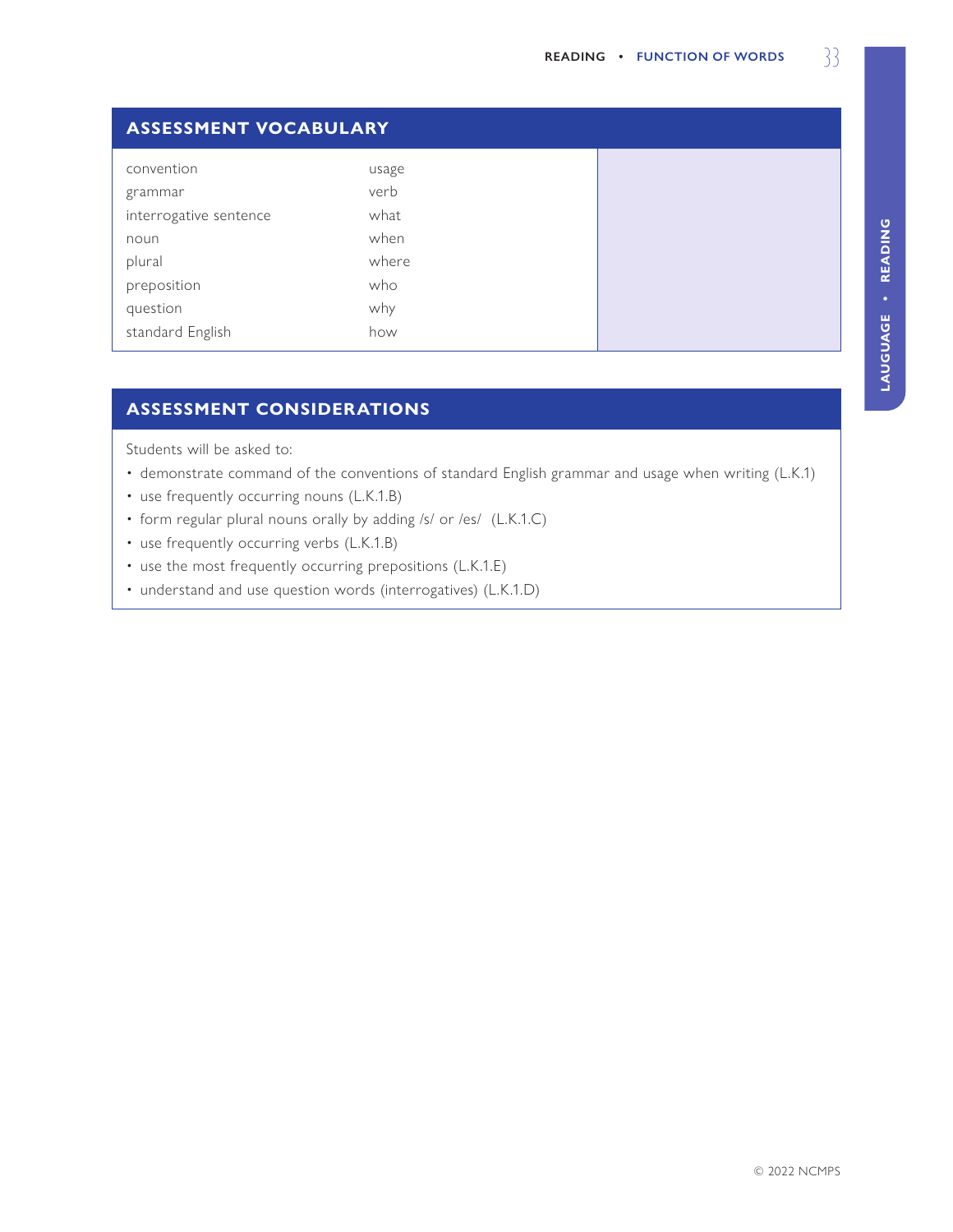#### **HEAD START EARLY LEARNING OUTCOMES (HELOF) GOALS Developmental Progression Indicators 36 to 48 months 48 to 60 months By 60 months LANGUAGE AND COMMUNICATION** COMMUNICATING AND SPEAKING **P-LC 5. Child expresses self in increasingly long, detailed, and sophisticated ways.** Communicates clearly enough to be understood by familiar adults, but may make some pronunciation and grammatical errors. Typically uses 3–5 word phrases/sentences when communicating. With some prompting, can offer multiple (2–3) pieces of information on a single topic. Communicates clearly enough to be understood by familiar and unfamiliar adults, but may make some pronunciation errors and some isolated grammatical errors. Uses longer sentences, as well as sentences that are slightly more complex, such as "I need a pencil because this one broke." Can offer multiple pieces of information on a topic with increasing independence and answer simple questions. • Pronunciation errors and grammatical errors are isolated and infrequent. • Shows proficiency with prepositions, regular/irregular past tense, possessives, and noun-verb agreement. • Typically, uses complete sentences of more than 5 words with complex structures, such as sentences involving sequence and causal relations. • Can produce and organize multiple sentences on a topic, such as giving directions or telling a story, including information about the past or present or things not physically present, and answer a variety of question types.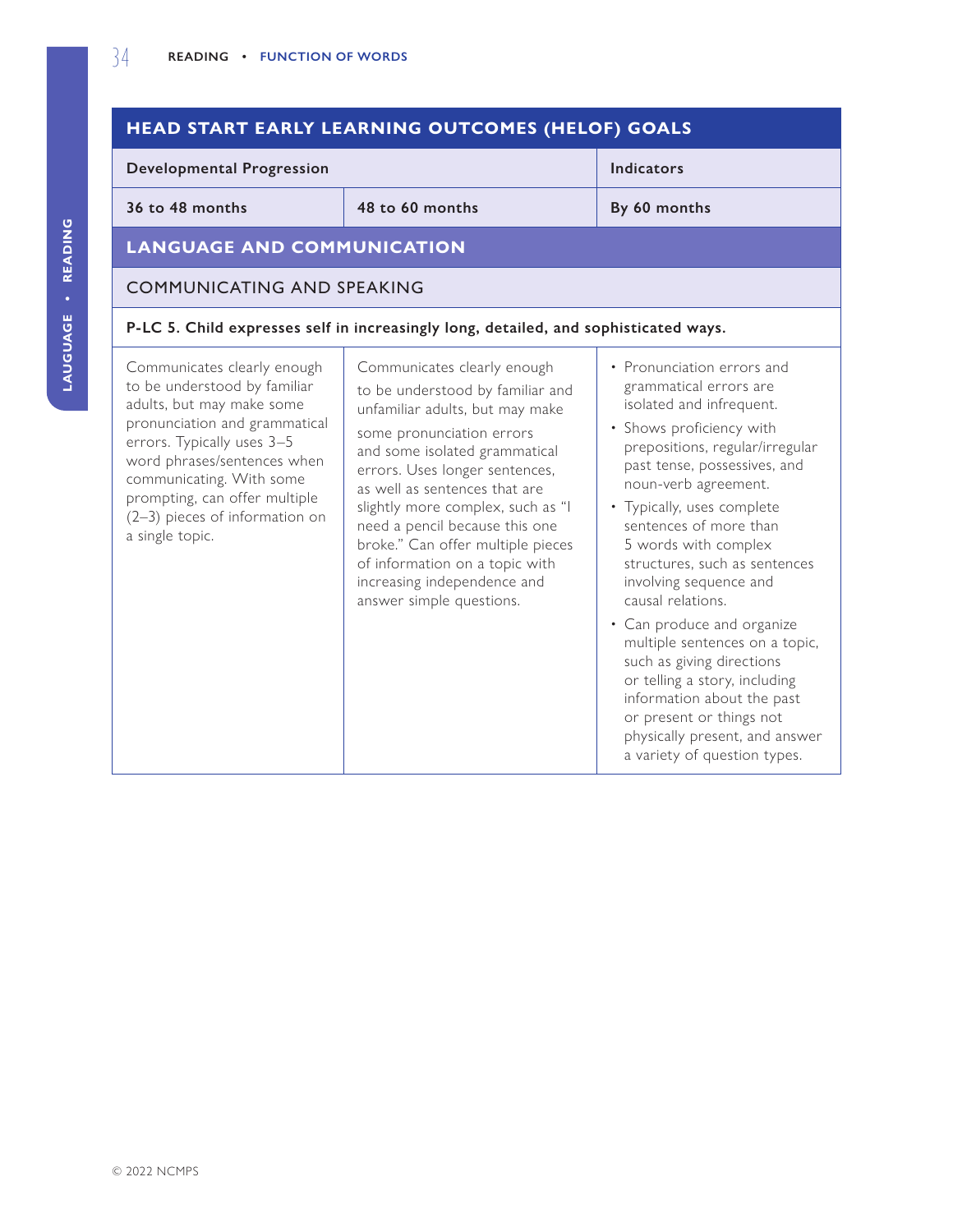# **CCSS STANDARDS (CCSS.ELA-LITERACY)**

# **LANGUAGE (L)**

### CONVENTIONS OF STANDARD ENGLISH

| L.K.1   | Demonstrate command of the conventions of standard English grammar and usage when<br>writing or speaking. |
|---------|-----------------------------------------------------------------------------------------------------------|
| L.K.1.B | Use frequently occurring nouns and verbs.                                                                 |
| L.K.1.C | Form regular plural nouns orally by adding /s/ or /es/ (e.g., dog, dogs; wish, wishes).                   |
| L.K.1.D | Understand and use question words (interrogatives) (e.g., who, what, where, when,<br>why, how).           |
| L.K.1.E | Use the most frequently occurring prepositions (e.g., to, from, in, out, on, off, for, of,<br>by, with).  |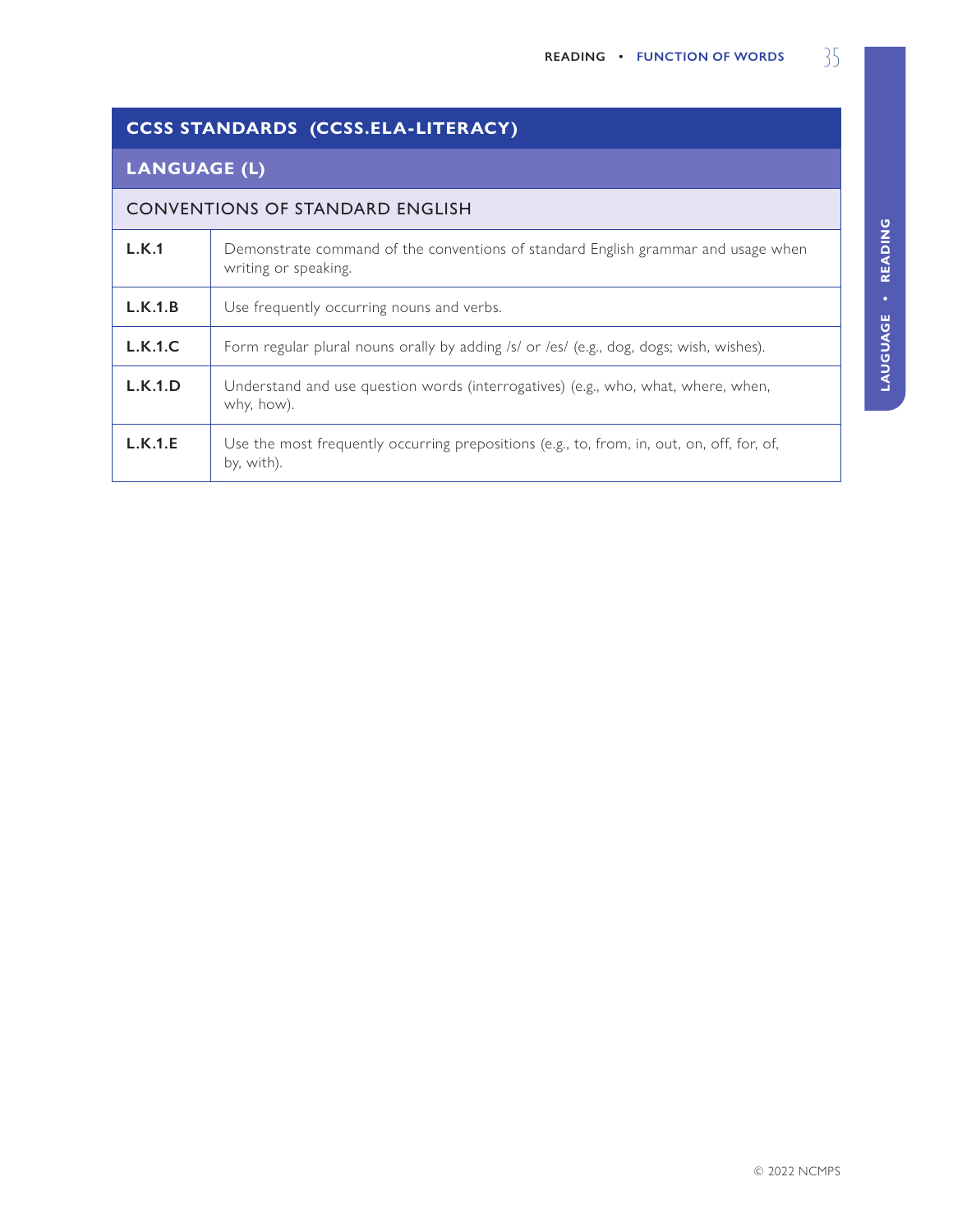# <span id="page-43-0"></span>**WORD STUDY**

# **SKILLS INVENTORY**

Demonstrates understanding of the nature of words through learning word features, recognizing patterns across words and exploring etymology such as roots and affixes

#### **MONTESSORI LESSONS PURPOSES**

#### **Word Study**

- Oral Introduction
- Masculine and Feminine
- Singular and Plural
- Prefixes and Suffixes
- Compound Words
- Contractions
- Word Families
- Synonyms
- Antonyms
- Homonym
- To enrich the child's vocabulary
- To increase the understanding of the nature of words.
- To use affixes as a clue to the meaning of an unknow word
- To explore word relationships
- To explore word meanings
- To sort common objects into categories
- To demonstrate understanding of antonyms
- To identify real-life connections between words
- To distinguish shade of meaning among verbs

#### **ASSESSMENT VOCABULARY**

| action     | opposite            | <b>Cognitive Verbs</b> |
|------------|---------------------|------------------------|
| adjective  | shade(s) of meaning | act out                |
| affix      | verb                | describe               |
| antonym    | word                | distinguish            |
| category   |                     | demonstrate            |
| clue       |                     | identify               |
| concept    |                     | relate                 |
| inflection |                     | represent              |
| meaning    |                     | sort                   |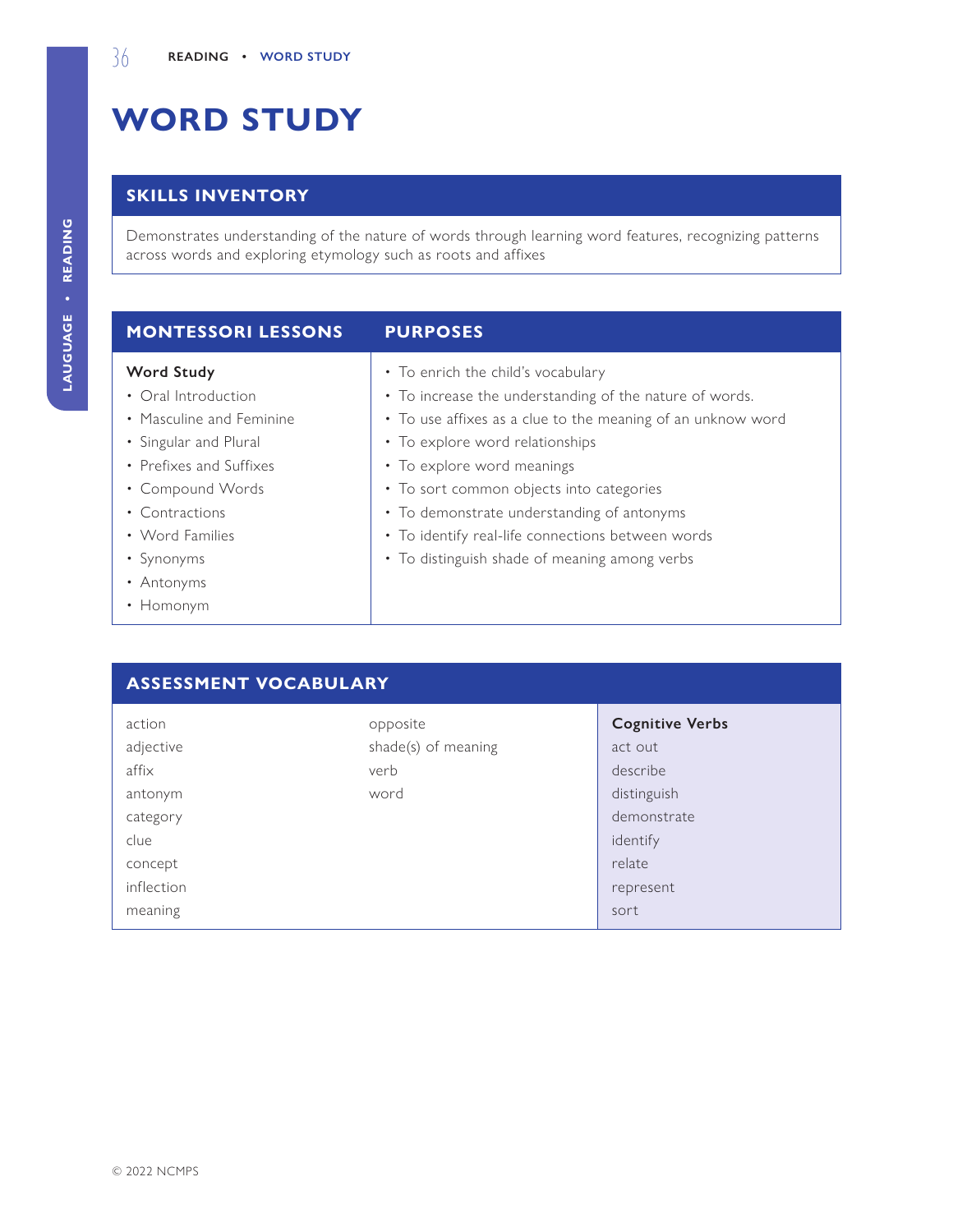## **ASSESSMENT CONSIDERATIONS**

Students will be asked to:

- use the most frequently occurring inflections and affixes an unknown word (L.K.4.B)
- explore word relationships and nuances in word meanings (L.K.5)
- sort common objects into categories ( (L.K.5.A)
- demonstrate understanding of frequently occurring adjectives by relating them to their antonyms (L.K.5.B)
- demonstrate understanding of frequently occurring verbs by relating them to their antonyms (L.K.5.B)
- identify real-life connections between words and their use (L.K.5.C)
- act out the meanings of verbs to distinguish shades of meaning among them (L.K.5.D)

## **HEAD START EARLY LEARNING OUTCOMES (HELOF) GOALS**

|                                                    | Developmental Progression |  |
|----------------------------------------------------|---------------------------|--|
| 48 to 60 months<br>36 to 48 months<br>By 60 months |                           |  |

# **LANGUAGE AND COMMUNICATION**

#### VOCABULARY

| <b>VOCABULARY</b>                                                                                                                                                                                       |                                                                                                                                                      |                                                                                                                                                                                                                               |  |  |
|---------------------------------------------------------------------------------------------------------------------------------------------------------------------------------------------------------|------------------------------------------------------------------------------------------------------------------------------------------------------|-------------------------------------------------------------------------------------------------------------------------------------------------------------------------------------------------------------------------------|--|--|
| P-LC 7. Child shows understanding of word categories and relationships among words.                                                                                                                     |                                                                                                                                                      |                                                                                                                                                                                                                               |  |  |
| Typically uses known words<br>in the correct context and,<br>with support, shows an<br>emerging understanding of<br>how words are related to<br>broader categories, such as<br>sorting things by color. | Demonstrates an increasingly<br>sophisticated understanding<br>of words and word<br>categories with support, such<br>as listing multiple examples of | • Categorizes words or objects, such<br>as sorting a hard hat, machines, and<br>tools into the construction group,<br>or giving many examples of farm<br>animals.                                                             |  |  |
|                                                                                                                                                                                                         | a familiar category or<br>identifying a synonym or<br>antonym.                                                                                       | • Discusses new words in relation to<br>known words and word categories,<br>such as "It fell to the bottom when<br>it sank" or "When you hop it's like<br>jumping on one leg" or "The bear<br>and fox are both wild animals." |  |  |
|                                                                                                                                                                                                         |                                                                                                                                                      | • Identifies shared characteristics<br>among people, places, things, or<br>actions, such as identifying that both<br>cats and dogs are furry and have<br>four legs.                                                           |  |  |
|                                                                                                                                                                                                         |                                                                                                                                                      | · Identifies key common antonyms,<br>such as black/white or up/down.<br>Identifies 1-2 synonyms for very<br>familiar words, such as glad or happy.<br>• Shows an ability to distinguish                                       |  |  |
|                                                                                                                                                                                                         |                                                                                                                                                      | similar words, such as "I don't like it,<br>I love it!" or "It's more than tall, it's<br>gigantic" or "It's so cold, it's frosty."                                                                                            |  |  |

LAUGUAGE - READING **LAUGUAGE • Reading**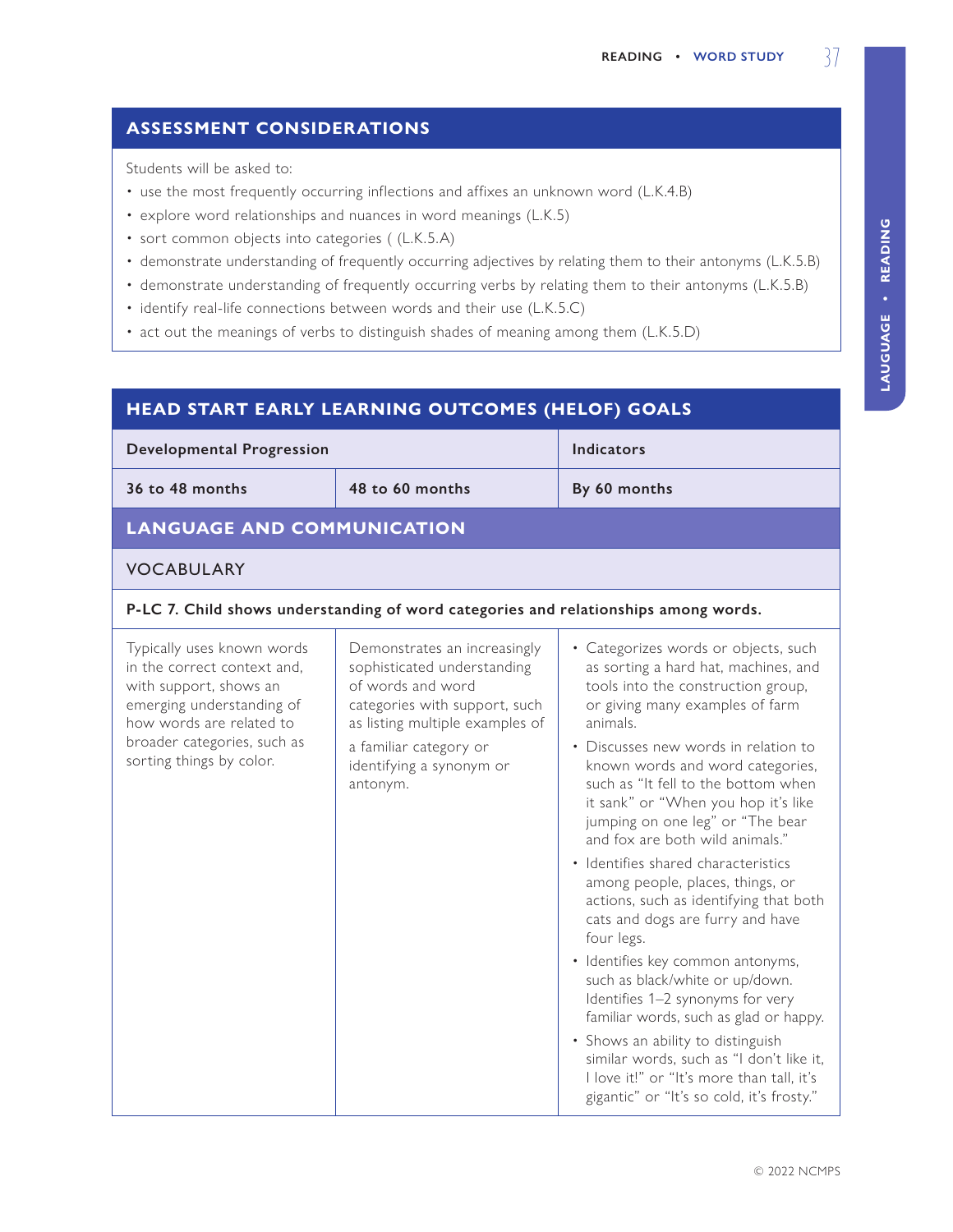# **CCSS STANDARDS (CCSS.ELA-LITERACY)**

# **READING FOUNDATIONS (RF)**

## PRINT CONCEPTS

**RF.K.1** Demonstrate understanding of the organization and basic features of print.

# **LANGUAGE (L)**

# VOCABULARY ACQUISITION AND USE

| L.K.4.B | Use the most frequently occurring inflections and affixes (e.g., -ed, -s, re-, un-, pre-, -ful,<br>-less) as a clue to the meaning of an unknown word. |
|---------|--------------------------------------------------------------------------------------------------------------------------------------------------------|
| L.K.5   | With guidance and support from adults, explore word relationships and nuances in<br>word meanings.                                                     |
| L.K.5.A | Sort common objects into categories (e.g., shapes, foods) to gain a sense of the concepts<br>the categories represent.                                 |
| L.K.5.B | Demonstrate understanding of frequently occurring verbs and adjectives by relating them<br>to their opposites (antonyms).                              |
| L.K.5.C | Identify real-life connections between words and their use (e.g., note places at school that<br>are colorful).                                         |
| L.K.5.D | Distinguish shades of meaning among verbs describing the same general action (e.g., walk,<br>march, strut, prance) by acting out the meanings.         |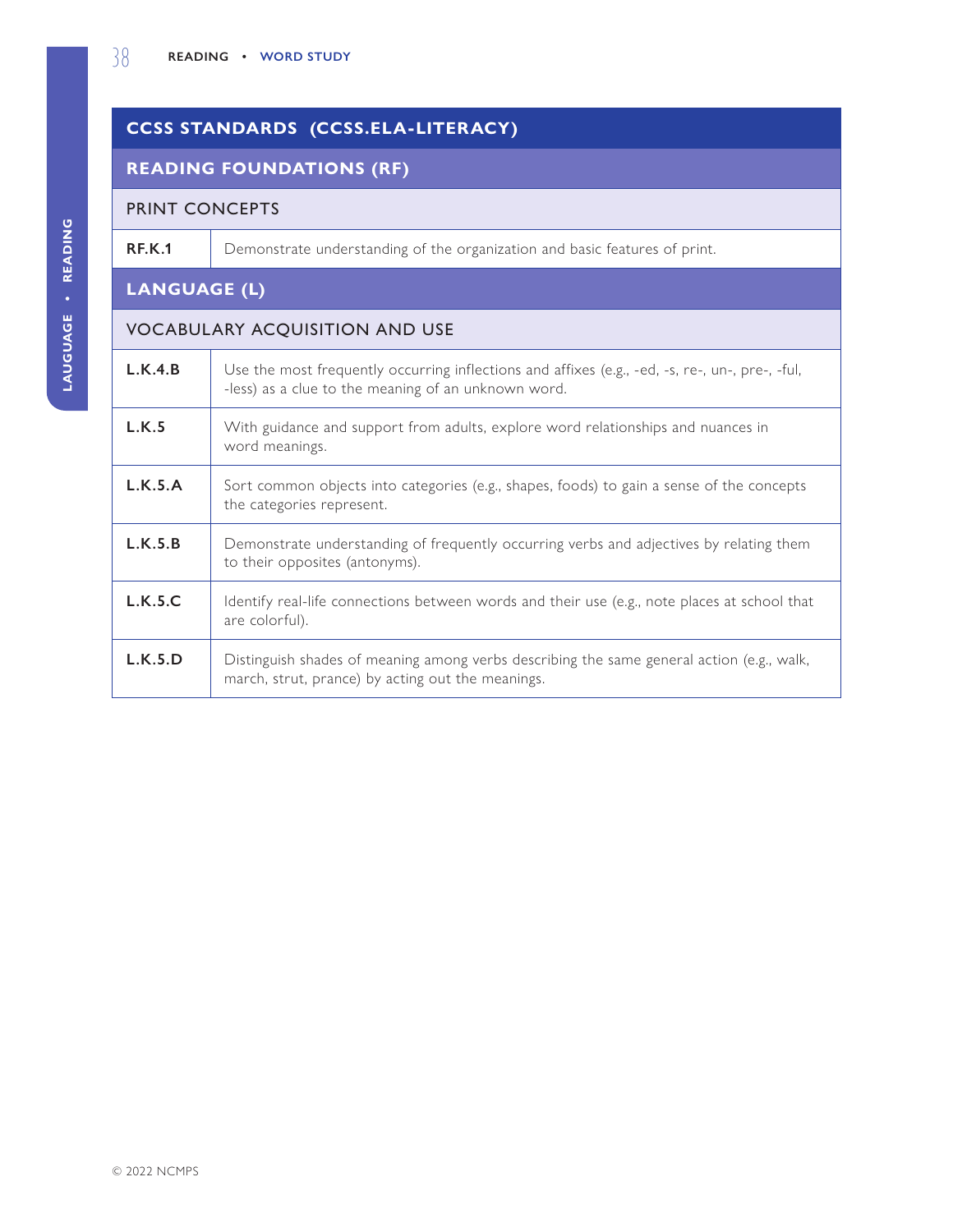# <span id="page-46-0"></span>**STANDARDS TO MONTESSORI INDEX**

## **COMMON CORE STATE STANDARDS CCSS.ELA-LITERACY**

# **MONTESSORI CHAPTER AND SECTION**

### **READING FOUNDATIONS (RF)**

#### PRINT CONCEPTS

| <b>RF.K.1</b>          | Demonstrate understanding of the organization and<br>basic features of print.                                                                                                                                 | Reading: Foundations |
|------------------------|---------------------------------------------------------------------------------------------------------------------------------------------------------------------------------------------------------------|----------------------|
| <b>RF.K.1.A</b>        | Follow words from left to right, top to bottom, and<br>page by page.                                                                                                                                          |                      |
| <b>RF.K.1.B</b>        | Recognize that spoken words are represented in<br>written language by specific sequences of letters.                                                                                                          | Writing: Foundations |
| <b>RF.K.1.C</b>        | Understand that words are separated by spaces<br>in print.                                                                                                                                                    | Reading: Foundations |
| REK.1.D                | Recognize and name all upper- and lowercase<br>letters of the alphabet.                                                                                                                                       | Writing: Foundations |
| PHONOLOGICAL AWARENESS |                                                                                                                                                                                                               |                      |
| RE.K.2                 | Demonstrate understanding of spoken words,<br>syllables, and sounds (phonemes).                                                                                                                               | Reading: Foundations |
| <b>RF.K.2.A</b>        | Recognize and produce rhyming words.                                                                                                                                                                          |                      |
| RE.K.2.B               | Count, pronounce, blend, and segment syllables in<br>spoken words.                                                                                                                                            |                      |
| <b>RF.K.2.C</b>        | Blend and segment onsets and rimes of single-<br>syllable spoken words.                                                                                                                                       |                      |
| <b>RF.K.2.D</b>        | Isolate and pronounce the initial, medial vowel,<br>and final sounds (phonemes) in three-phoneme<br>(consonant-vowel-consonant, or CVC) words.1 (This<br>does not include CVCs ending with /l/, /r/, or /x/.) |                      |
| <b>RF.K.2.E</b>        | Add or substitute individual sounds (phonemes) in<br>simple, one-syllable words to make new words.                                                                                                            |                      |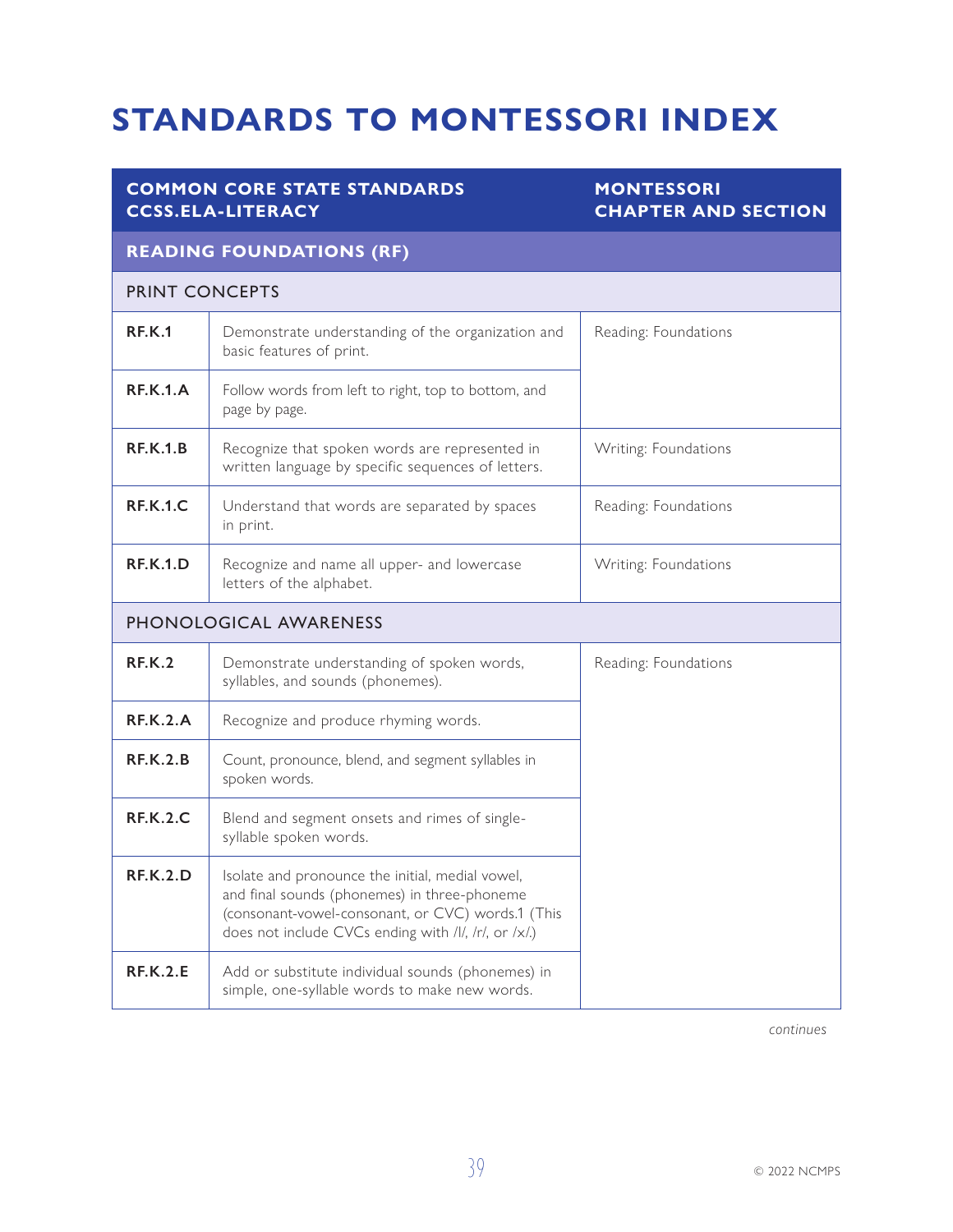### **MONTESSORI CHAPTER AND SECTION**

| PHONICS AND WORD RECOGNITION           |                                                                                                                                                                         |                      |  |  |  |  |
|----------------------------------------|-------------------------------------------------------------------------------------------------------------------------------------------------------------------------|----------------------|--|--|--|--|
| <b>RF.K.3</b>                          | Know and apply grade-level phonics and word<br>Reading: Foundations<br>analysis skills in decoding words.                                                               |                      |  |  |  |  |
| <b>RF.K.3.A</b>                        | Demonstrate basic knowledge of one-to-one letter-<br>sound correspondences by producing the primary<br>sound or many of the most frequent sounds for<br>each consonant. |                      |  |  |  |  |
| <b>RF.K.3.B</b>                        | Associate the long and short sounds with the common<br>spellings (graphemes) for the five major vowels.                                                                 |                      |  |  |  |  |
| <b>RF.K.3.C</b>                        | Read common high-frequency words by sight<br>(e.g., the, of, to, you, she, my, is, are, do, does).                                                                      |                      |  |  |  |  |
| <b>RF.K.3.D</b>                        | Distinguish between similarly spelled words by<br>identifying the sounds of the letters that differ.                                                                    |                      |  |  |  |  |
| <b>FLUENCY</b>                         |                                                                                                                                                                         |                      |  |  |  |  |
| <b>RF.K.4</b>                          | Read emergent-reader texts with purpose and<br>understanding.                                                                                                           | Reading: Foundations |  |  |  |  |
| <b>READING INFORMATIONAL TEXT (RI)</b> |                                                                                                                                                                         |                      |  |  |  |  |
| <b>KEY IDEAS AND DETAILS</b>           |                                                                                                                                                                         |                      |  |  |  |  |
| <b>RI.K.1</b>                          | With prompting and support, ask and answer<br>Reading: Comprehension<br>questions about key details in a text.                                                          |                      |  |  |  |  |
| RI.K.2                                 | With prompting and support, identify the main<br>topic and retell key details of a text.                                                                                |                      |  |  |  |  |
| <b>RI.K.3</b>                          | With prompting and support, describe the<br>connection between two individuals, events, ideas,<br>or pieces of information in a text.                                   |                      |  |  |  |  |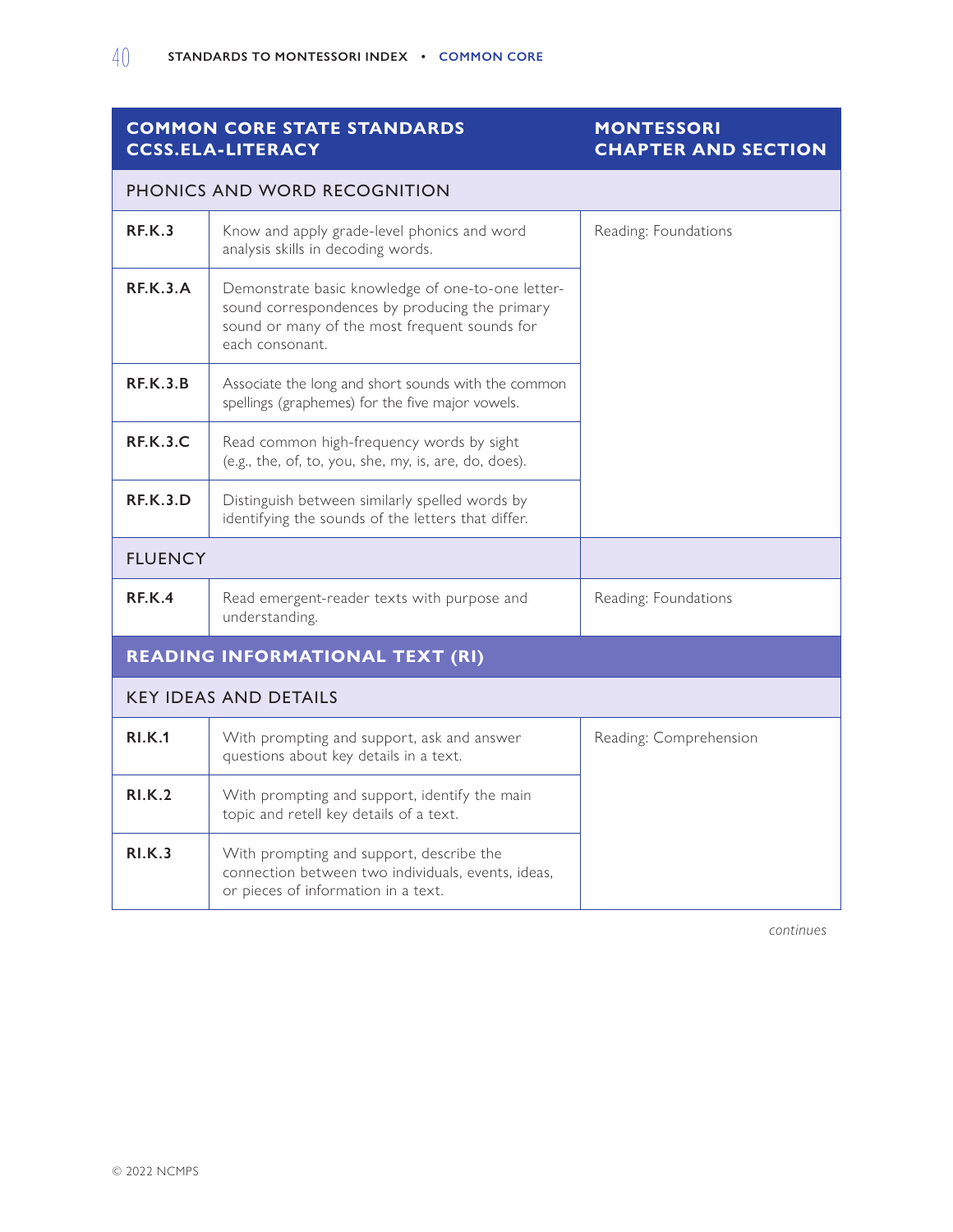# **MONTESSORI CHAPTER AND SECTION**

| <b>CRAFT AND STRUCTURE</b>                    |                                                                                                                                                                                                        |                        |  |  |  |
|-----------------------------------------------|--------------------------------------------------------------------------------------------------------------------------------------------------------------------------------------------------------|------------------------|--|--|--|
| RI.K.4                                        | With prompting and support, ask and answer<br>Reading: Comprehension<br>questions about unknown words in a text.                                                                                       |                        |  |  |  |
| <b>RI.K.5</b>                                 | Identify the front cover, back cover, and title page of<br>a book.                                                                                                                                     |                        |  |  |  |
| <b>RI.K.6</b>                                 | Name the author and illustrator of a text and<br>define the role of each in presenting the ideas or<br>information in a text.                                                                          |                        |  |  |  |
|                                               | <b>INTEGRATION OF KNOWLEDGE AND IDEAS</b>                                                                                                                                                              |                        |  |  |  |
| RI.K.7                                        | With prompting and support, describe the<br>relationship between illustrations and the text in<br>which they appear (e.g., what person, place, thing, or<br>idea in the text an illustration depicts). | Reading: Comprehension |  |  |  |
| <b>RI.K.8</b>                                 | With prompting and support, identify the reasons<br>an author gives to support points in a text.                                                                                                       |                        |  |  |  |
| <b>RI.K.9</b>                                 | With prompting and support, identify basic<br>similarities in and differences between two texts<br>on the same topic (e.g., in illustrations, descriptions,<br>or procedures).                         |                        |  |  |  |
| RANGE OF READING AND LEVEL OF TEXT COMPLEXITY |                                                                                                                                                                                                        |                        |  |  |  |
| <b>RI.K.10</b>                                | Actively engage in group reading activities with<br>purpose and understanding.                                                                                                                         | Reading: Comprehension |  |  |  |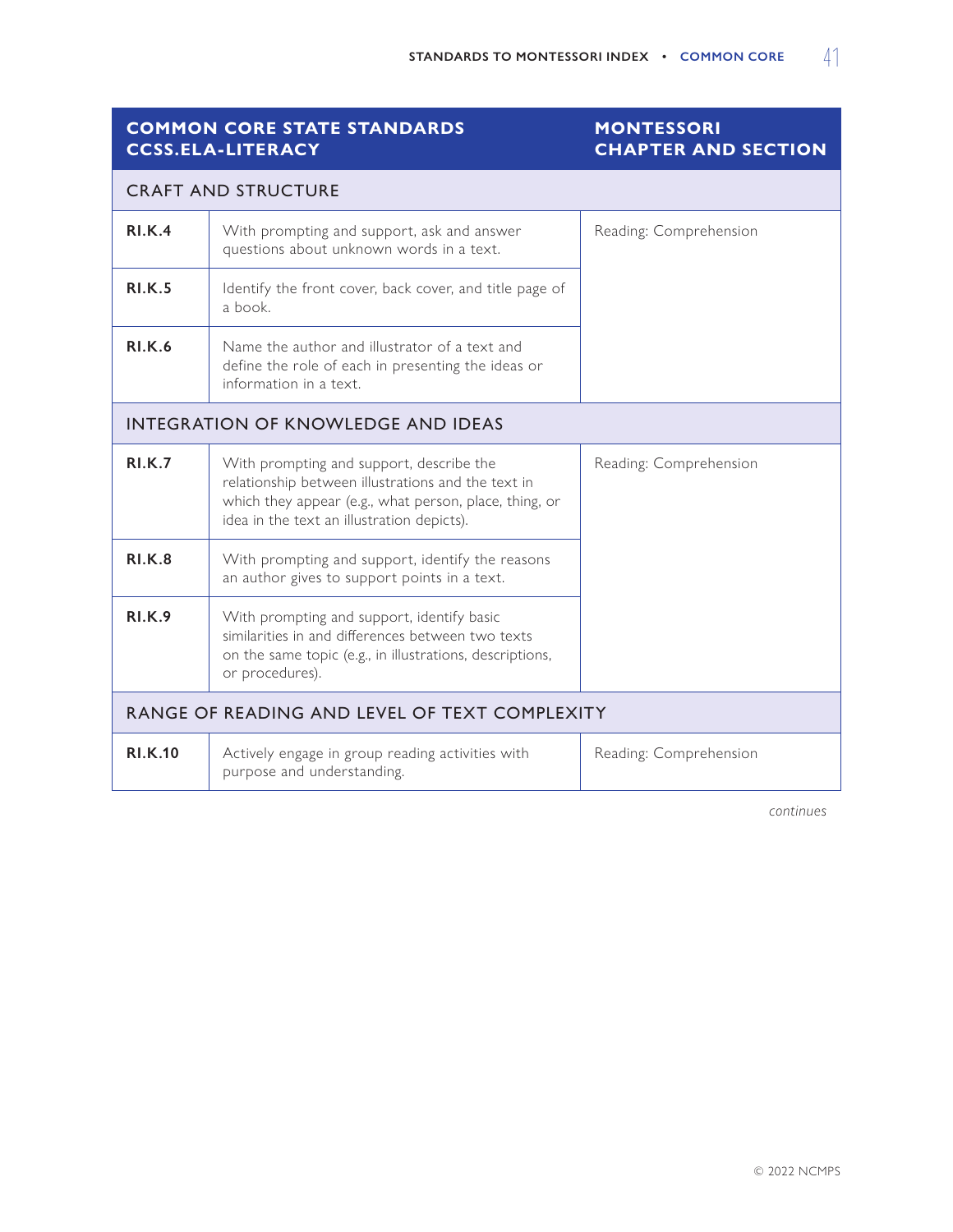## **MONTESSORI CHAPTER AND SECTION**

| WRITING (W) |  |
|-------------|--|
|             |  |
|             |  |

| <b>TEXT TYPES AND PURPOSES</b>          |                                                                                                                                                                                                                                                                                                 |  |  |  |  |
|-----------------------------------------|-------------------------------------------------------------------------------------------------------------------------------------------------------------------------------------------------------------------------------------------------------------------------------------------------|--|--|--|--|
| W.K.1                                   | Use a combination of drawing, dictating, and writing<br>Writing: Composition<br>to compose opinion pieces in which they tell a<br>reader the topic or the name of the book they are<br>writing about and state an opinion or preference<br>about the topic or book (e.g., My favorite book is). |  |  |  |  |
| <b>W.K.2</b>                            | Use a combination of drawing, dictating, and writing<br>to compose informative/explanatory texts in which<br>they name what they are writing about and supply<br>some information about the topic.                                                                                              |  |  |  |  |
| <b>W.K.3</b>                            | Use a combination of drawing, dictating, and writing<br>to narrate a single event or several loosely linked<br>events, tell about the events in the order in which they<br>occurred, and provide a reaction to what happened.                                                                   |  |  |  |  |
|                                         | PRODUCTION AND DISTRIBUTION OF WRITING                                                                                                                                                                                                                                                          |  |  |  |  |
| W.K.4                                   | (W.K.4 begins in grade 3.)<br>Writing: Composition                                                                                                                                                                                                                                              |  |  |  |  |
| W.K.5                                   | With guidance and support from adults, respond<br>to questions and suggestions from peers and add<br>details to strengthen writing as needed.                                                                                                                                                   |  |  |  |  |
| <b>W.K.6</b>                            | With guidance and support from adults, explore<br>a variety of digital tools to produce and publish<br>writing, including in collaboration with peers.                                                                                                                                          |  |  |  |  |
| RESEARCH TO BUILD AND PRESENT KNOWLEDGE |                                                                                                                                                                                                                                                                                                 |  |  |  |  |
| W.K.7                                   | Writing: Composition<br>Participate in shared research and writing projects<br>(e.g., explore a number of books by a favorite<br>author and express opinions about them).                                                                                                                       |  |  |  |  |
| W.K.8                                   | With guidance and support from adults, recall<br>information from experiences or gather information<br>from provided sources to answer a question.                                                                                                                                              |  |  |  |  |
| W.K.9                                   | (W.K.9 begins in grade 4.)                                                                                                                                                                                                                                                                      |  |  |  |  |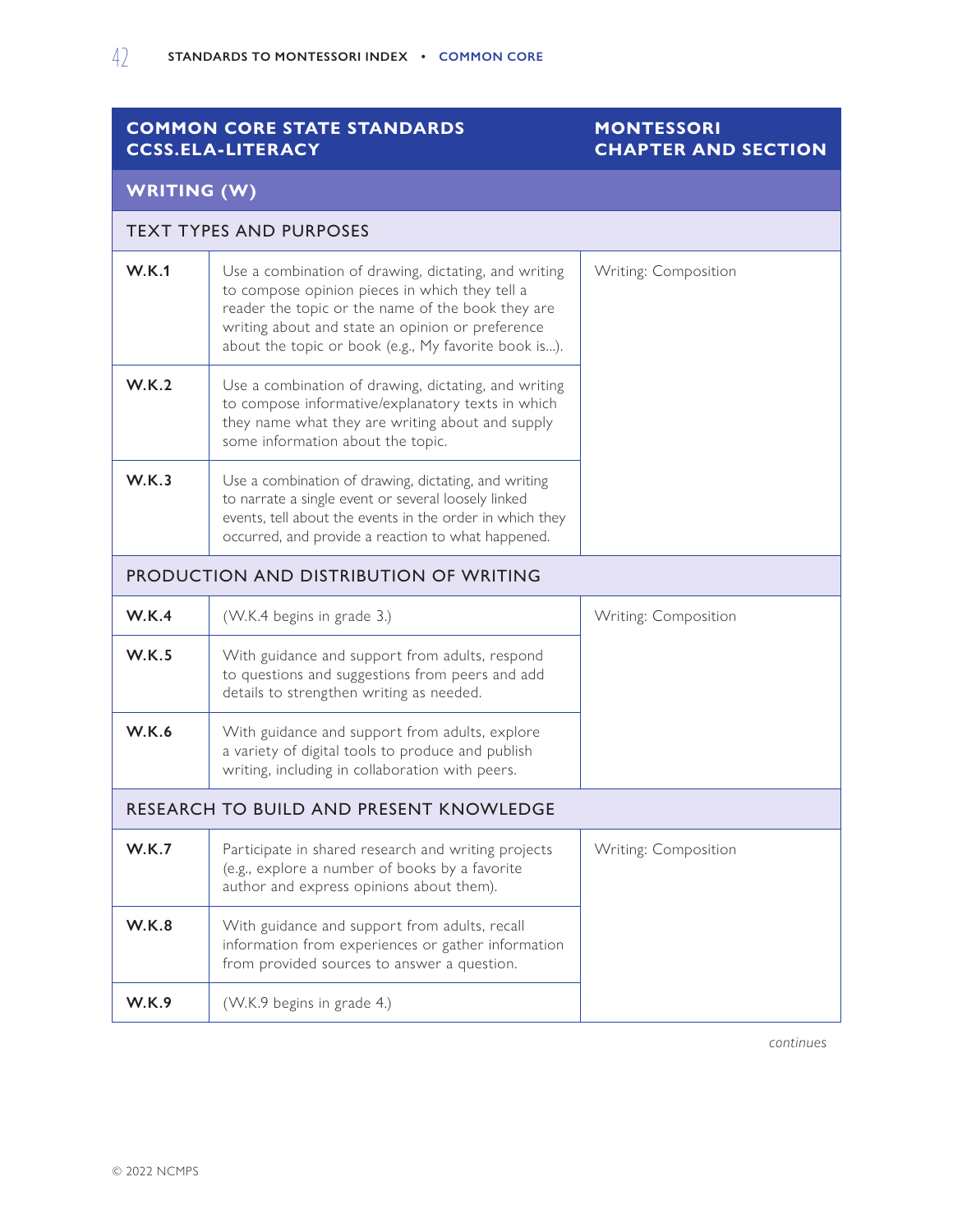# **MONTESSORI CHAPTER AND SECTION**

| <b>RANGE OF WRITING</b>             |                                                                                                                                                                                                                                |  |  |  |  |
|-------------------------------------|--------------------------------------------------------------------------------------------------------------------------------------------------------------------------------------------------------------------------------|--|--|--|--|
| <b>W.K.10</b>                       | (W.K.10 begins in grade 3.)                                                                                                                                                                                                    |  |  |  |  |
|                                     | <b>SPEAKING AND LISTENING (SL)</b>                                                                                                                                                                                             |  |  |  |  |
|                                     | <b>COMPREHENSION AND COLLABORATION</b>                                                                                                                                                                                         |  |  |  |  |
| <b>SL.K.1</b>                       | Participate in collaborative conversations with diverse<br>Spoken Language: Foundations<br>partners about kindergarten topics and texts with<br>peers and adults in small and larger groups.                                   |  |  |  |  |
| <b>SL.K.1.A</b>                     | Follow agreed-upon rules for discussions (e.g.,<br>listening to others and taking turns speaking about<br>the topics and texts under discussion).                                                                              |  |  |  |  |
| SL.K.1.B                            | Continue a conversation through multiple exchanges.                                                                                                                                                                            |  |  |  |  |
| SL.K.2                              | Confirm understanding of a text read aloud or<br>information presented orally or through other<br>media by asking and answering questions about key<br>details and requesting clarification if something is<br>not understood. |  |  |  |  |
| SL.K.3                              | Ask and answer questions in order to seek help,<br>get information, or clarify something that is not<br>understood.                                                                                                            |  |  |  |  |
| PRESENTATION OF KNOWLEDGE AND IDEAS |                                                                                                                                                                                                                                |  |  |  |  |
| <b>SL.K.4</b>                       | Spoken Language: Foundations<br>Describe familiar people, places, things, and<br>events and, with prompting and support, provide<br>additional detail.                                                                         |  |  |  |  |
| <b>SL.K.5</b>                       | Add drawings or other visual displays to<br>descriptions as desired to provide additional detail.                                                                                                                              |  |  |  |  |
| <b>SL.K.6</b>                       | Speak audibly and express thoughts, feelings, and<br>ideas clearly.                                                                                                                                                            |  |  |  |  |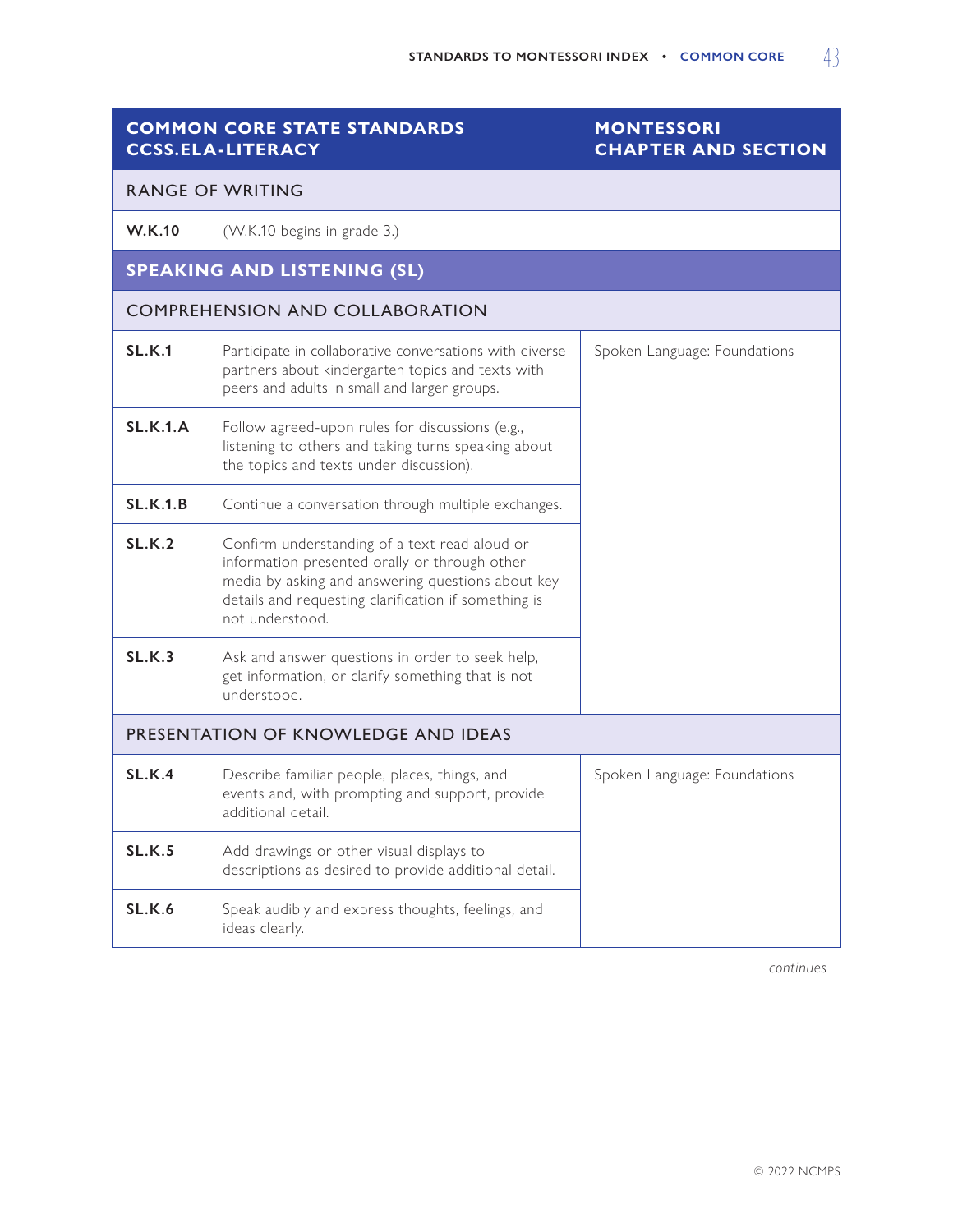### **MONTESSORI CHAPTER AND SECTION**

#### **LANGUAGE (L)**

# CONVENTIONS OF STANDARD ENGLISH **L.K.1** Demonstrate command of the conventions of standard English grammar and usage when writing or speaking. Spoken Language: Foundations Reading: Function of Words **L.K.1.A** Print many upper- and lowercase letters. Writing: Foundations **L.K.1.B** Use frequently occurring nouns and verbs. Reading: Function of Words **L.K.1.C** Form regular plural nouns orally by adding /s/ or /es/ (e.g., dog, dogs; wish, wishes). **L.K.1.D** Understand and use question words (interrogatives) (e.g., who, what, where, when, why, how). **L.K.1.E** Use the most frequently occurring prepositions (e.g., to, from, in, out, on, off, for, of, by, with). **L.K.1.F** Produce and expand complete sentences in shared language activities. Reading: Function of Words **L.K.2** Demonstrate command of the conventions of standard English capitalization, punctuation, and spelling when writing. Writing: Foundations Writing: Composition **L.K.2.A** Capitalize the first word in a sentence and the pronoun I. Writing: Composition **L.K.2.B** Recognize and name end punctuation. **L.K.2.C** Write a letter or letters for most consonant and short-vowel sounds (phonemes). Writing: Foundations **L.K.2.D** Spell simple words phonetically, drawing on knowledge of sound-letter relationships.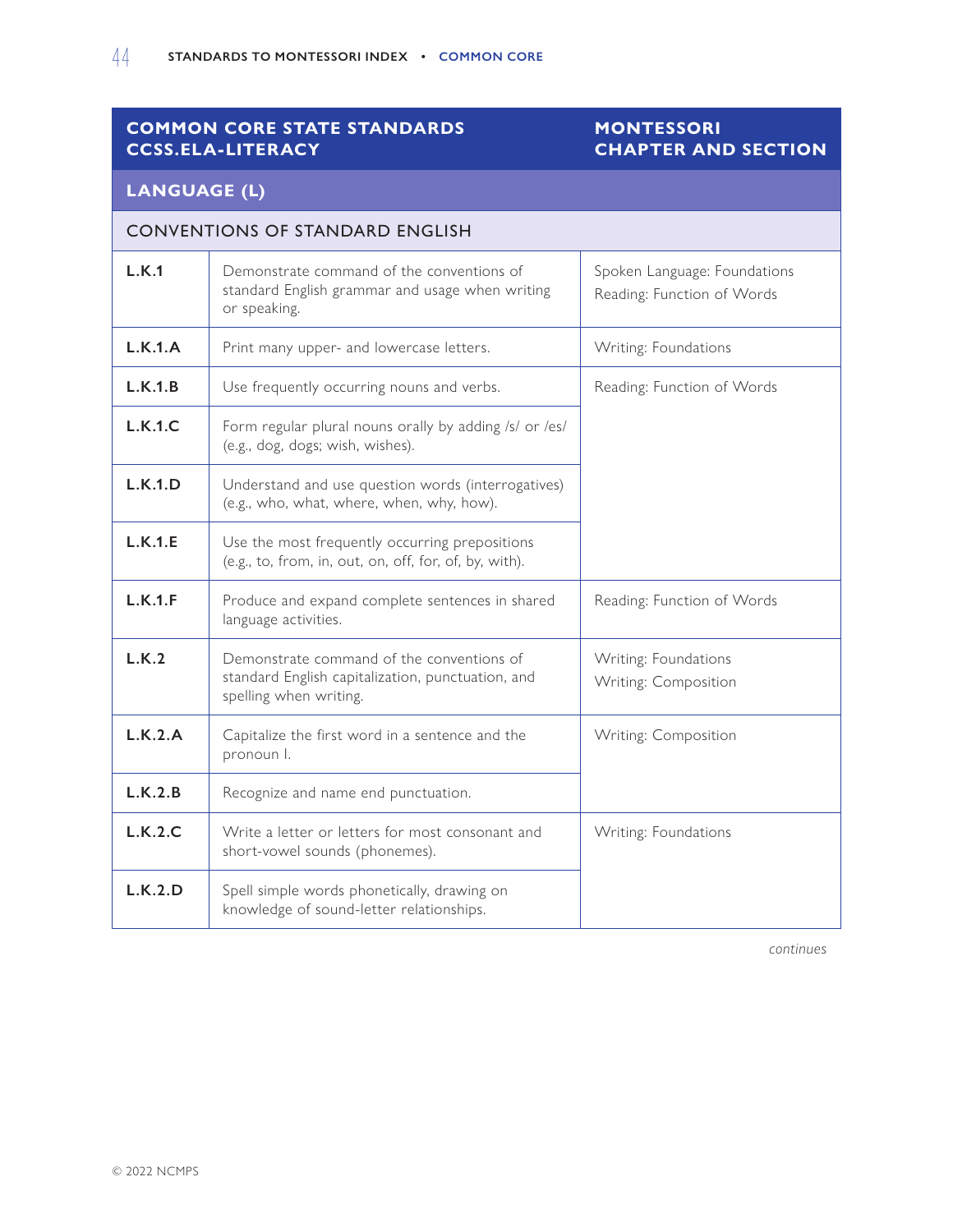### **MONTESSORI CHAPTER AND SECTION**

| <b>KNOWLEDGE OF LANGUAGE</b> |                                                                                                                                                                                  |                      |  |  |  |
|------------------------------|----------------------------------------------------------------------------------------------------------------------------------------------------------------------------------|----------------------|--|--|--|
| L.K.3                        | (L.K.3 begins in grade 2.)                                                                                                                                                       |                      |  |  |  |
|                              | <b>VOCABULARY ACQUISITION AND USE</b>                                                                                                                                            |                      |  |  |  |
| L.K.4                        | Determine or clarify the meaning of unknown and<br>Reading: Foundations<br>multiple-meaning words and phrases based on<br>kindergarten reading and content.                      |                      |  |  |  |
| L.K.4.A                      | Identify new meanings for familiar words and apply<br>them accurately (e.g., knowing duck is a bird and<br>learning the verb to duck).                                           |                      |  |  |  |
| L.K.4.B                      | Use the most frequently occurring inflections and<br>Reading: Word Study<br>affixes (e.g., -ed, -s, re-, un-, pre-, -ful, -less) as a<br>clue to the meaning of an unknown word. |                      |  |  |  |
| L.K.5                        | With guidance and support from adults, explore<br>word relationships and nuances in word meanings.                                                                               |                      |  |  |  |
| L.K.5.A                      | Sort common objects into categories (e.g.,<br>shapes, foods) to gain a sense of the concepts the<br>categories represent.                                                        |                      |  |  |  |
| L.K.5.B                      | Demonstrate understanding of frequently occurring<br>verbs and adjectives by relating them to their<br>opposites (antonyms).                                                     |                      |  |  |  |
| L.K.5.C                      | Identify real-life connections between words<br>and their use (e.g., note places at school that are<br>colorful).                                                                |                      |  |  |  |
| L.K.5.D                      | Distinguish shades of meaning among verbs<br>describing the same general action (e.g., walk,<br>march, strut, prance) by acting out the meanings.                                |                      |  |  |  |
| L.K.6                        | Use words and phrases acquired through<br>conversations, reading and being read to, and<br>responding to texts.                                                                  | Reading: Foundations |  |  |  |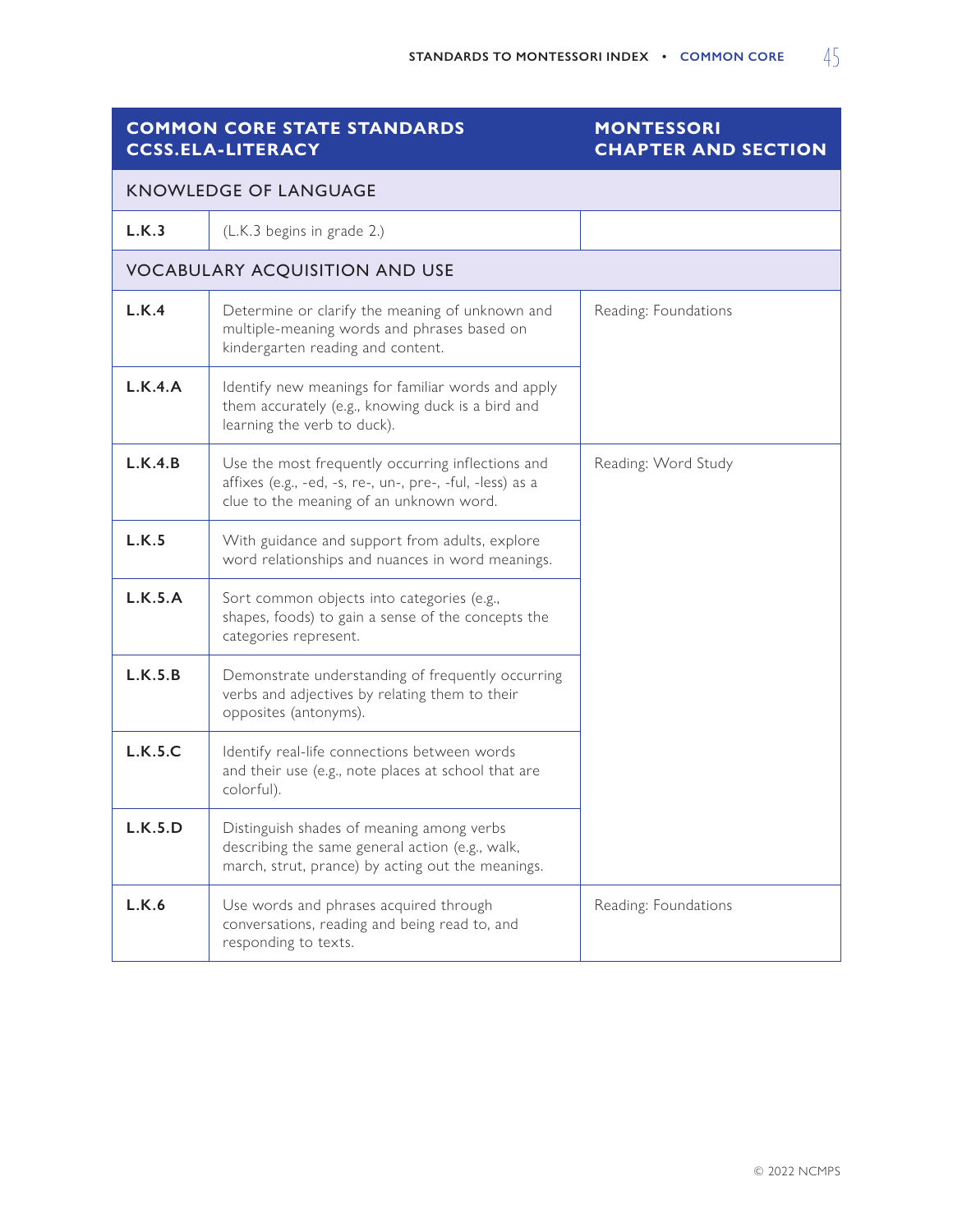# **HEAD START EARLY LEARNING OUTCOMES FRAMEWORK**

### **MONTESSORI CHAPTER AND SECTION**

| <b>LANGUAGE AND COMMUNICATION</b> |                                                                                                                                                                                                         |                                                            |  |  |
|-----------------------------------|---------------------------------------------------------------------------------------------------------------------------------------------------------------------------------------------------------|------------------------------------------------------------|--|--|
| ATTENDING AND UNDERSTANDING       |                                                                                                                                                                                                         |                                                            |  |  |
| <b>P-LC1</b>                      | Child attends to communication and language<br>from others                                                                                                                                              | Spoken Language: Foundations                               |  |  |
| $P-LC2$                           | Child understands and responds to increasingly<br>complex communication and language from others                                                                                                        |                                                            |  |  |
|                                   | <b>COMMUNICATING AND SPEAKING</b>                                                                                                                                                                       |                                                            |  |  |
| $P-LC3$                           | Child varies the amount of information provided to<br>meet the demands of the situation                                                                                                                 | Spoken Language: Foundations                               |  |  |
| $P-LC4$                           | Child understands, follows, and uses appropriate<br>social and conversational rules                                                                                                                     |                                                            |  |  |
| <b>P-LC 5</b>                     | Child expresses self in increasingly long, detailed,<br>and sophisticated ways.                                                                                                                         | Spoken Language: Foundations<br>Reading: Function of Words |  |  |
| <b>VOCABULARY</b>                 |                                                                                                                                                                                                         |                                                            |  |  |
| P-LC <sub>6</sub>                 | Child understands and uses a wide variety of words<br>for a variety of purposes.                                                                                                                        | Reading: Foundations<br>Reading: Comprehension             |  |  |
| P-LC <sub>7</sub>                 | Child shows understanding of word categories and<br>relationships among words.                                                                                                                          | Reading: Word Study                                        |  |  |
| <b>LITERACY</b>                   |                                                                                                                                                                                                         |                                                            |  |  |
| PHONOLOGICAL AWARENESS            |                                                                                                                                                                                                         |                                                            |  |  |
| P-LIT <sub>1</sub>                | Child demonstrates awareness that spoken language<br>is composed of smaller segments of sound.                                                                                                          | Reading: Foundations<br>Reading: Comprehension             |  |  |
| PRINT AND ALPHABET KNOWLEDGE      |                                                                                                                                                                                                         |                                                            |  |  |
| P-LIT <sub>2</sub>                | Child demonstrates an understanding of how print<br>Reading: Foundations<br>is used (functions of print) and the rules that govern<br>Reading: Comprehension<br>how print works (conventions of print). |                                                            |  |  |
| P-LIT <sub>3</sub>                | Child identifies letters of the alphabet and produces<br>correct sounds associated with letters.                                                                                                        | Reading: Foundations<br>Reading: Comprehension             |  |  |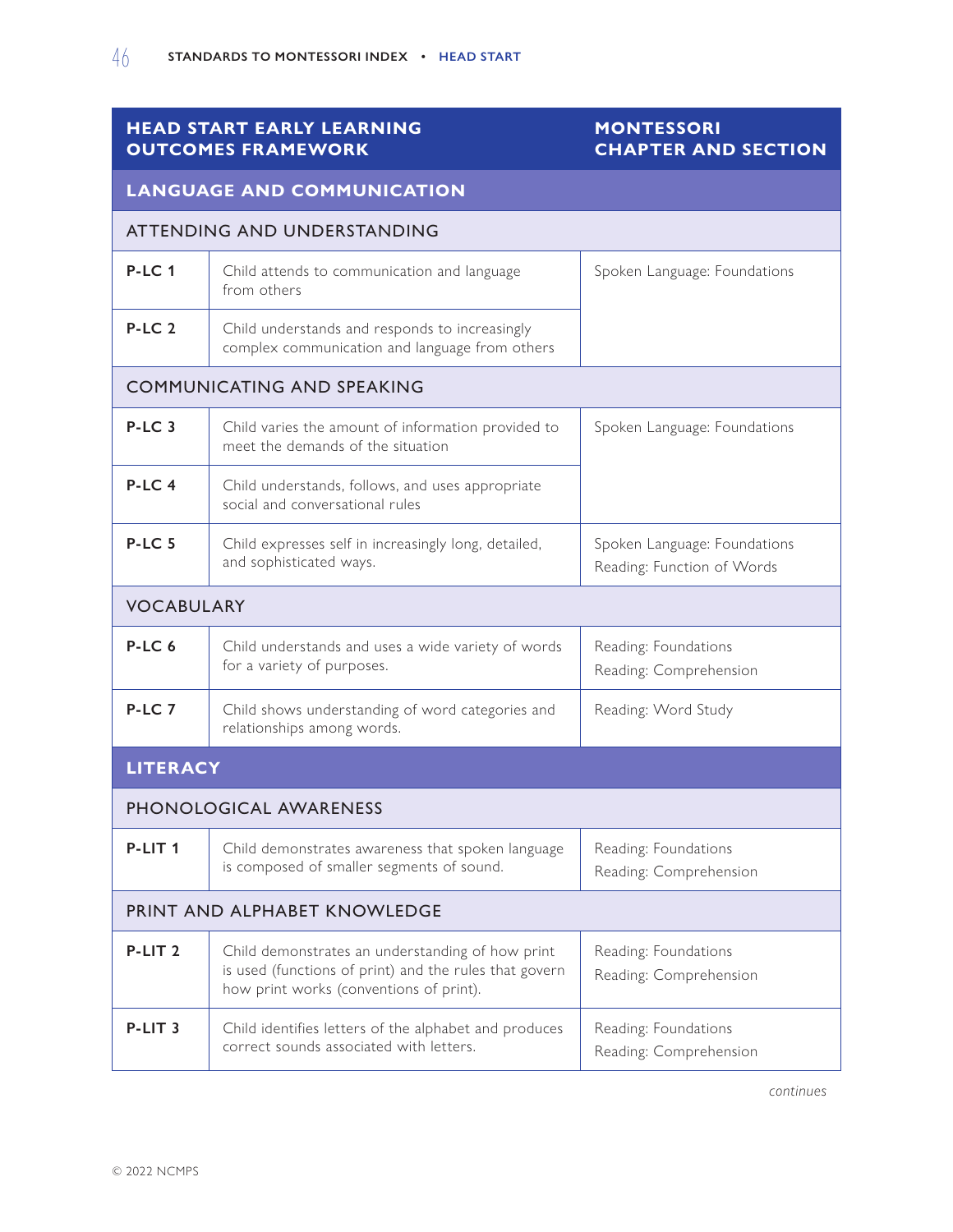|                    | <b>HEAD START EARLY LEARNING</b><br><b>OUTCOMES FRAMEWORK</b>                                  | <b>MONTESSORI</b><br><b>CHAPTER AND SECTION</b> |  |  |
|--------------------|------------------------------------------------------------------------------------------------|-------------------------------------------------|--|--|
|                    | <b>COMPREHENSION AND TEXT STRUCTURE</b>                                                        |                                                 |  |  |
| P-LIT <sub>4</sub> | Child demonstrates an understanding of narrative<br>structure through storytelling/re-telling. | Writing: Foundations<br>Writing: Composition    |  |  |
| P-LIT <sub>5</sub> | Child asks and answers questions about a book that<br>was read aloud                           | Reading: Foundations<br>Reading: Comprehension  |  |  |
| WRITING            |                                                                                                |                                                 |  |  |
| P-LIT <sub>6</sub> | Child writes for a variety of purposes using<br>increasingly sophisticated marks.              | Writing: Foundations<br>Writing: Composition    |  |  |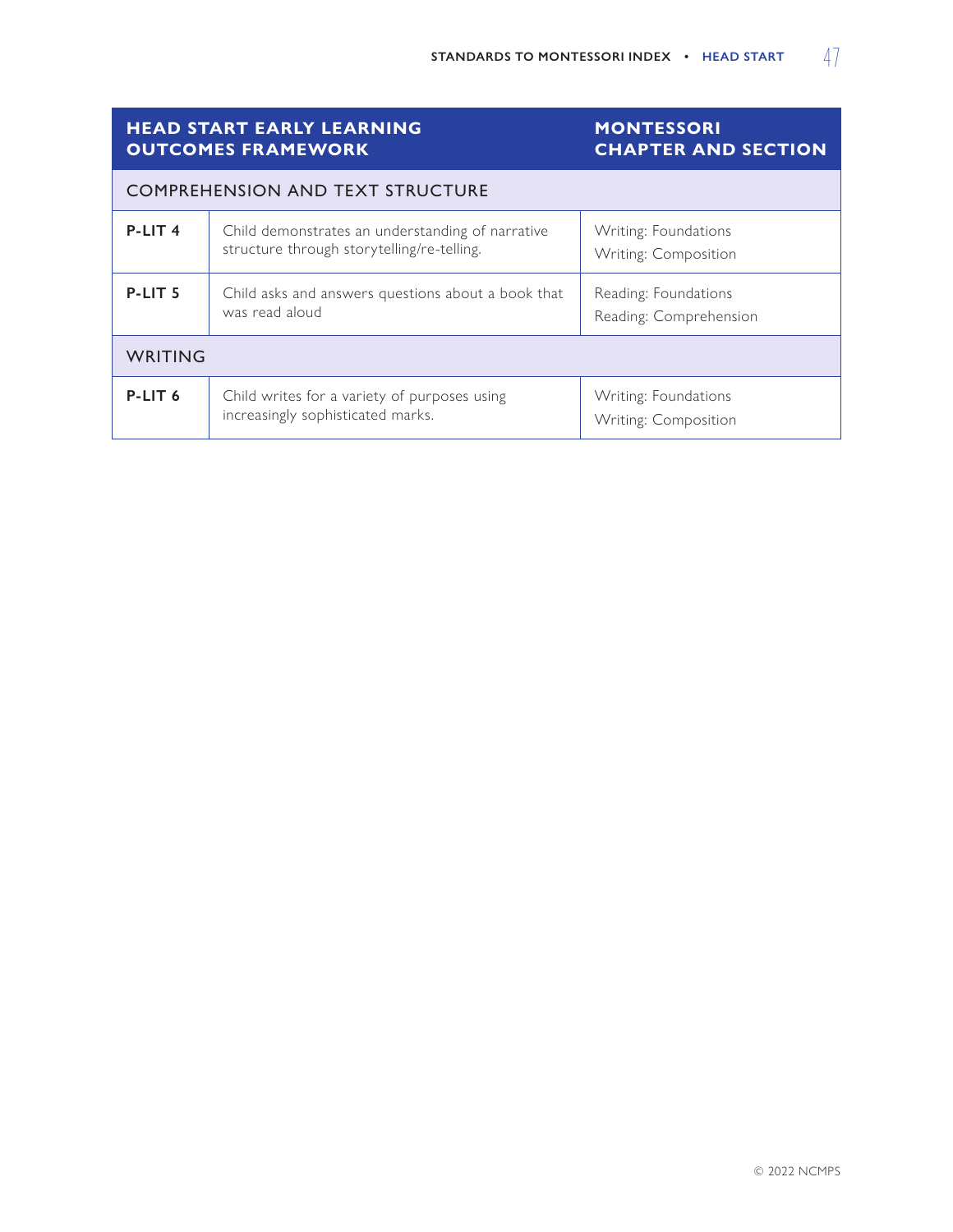# <span id="page-55-0"></span>**MONTESSORI TO STANDARDS INDEX**

| <b>CHAPTER AND TOPIC</b> |                          | <b>STANDARDS ALIGNED</b>                                                                |  |
|--------------------------|--------------------------|-----------------------------------------------------------------------------------------|--|
| <b>SPOKEN LANGUAGE</b>   |                          |                                                                                         |  |
| <b>Foundations</b>       | <b>CCSS.ELA-LITERACY</b> |                                                                                         |  |
|                          | <b>SL</b>                | <b>Speaking and Listening</b><br>Comprehension and Collaboration                        |  |
|                          | $\mathsf L$              | Language<br>Conventions of Standard English                                             |  |
|                          | <b>RF</b>                | <b>Reading: Foundations</b><br>Phonological Awareness                                   |  |
|                          | <b>HEAD START ELOF</b>   |                                                                                         |  |
|                          | P-LC                     | Language and Communication<br>Attending and Understanding<br>Communicating and Speaking |  |
|                          | P-Lit                    | Literacy<br>Comprehension and Text Structure                                            |  |
| <b>WRITING</b>           |                          |                                                                                         |  |
| <b>Foundations</b>       |                          | <b>CCSS.ELA-LITERACY</b>                                                                |  |
|                          | $\lfloor$                | Language<br>Conventions of Standard English                                             |  |
|                          | <b>RF</b>                | <b>Reading: Foundations</b><br>Print Concepts<br>Phonics and Word Recognition           |  |
|                          |                          | <b>HEAD START ELOF</b>                                                                  |  |
|                          | P-Lit                    | Literacy<br>Phonological Awareness<br>Print and Alphabet Knowledge<br>Writing           |  |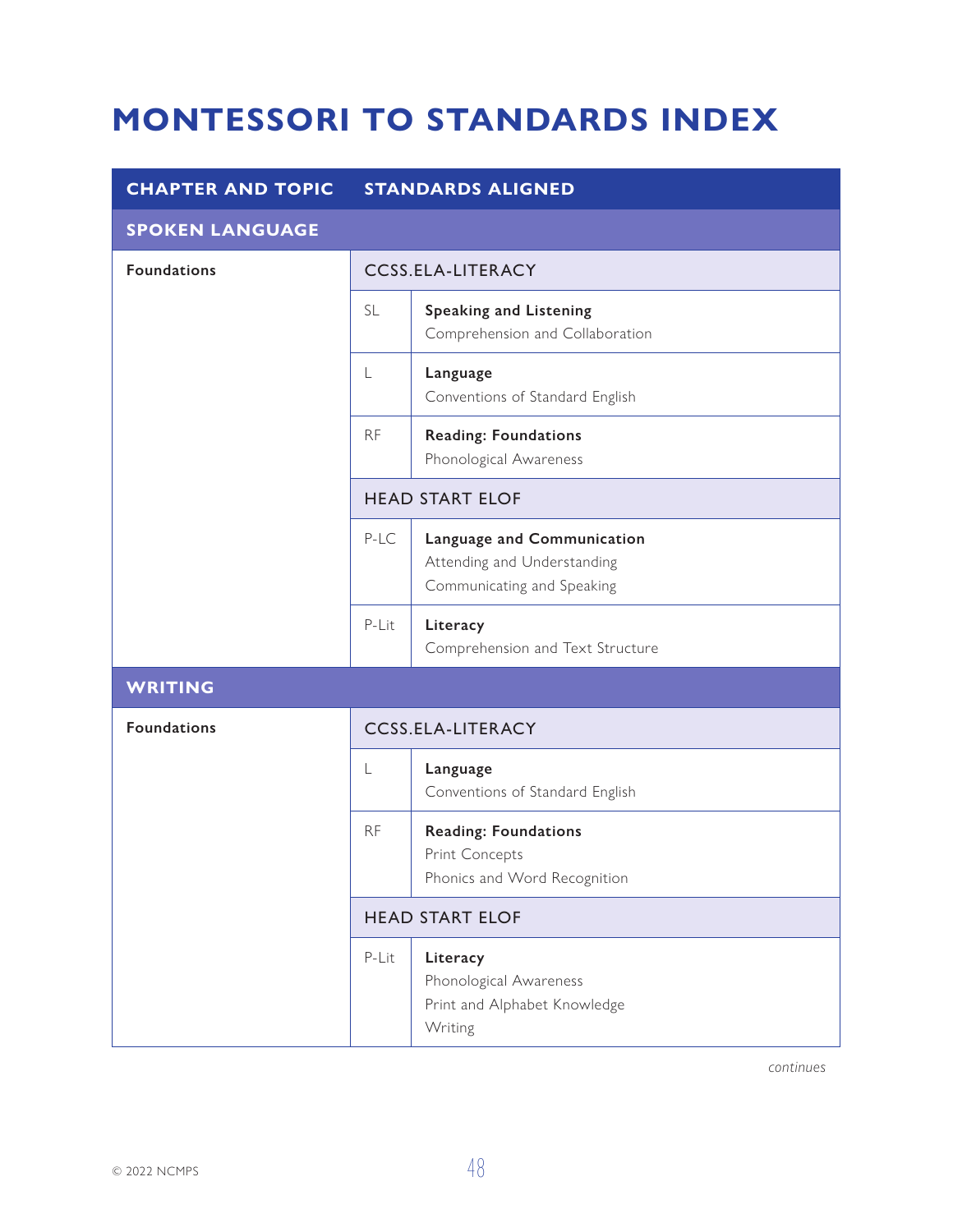| <b>CHAPTER AND TOPIC</b>   | <b>STANDARDS ALIGNED</b> |                                                                                                                         |
|----------------------------|--------------------------|-------------------------------------------------------------------------------------------------------------------------|
| <b>WRITING</b> (CONTINUED) |                          |                                                                                                                         |
| Composition                |                          | <b>CCSS.ELA-LITERACY</b>                                                                                                |
|                            | W                        | Writing<br>Text Types and Purposes<br>Production and Distribution of Writing<br>Research to Build and Present Knowledge |
|                            | L                        | Language<br>Conventions of Standard English                                                                             |
|                            | <b>HEAD START ELOF</b>   |                                                                                                                         |
|                            | P-Lit                    | Literacy<br>Comprehension and Text Structure<br>Writing                                                                 |
| <b>READING</b>             |                          |                                                                                                                         |
| <b>Foundations</b>         |                          | <b>CCSS.ELA-LITERACY</b>                                                                                                |
|                            | <b>RF</b>                | <b>Reading: Foundations</b><br>Print Concepts<br>Phonological Awareness                                                 |
|                            | L                        | Language<br>Vocabulary Acquisition and Use                                                                              |
|                            |                          | <b>HEAD START ELOF</b>                                                                                                  |
|                            | $P-LC$                   | Language and Communication<br>Vocabulary                                                                                |
|                            | P-Lit                    | Literacy<br>Print and Alphabet Knowledge                                                                                |